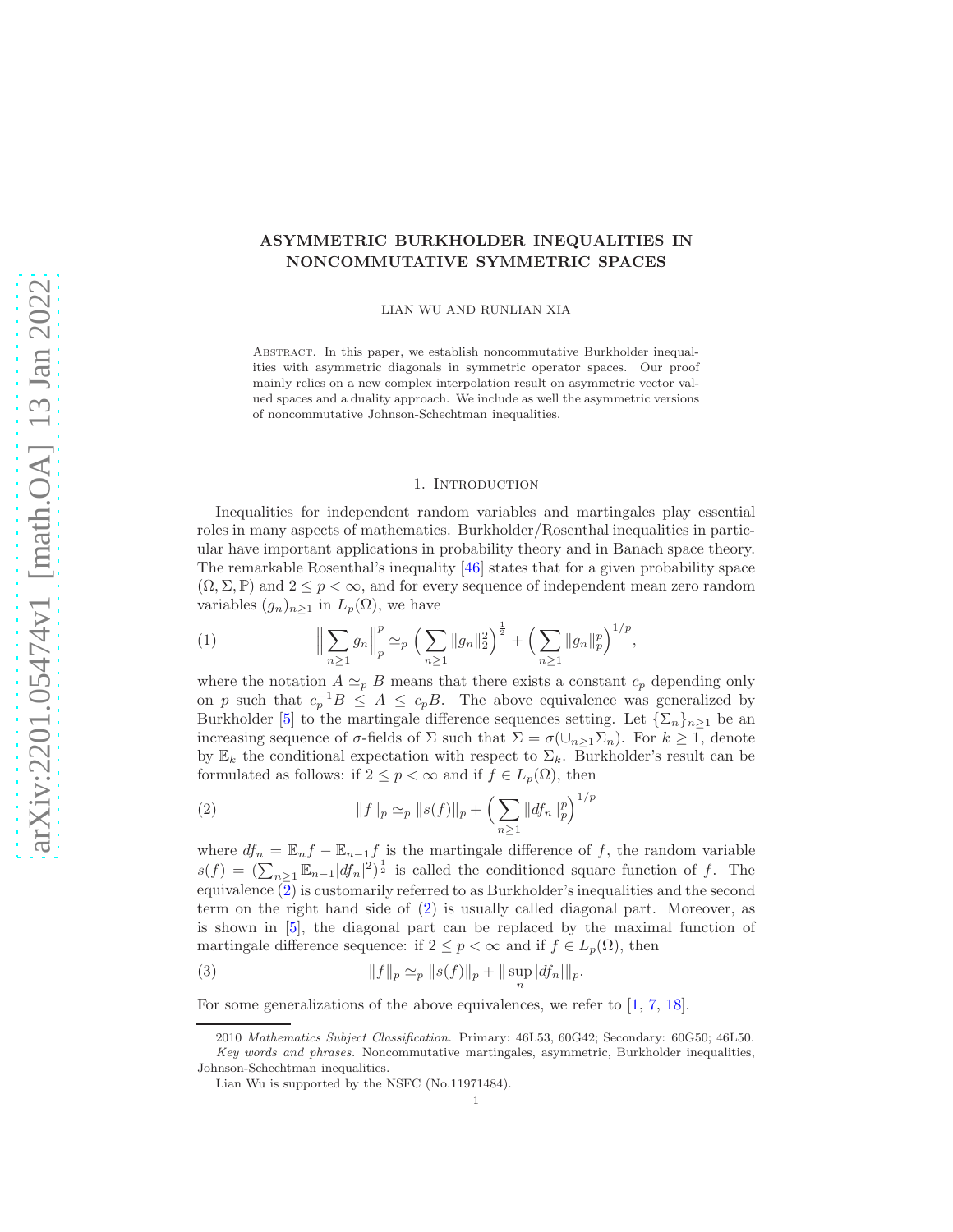#### 2 L. WU AND R. XIA

At the same time, the study of noncommutative martingale inequalities has seen considerable progress over the last two decades. A fundamental work due to Pisier and Xu [\[37\]](#page-29-1) formulated a noncommutative analogue of Burkholder-Gundy inequalities. Following [\[37\]](#page-29-1), exploring possible generalizations of classical inequalities in the context of noncommutative  $L_p$  spaces has become a popular trend that attracts a lot of attention. We refer to [\[13,](#page-28-4) [16,](#page-28-5) [24,](#page-29-2) [27,](#page-29-3) [28,](#page-29-4) [35,](#page-29-5) [39,](#page-29-6) [40,](#page-29-7) [41\]](#page-29-8) and many others for more information. A lot of effort has also been made to extend these results to more general function spaces, such as noncommutative Lorentz spaces, noncommutative Orlicz spaces, symmetric operator spaces, etc; see [\[4,](#page-28-6) [8,](#page-28-7) [14,](#page-28-8) [15,](#page-28-9) [21,](#page-29-9) [42,](#page-29-10) [43,](#page-29-11) [44\]](#page-29-12) and references therein for more details.

Among the aforementioned papers, the work due to Junge and Xu [\[27,](#page-29-3) [28\]](#page-29-4) provided a comprehensive study of  $(1)$ ,  $(2)$  and  $(3)$  in the framework of noncommutative  $L_p$  spaces. Let M be a von Neumann algebra equipped with a finite faithful trace  $\tau$ , and let  $(\mathcal{M}_k)_{k>0}$  be an increasing sequence of von Neumann subalgebras of M such that the union  $\bigcup_{k\geq 0} M_k$  is weak<sup>\*</sup> dense in M. For  $k \geq 1$ , denote by  $\mathcal{E}_k$  the conditional expectation with respect to  $\mathcal{M}_k$ . One of the main results in [\[27\]](#page-29-3) can be summarized as follows: if  $2 \leq p < \infty$  and if  $x \in L_p(\mathcal{M})$ , then

<span id="page-1-0"></span>(4) 
$$
||x||_p \simeq_p \max\left\{||s_c(x)||_p, ||s_r(x)||_p, \left(\sum_{n\geq 1}||dx_n||_p^p\right)^{1/p}\right\},\right\}
$$

where  $s_c(x)$  and  $s_r(x)$  denote the column and the row versions of conditioned square functions for which we refer to the next section for concrete definitions. Moreover, they also treated the corresponding inequalities for  $1 < p < 2$  which are dual versions of [\(4\)](#page-1-0) (see [\[27\]](#page-29-3) for details). In addition, applying an interpolation method, Junge and Xu [\[28\]](#page-29-4) proved that, similar to the classical case, the diagonal term in [\(4\)](#page-1-0) can be replaced by a maximal function version: if  $2 \le p < \infty$  and if  $x \in L_p(\mathcal{M})$ , then

<span id="page-1-1"></span>(5) 
$$
||x||_p \simeq_p \max \left\{ ||s_c(x)||_p, ||s_r(x)||_p, ||(dx_n)_{n \ge 1}||_{L_p(\mathcal{M}; \ell_{\infty})} \right\}.
$$

It is clear that the above results  $(4)$ ,  $(5)$  can be regarded as noncommutative extensions of  $(2)$ ,  $(3)$ , respectively.

Recently, the equivalence [\(4\)](#page-1-0) was extended to the general symmetric operator spaces in  $[8, 42, 44]$  $[8, 42, 44]$  $[8, 42, 44]$  $[8, 42, 44]$  (see also  $[9]$  for the Rosenthal inequalities in symmetric operator spaces). In particular, the following is proved in [\[44\]](#page-29-12): if the symmetric Banach function space E lies in  $Int(L_2, L_q)$  for some  $2 < q < \infty$  and if  $x \in E(\mathcal{M})$ , then

(6) 
$$
||x||_E \simeq_E \max\left\{||s_c(x)||_E, ||s_r(x)||_E, \left\|\sum_{n\geq 1} dx_n \otimes e_n\right\|_{E(\mathcal{M}\overline{\otimes} \ell_\infty)}\right\},\
$$

where  $(e_n)_{n\geq 1}$  are the standard unit vectors in  $\ell_{\infty}$ . Applying a noncommutative good- $\lambda$  approach (we refer to [\[17\]](#page-28-11) for more information about this method), Jiao, Zanin and Zhou [\[22\]](#page-29-13) generalized [\(5\)](#page-1-1) to the symmetric operator spaces: if the symmetric Banach function space E lies in  $Int(L_p, L_q)$  for  $2 < p < q < \infty$  and if  $x \in E(\mathcal{M})$ , then

<span id="page-1-2"></span>(7) 
$$
||x||_E \simeq_E \max\left\{||s_c(x)||_E, ||s_r(x)||_E, ||(dx_n)_{n\geq 1}||_{E(\mathcal{M};\ell_{\infty})}\right\},\,
$$

Following the above line of research, the main purpose of this paper is to study noncommutative Burkholder inequalities with asymmetric maximal diagonal term in symmetric operator spaces. This is strongly motivated by two recent papers [\[13,](#page-28-4)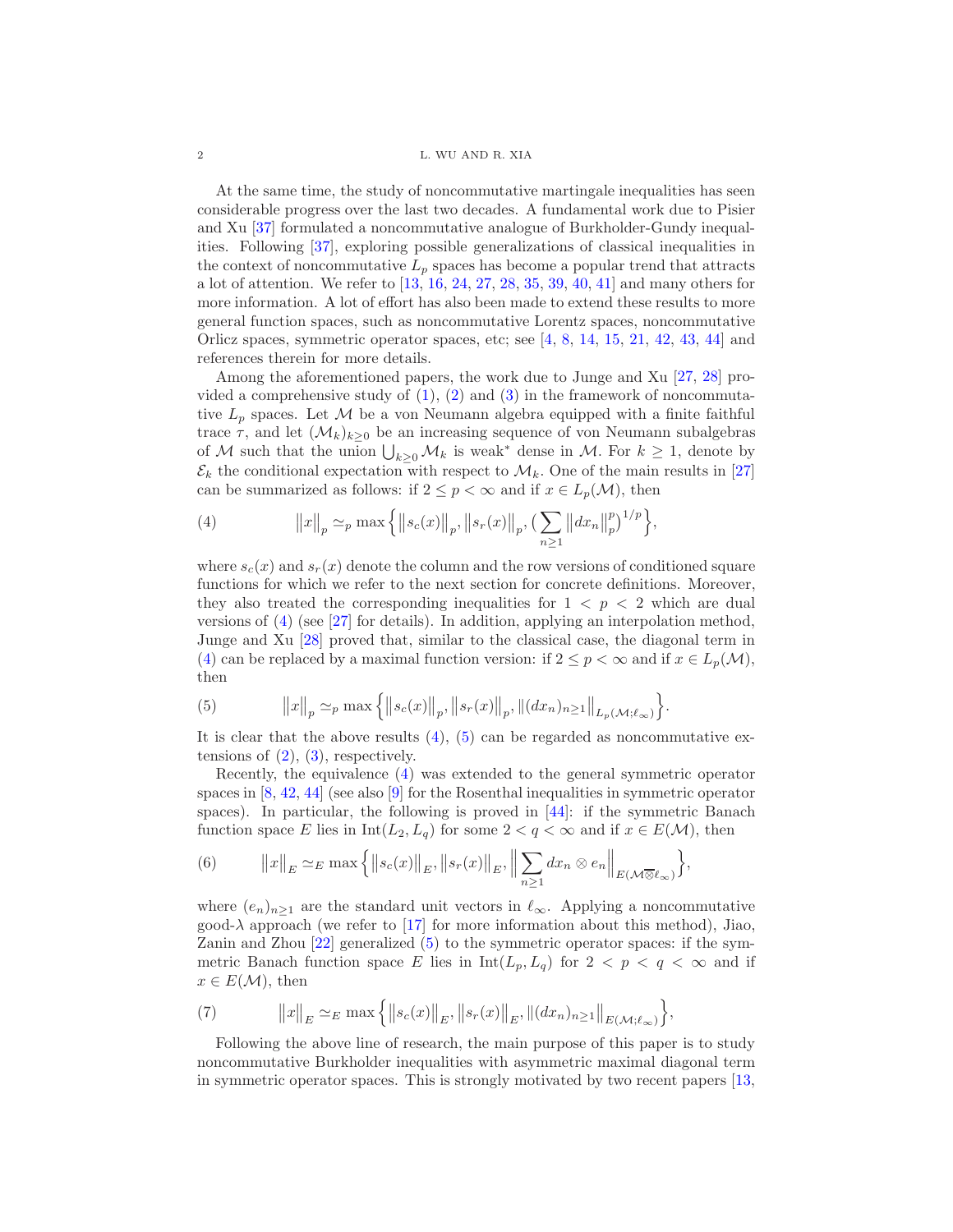45, where asymmetric maximal inequalities in noncommutative  $L_p$  spaces and in symmetric operator spaces were established, respectively. We should also mention that the first asymmetric forms of Doob inequalities was found by Junge in [\[24\]](#page-29-2). Inspired by these results, we prove an asymmetric version of [\(7\)](#page-1-2), in the sense that the maximal diagonal part is replaced with an "asymmetric" maximal diagonal term. More precisely, our main result reads as follows.

<span id="page-2-0"></span>**Theorem 1.1.** Let  $0 \leq \theta \leq 1$ . Assume that E is a symmetric Banach function *space which is an interpolation of the couple*  $(L_p, L_q)$  *for*  $1 < p \le q < \infty$ *. If*  $2 < p \leq q < \infty$ , we have

<span id="page-2-1"></span>(8) 
$$
||x||_E \simeq_E \max\left\{||s_c(x)||_E, ||s_r(x)||_E, ||(dx_n)_{n\geq 1}||_{E(\mathcal{M};\ell_{\infty}^{\theta})}\right\}.
$$

*If*  $1 < p \leq q < 2$  *and if E is further assumed to be separable, then* 

<span id="page-2-2"></span>(9) 
$$
||x||_E \simeq_E \inf \left\{ ||s_c(y)||_E + ||s_r(z)||_E + ||(dw_n)_{n \ge 1}||_{E(\mathcal{M}; \ell_1^{\theta})} \right\},
$$

*where the infimum is taken over all decompositions*  $x = y + z + w$  *with* y, z and w *being martingales.*

As one may notice, Theorem [1.1](#page-2-0) is new even for the case  $E = L_p$ . It strengthens the results from [\[8,](#page-28-7) [22,](#page-29-13) [42,](#page-29-10) [44\]](#page-29-12) and completes our understanding of noncommutative Burkholder inequalities. It also improves [\[45,](#page-29-14) Corollary 4.11] greatly. In fact, the asymmetric form of Burkholder inequalities involving column and row maximal diagonals provided in [\[45,](#page-29-14) Corollary 4.11] can be easily inferred from our result.

Our strategy is as follows. To prove [\(8\)](#page-2-1), we establish a new complex interpolation result for asymmetric vector valued spaces. Then, using a duality approach, we may deduce  $(9)$  from  $(8)$ .

Similar arguments can be applied to get an asymmetric version of noncommutative Johnson-Schechtman inequalities. Johnson and Schechtman [\[23\]](#page-29-15) extended the Rosenthal inequalities [\(1\)](#page-0-1) to the symmetric Banach function spaces. This result was investigated in the noncommutative setting by Sukochev and his collaborators in [\[48,](#page-29-16) [19,](#page-28-12) [20,](#page-29-17) [21\]](#page-29-9). Recently, a version of noncommutative Johnson-Schechtman inequalities involving maximal diagonal term was given by Jiao, Zanin and Zhou in [\[22,](#page-29-13) Theorem 1.5]. In this paper, by exploiting the complex interpolation, we further extend their result to the asymmetric case (see Theorem [7.2](#page-27-0) below).

The paper is organized as follows. In the next preliminary section, we review the basics of noncommutative spaces and noncommutative martingales. This section also includes some background on the pointwise product of functions spaces and complex interpolation method. Section [3](#page-8-0) is devoted to the asymmetric vector valued spaces  $E(\mathcal{M}; \ell_{\infty}^{\theta})$  and  $E(\mathcal{M}; \ell_{1}^{\theta})$ . We will present some fundamental properties of these spaces. In Section [4,](#page-15-0) we will establish a complex interpolation result for  $E(\mathcal{M}; \ell^{\theta}_{\infty})$ , which constitutes one of the key ingredients in the proof of asymmetric inequalities. This result, together with a complementary argument, yields the corresponding interpolation result for the martingale Hardy spaces  $h_E^{\infty_{\theta}}$ . A duality theorem between  $E(\mathcal{M}; \ell_{\infty}^{\theta})$  and  $E(\mathcal{M}; \ell_{1}^{\theta})$  is established in Section [5.](#page-18-0) Combining the duality with a complementary result, we may also prove a similar duality for the martingale Hardy spaces  $h_E^{\infty_{\theta}}$  and  $h_E^{1_{\theta}}$ . In Section [6,](#page-25-0) applying the interpolation result and the duality theorem established in the previous two sections, we provide the proof of Theorems [1.1.](#page-2-0) The last section is devoted to asymmetric form of Johnson-Schechtman inequalities.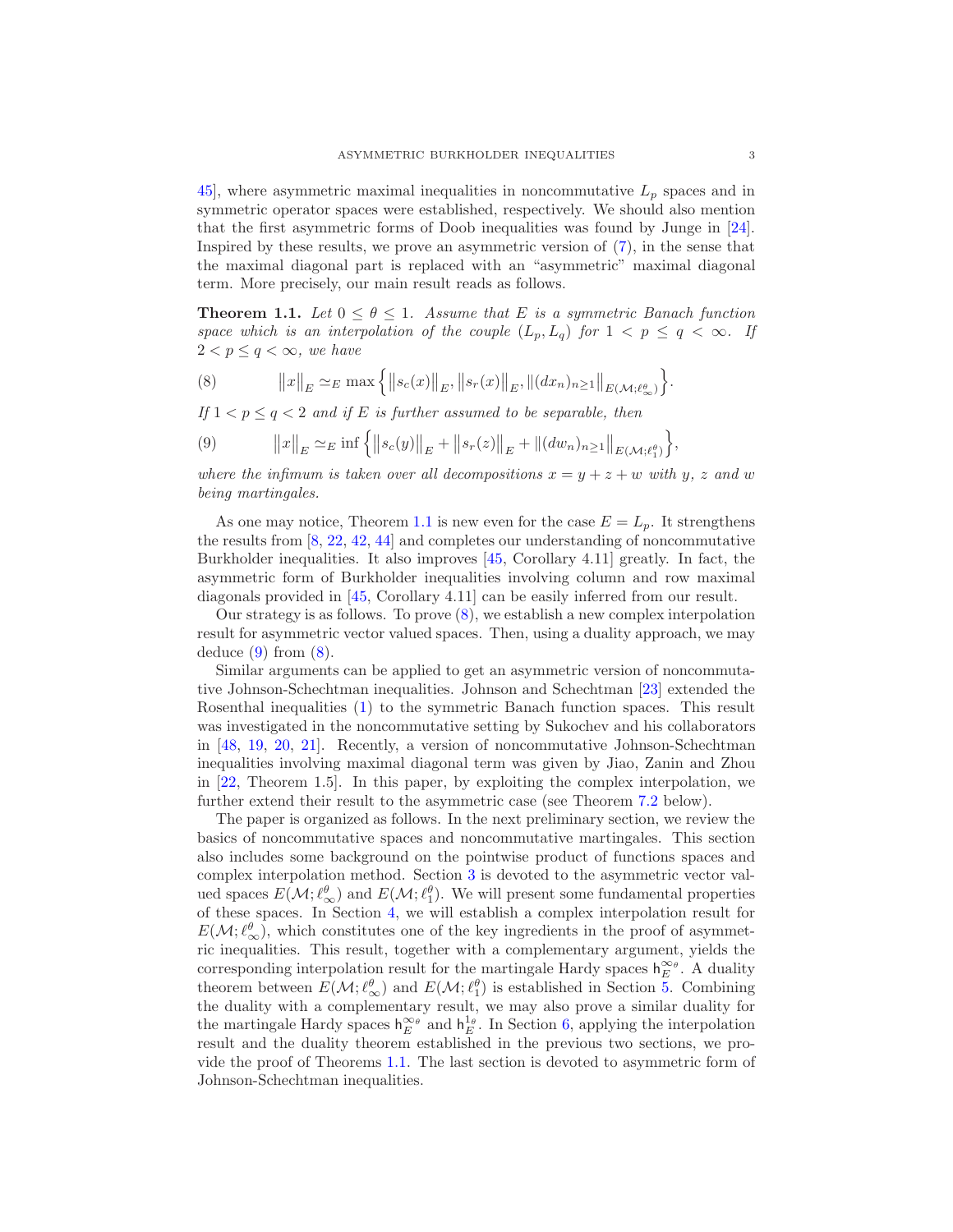### 4 L. WU AND R. XIA

## 2. Preliminaries

Throughout this paper, we write  $A \leq_{\alpha} B$  if there is a constant  $C_{\alpha}$  depending only on the parameter  $\alpha$  such that the inequality  $A \leq C_{\alpha}B$  is satisfied, and write  $A \simeq_{\alpha} B$  if both  $A \lesssim_{\alpha} B$  and  $B \lesssim_{\alpha} A$  hold.

2.1. Noncommutative symmetric spaces. Throughout,  $(M, \tau)$  will always denote a finite von Neumann algebra equipped with a faithful normal finite trace  $\tau$ . Without loss of generality, we assume that  $\tau(1) = 1$ . Let  $L_0(\mathcal{M}, \tau)$  be the associated topological ∗-algebra of measurable operators in the sense of [\[34\]](#page-29-18), also see [\[49\]](#page-30-0) for more details. In particular, when  $\tau$  is finite,  $L_0(\mathcal{M}, \tau)$  consists of all the operators affiliated to M. For  $x \in L_0(\mathcal{M}, \tau)$ , we define its generalized singular number  $\mu(x)$  by

$$
\mu_t(x) = \inf\{s > 0 : \tau(\chi_{(s,\infty)}(|x|)) \le t\}, \quad 0 < t \le 1,
$$

where  $\chi_{(s,\infty)}(|x|)$  is the spectral projection of |x|. If M is the abelian von Neumann algebra  $L_{\infty}(0, 1]$  with the trace given by integration with respect to Lebesgue measure, then  $L_0(\mathcal{M}, \tau)$  is the space of measurable complex valued functions on  $(0, 1]$ . For  $f \in L_0(\mathcal{M}, \tau)$ ,  $\mu(f)$  is the usual decreasing rearrangement of |f|. We refer to [\[38\]](#page-29-19) for more information on noncommutative integration.

A Banach (or, quasi Banach) function space  $(E, \|\cdot\|_E)$  of measurable functions on the interval  $(0, 1]$  is called symmetric if for every  $g \in E$  and every measurable function f with  $\mu(f) \leq \mu(g)$ , we have  $f \in E$  and  $||f||_E \leq ||g||_E$ . Moreover, E is called fully symmetric if for every  $g \in E$  and every measurable function f with  $\mu(f) \prec \prec \mu(g)$  (which means  $\int_0^t \mu(s, f) ds \leq \int_0^t \mu(s, g) ds$  for  $0 < t \leq 1$ ), we have  $f \in E$  and  $||f||_E \leq ||g||_E$ .

For a symmetric Banach space  $E$ , we define the corresponding noncommutative space by

$$
E(\mathcal{M}, \tau) = \Big\{ x \in L_0(\mathcal{M}, \tau) : \mu(x) \in E \Big\}.
$$

Endowed with the norm  $||x||_{E(\mathcal{M},\tau)} := ||\mu(x)||_E$ , the linear space  $E(\mathcal{M},\tau)$  becomes a Banach space ([\[30,](#page-29-20) [50\]](#page-30-1)) and is usually referred to as the noncommutative symmetric space associated with  $(\mathcal{M}, \tau)$  and E. An extensive discussion of the various properties of such spaces can be found in [\[12,](#page-28-13) [38,](#page-29-19) [50\]](#page-30-1). We remark that in particular if  $E = L_p(0, 1]$  with  $1 \le p < \infty$ , then  $E(\mathcal{M}, \tau) = L_p(\mathcal{M}, \tau)$  where  $L_p(\mathcal{M}, \tau)$  is the noncommutative  $L_p$ -space associated with  $(\mathcal{M}, \tau)$ . In the sequel,  $E(\mathcal{M}, \tau)$  will be abbreviated to  $E(\mathcal{M})$  and the norm will be denoted by  $\|\cdot\|_E$ .

In this paper, we will only consider symmetric spaces that are interpolations of the couple  $(L_p, L_q)$  for  $1 \leq p < q \leq \infty$ . For a given compatible Banach couple  $(X, Y)$ , we recall that a Banach space Z is called an interpolation space if  $X \cap Y \subseteq$  $Z \subseteq X + Y$  and whenever a bounded linear operator  $T : X + Y \rightarrow X + Y$  is such that  $T(X) \subseteq X$  and  $T(Y) \subseteq Y$ , we have  $T(Z) \subseteq Z$  and  $||T : Z \to Z|| \le$  $C$  max $\{||T : X \to X||, ||T : Y \to Y||\}$  for some constant C. In this case, we write  $Z \in \text{Int}(X, Y)$ .

<span id="page-3-0"></span>Lemma 2.1. [\[31,](#page-29-21) Theorem II3.4] *A symmetric quasi Banach function space* E *lies in*  $Int(L_1, L_\infty)$  *if and only if* E *is fully symmetric.*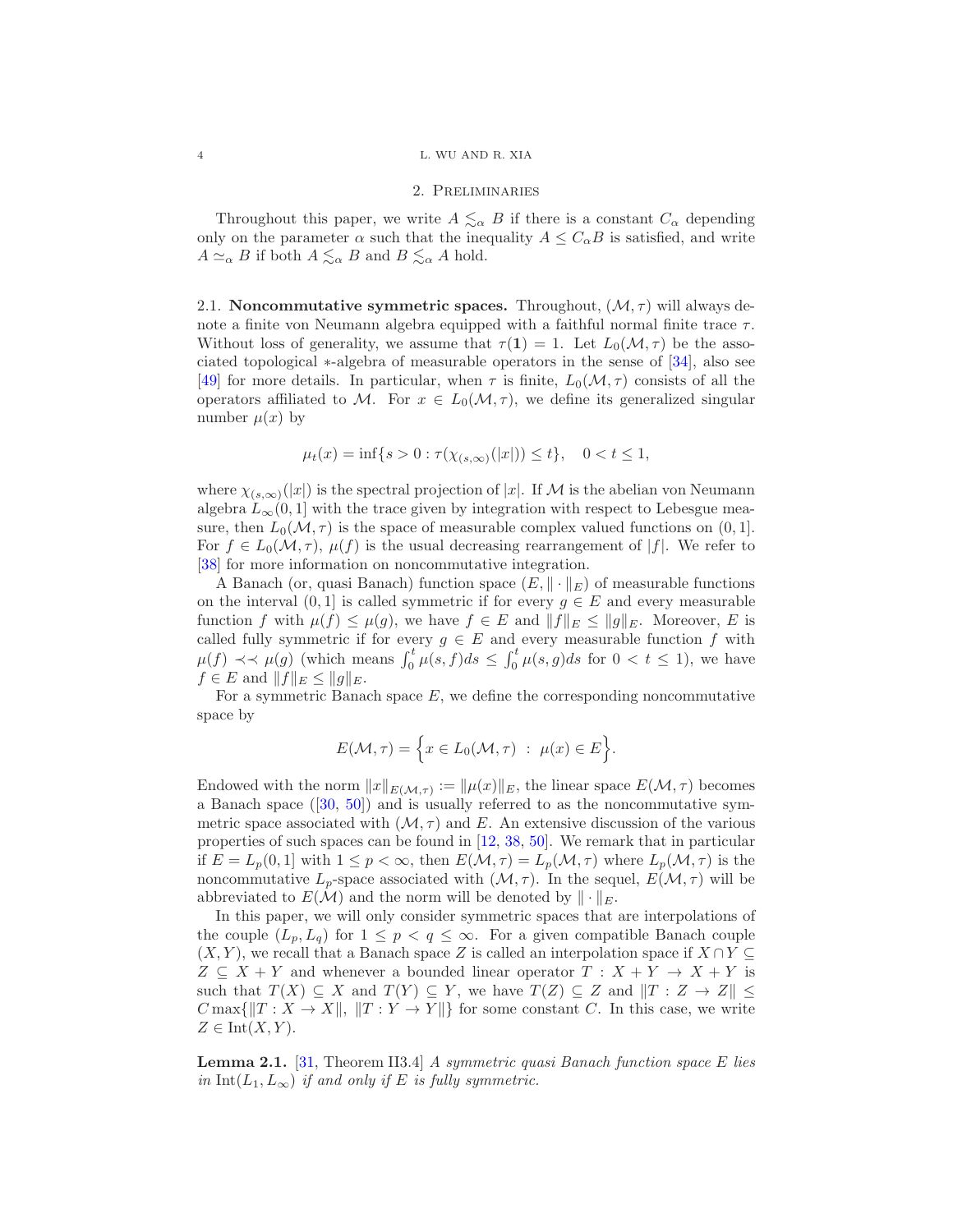Given a symmetric space  $E$ , the Köthe dual of a symmetric space  $E$  is the function space defined by setting

$$
E^{\times} = \left\{ f \in L_0(0,1] : \int_0^1 |f(t)g(t)| dt < \infty, \forall g \in E \right\}.
$$

When equipped with the norm

$$
||f||_{E^{\times}} := \sup \left\{ \int_0^1 |f(t)g(t)| \ dt : ||g||_E \le 1 \right\},\
$$

 $E^{\times}$  is a symmetric Banach function space. If the symmetric Banach space E is separable then  $E^* = E^{\times}$ . It is well-known that E has the Fatou property if and only if the natural embedding of E into its Köthe bidual  $E^{\times \times}$  is a surjective isometry (i.e.,  $E = E^{\times \times}$ ). It is well-known that if  $E \in \text{Int}(L_p, L_q)$  for some  $1 \leq p < q \leq \infty$ , then  $E^{\times} \in \text{Int}(L_{q'}, L_{p'})$  where p' and q' denote the conjugate indices of p and q respectively.

For  $0 < r < \infty$ , the r-convexification of a Banach function space E is defined by

$$
E^{(r)} := \{ f \in L_0(0,1] : |f|^r \in E \}
$$

equipped with the norm (or, quasi-norm)

<span id="page-4-0"></span>
$$
\big\|f\big\|_{E^{(r)}}=\||f|^r\|_E^{\frac{1}{r}}.
$$

It is easy to verify that if E is symmetric then so is  $E^{(r)}$ . Moreover, according to [\[9,](#page-28-10) Proposition 3.5], if  $E \in \text{Int}(L_p, L_q)$  for some  $1 \leq p < q \leq \infty$ , then we have

$$
(10) \t\t\t E(r) \in Int(L_{pr}, L_{qr}).
$$

These facts will be used repeatedly throughout.

We now discuss the pointwise product of function spaces that we will need in the sequel. Let  $E_i$   $(i = 1, 2)$  be symmetric Banach function spaces. We define the pointwise product of  $E_1$  and  $E_2$  by setting:

$$
E_1 \odot E_2 = \{x : x = x_1 x_2, x_1 \in E_1, x_2 \in E_2\}.
$$

For  $f \in E_1 \odot E_2$ , set

$$
||f||_{E_1 \odot E_2} := \inf \{ ||f_1||_{E_1} ||f_2||_{E_2} : f_1 \in E_1, f_2 \in E_2, f = f_1 f_2 \}.
$$

According to [\[32,](#page-29-22) Theorem 2],  $E_1 \odot E_2$  is a symmetric quasi Banach function space when equipped with the quasi norm  $\|\cdot\|_{E_1 \odot E_2}$ . Similarly, one can also define the product of symmetric operator spaces. Let  $\mathcal{M}_1$ ,  $\mathcal{M}_2$  be two semifinite von Neumann algebras. Set

$$
E_1(\mathcal{M}_1) \odot E_2(\mathcal{M}_2) = \{x : x = x_1x_2, x_1 \in E_1(\mathcal{M}_1), x_2 \in E_2(\mathcal{M}_2)\}.
$$

For  $x \in E_1(\mathcal{M}) \odot E_2(\mathcal{M})$ , we define

 $||x||_{E_1(\mathcal{M}) \odot E_2(\mathcal{M})} := \inf \{ ||x_1||_{E_1} ||x_2||_{E_2} : x_1 \in E_1(\mathcal{M}_1), x_2 \in E_2(\mathcal{M}_2), x = x_1x_2 \}.$ From [\[47,](#page-29-23) Theorems 3, 4] (see also [\[2,](#page-28-14) Theorem 2.5]), we know that if  $E = E_1 \odot E_2$ , then  $E(\mathcal{M}) = E_1(\mathcal{M}) \odot E_2(\mathcal{M}).$ 

We record some facts about pointwise products of symmetric spaces for further use.

<span id="page-4-1"></span>Lemma 2.2 ([\[32,](#page-29-22) Corollary 2, Theorem 1]). *Let* X*,* Y *be symmetric Banach function spaces. Then the following hold:*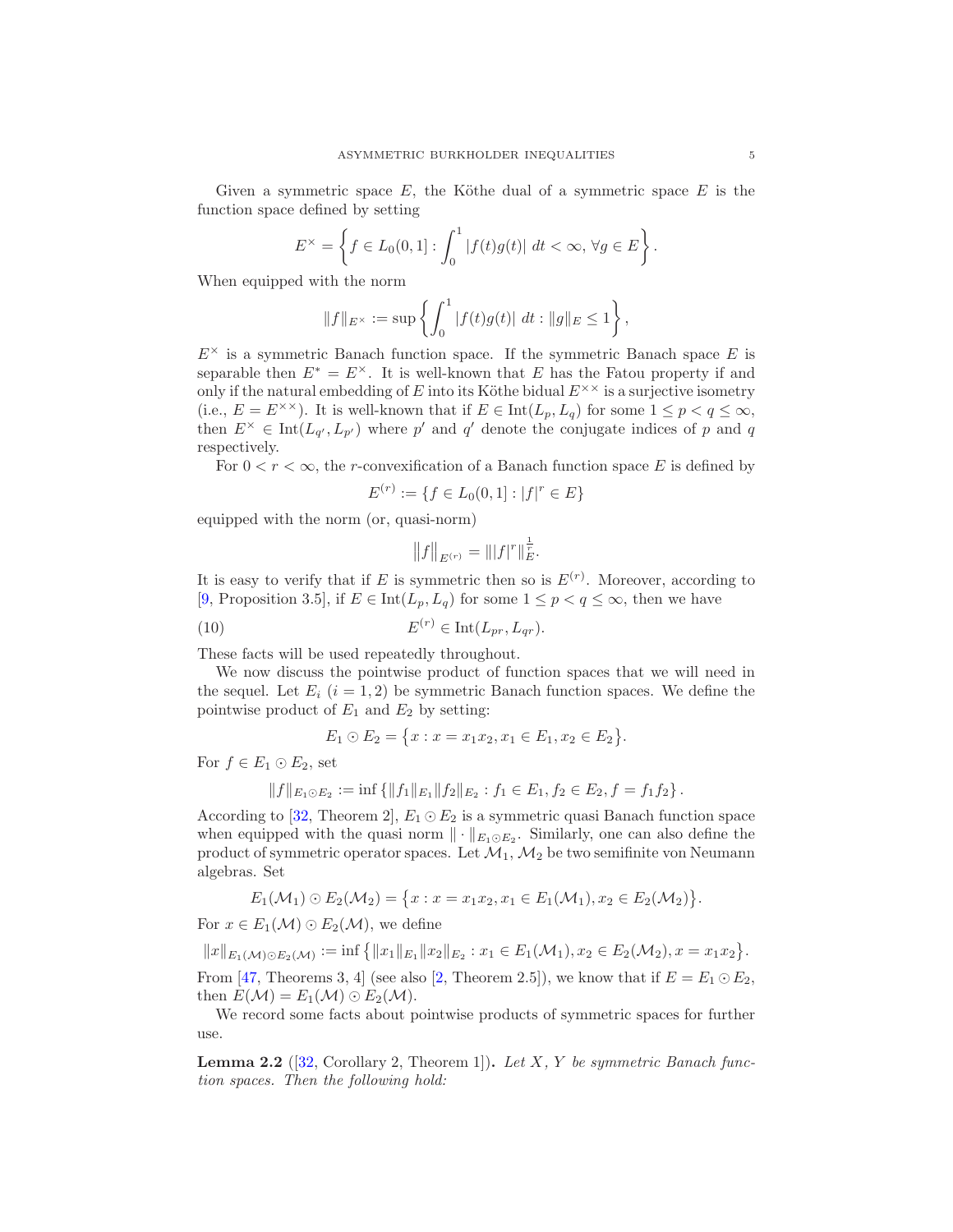- (i) if  $1 < p < \infty$ , then  $[X^{(p)}]^{\times} = [X^{\times}]^{(p)} \odot L_{p'}$ , where p' is the conjugate index *of* p*;*
- (ii) *if*  $0 < p < \infty$ *, then*  $(X \odot Y)^{(p)} = X^{(p)} \odot Y^{(p)}$ *.*

<span id="page-5-0"></span>**Lemma 2.3** ([\[3,](#page-28-15) Lemma 3.1]). Let E,  $E_1$  and  $E_2$  be symmetric Banach function *spaces on*  $(0,1]$  *such that*  $E = E_1 \odot E_2$ *. If*  $x \in E(\mathcal{M})^+$ *, then for any*  $\varepsilon > 0$ *, there exist*  $a \in E_1(\mathcal{M})^+$  *and*  $b \in E_2(\mathcal{M})^+$  *such that*  $x = ab$ *,* 

$$
||a||_{E_1}||b||_{E_2} \le (1+\varepsilon)||x||_E
$$

*and* a *is invertible with bounded inverse.*

2.2. Martingales and Hardy spaces. We now describe the general setup for martingales in noncommutative symmetric spaces. Denote by  $(\mathcal{M}_n)_{n>1}$  an increasing sequence of von Neumann subalgebras of  $\mathcal M$  whose union is weak\*-dense in  $\mathcal M$ . For  $n \geq 1$ , we assume that there exists a trace preserving conditional expectation  $\mathcal{E}_n$  from M onto  $\mathcal{M}_n$ . It is well-known that if  $\tau_n$  denotes the restriction of  $\tau$  on  $\mathcal{M}_n$ , then  $\mathcal{E}_n$  extends to a contractive projection from  $L_p(\mathcal{M}, \tau)$  onto  $L_p(\mathcal{M}_n, \tau_n)$ for all  $1 \le p \le \infty$ . More generally, if  $E \in \text{Int}(L_1, L_\infty)$ , then for every  $n \ge 1$ ,  $\mathcal{E}_n$  is bounded from  $E(\mathcal{M}, \tau)$  onto  $E(\mathcal{M}_n, \tau_n)$ .

**Definition 2.4.** *A sequence*  $x = (x_n)_{n \geq 1}$  *in*  $L_1(\mathcal{M})$  *is called a noncommutative martingale with respect to*  $(\mathcal{M}_n)_{n>1}$  *if*  $\mathcal{E}_n(x_{n+1}) = x_n$  *for every*  $n \geq 1$ .

If, in addition, all  $x_n$ 's belong to  $E(\mathcal{M})$ , then x is called an  $E(\mathcal{M})$ -martingale. In this case, we set

$$
||x||_{E(\mathcal{M})} = \sup_{n \ge 1} ||x_n||_{E(\mathcal{M})}.
$$

If  $||x||_{E(\mathcal{M})} < \infty$ , then x is called a bounded  $E(\mathcal{M})$ -martingale.

Let  $x = (x_n)_{n>1}$  be a noncommutative martingale with respect to  $(\mathcal{M}_n)_{n>1}$ . Define  $dx_n = x_n - x_{n-1}$  for  $n \geq 2$  and  $dx_1 = x_1$ . The sequence  $dx = (dx_n)_{n \geq 1}$ is called the martingale difference sequence of  $x$ . A martingale  $x$  is called a finite martingale if there exists N such that  $dx_n = 0$  for all  $n \geq N$ . In the sequel, for any operator  $x \in L_1(\mathcal{M})$ , we denote  $x_n = \mathcal{E}_n(x)$  for  $n \geq 1$ . We observe that conversely, if  $E \in \text{Int}(L_p, L_q)$  for  $1 < p < q \leq \infty$ , then any bounded  $E(\mathcal{M})$ martingale  $x = (x_n)_{n\geq 1}$  is of the form  $(\mathcal{E}_n(x_\infty))_{n\geq 1}$  where  $x_\infty \in E(\mathcal{M})$  satisfying  $||x||_{E(\mathcal{M})} \approx_E ||x_\infty||_{E(\mathcal{M})}$ , with equality if E is an exact interpolation space.

Let us now review the definitions of the conditioned square functions and martingale conditioned Hardy spaces for the case of noncommutative symmetric spaces. Let  $x = (x_n)_{n>1}$  be a martingale in  $L_2(\mathcal{M})$ . We set (with the convention that  $\mathcal{E}_0 = \mathcal{E}_1$ :

$$
s_{c,n}(x) = \left(\sum_{k=1}^n \mathcal{E}_{k-1} |dx_k|^2\right)^{\frac{1}{2}}, \quad s_c(x) = \left(\sum_{k=1}^\infty \mathcal{E}_{k-1} |dx_k|^2\right)^{\frac{1}{2}}.
$$

The operator  $s_c(x)$  is called the column conditioned square function of x. In order to define the conditioned Hardy spaces, we need to use Junge's representation of conditioned spaces  $([24])$  $([24])$  $([24])$ . The corresponding extension to noncommutative symmetric spaces can be found in  $[42, 43, 44]$  $[42, 43, 44]$  $[42, 43, 44]$  $[42, 43, 44]$ , but since we will need some of the finer details in our proofs, we include a brief description.

For every  $n \geq 1$  and  $1 \leq p \leq \infty$ , we define the space  $L_p^c(\mathcal{M}, \mathcal{E}_n)$  to be the completion of  $M$  with respect to the quasi-norm

$$
||x||_{L_p^c(\mathcal{M}, \mathcal{E}_n)} = ||\mathcal{E}_n(x^*x)||_{p/2}^{\frac{1}{2}}.
$$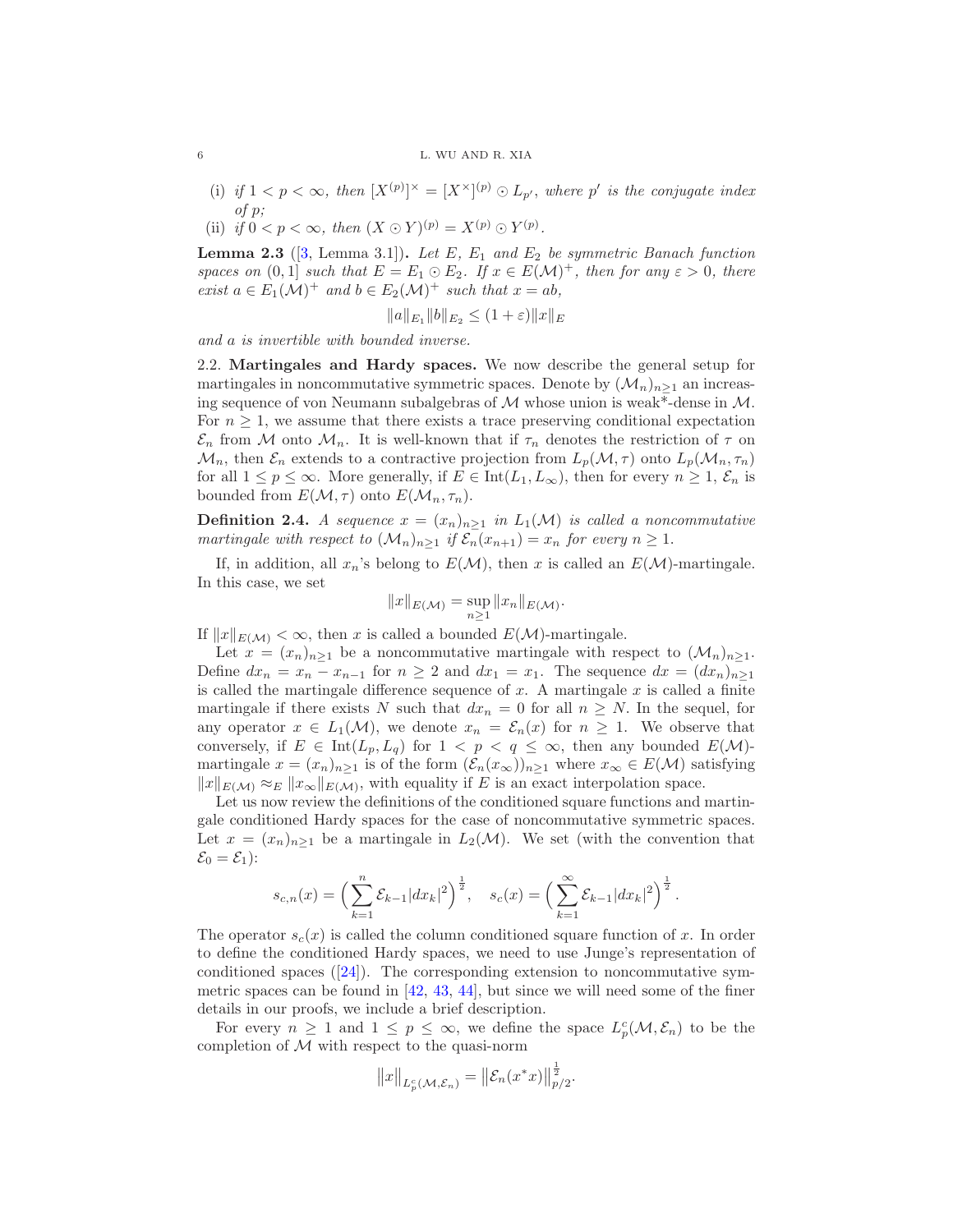According to [\[24,](#page-29-2) Proposition 2.8], there exists an isometric right  $\mathcal{M}_n$ -module map

<span id="page-6-0"></span>
$$
u_{n,p}: L_p^c(\mathcal{M}, \mathcal{E}_n) \to L_p(\mathcal{M}_n; \ell_2^c)
$$

such that

(11) 
$$
u_{n,p}(x)^* u_{n,q}(y) = \mathcal{E}_n(x^*y) \otimes e_{1,1}
$$

for all  $x \in L^c_p(\mathcal{M}, \mathcal{E}_n)$  and  $y \in L^c_q(\mathcal{M}, \mathcal{E}_n)$  with  $1/p + 1/q \leq 1$ .

Denote by F the collection of all finite sequences  $(a_n)_{n\geq 1}$  in M. For  $1 \leq p \leq \infty$ , define the space  $L_p^{\text{cond}}(\mathcal{M}; \ell_2^c)$  to be the completion of  $\mathcal F$  with respect to the norm

$$
\|(a_n)_{n\geq 1}\|_{L_p^{\text{cond}}(\mathcal{M};\ell_2^c)} = \left\| \left( \sum_{n\geq 1} \mathcal{E}_{n-1} |a_n|^2 \right)^{\frac{1}{2}} \right\|_p.
$$

The space  $L_p^{\text{cond}}(\mathcal{M}; \ell_2^c)$  can be isometrically embedded into an  $L_p$ -space associated to a semifinite von Neumann algebra by means of the following map:

$$
U_p: L_p^{\text{cond}}(\mathcal{M}; \ell_2^c) \to L_p(\mathcal{M} \overline{\otimes} B(\ell_2(\mathbb{N}^2)))
$$

defined by setting

$$
U_p((a_n)_{n\geq 1})=\sum_{n\geq 1}u_{n-1,p}(a_n)\otimes e_{n,1}.
$$

From [\(11\)](#page-6-0), it follows that if  $(a_n)_{n\geq 1} \in L_p^{\text{cond}}(\mathcal{M}; \ell_2^c)$  and  $(b_n)_{n\geq 1} \in L_q^{\text{cond}}(\mathcal{M}; \ell_2^c)$ for  $1/p + 1/q \leq 1$ , then

$$
U_p((a_n)_{n\geq 1})^*U_q((b_n)_{n\geq 1})=\left(\sum_{n\geq 1}\mathcal{E}_{n-1}(a_n^*b_n)\right)\otimes e_{1,1}\otimes e_{1,1}.
$$

In particular,  $\|(a_n)_{n\geq 1}\|_{L_p^{\text{cond}}(\mathcal{M};\ell_2^c)} = \|U_p((a_n)_{n\geq 1})\|_p$  and hence  $U_p$  is indeed an isometry. An important fact here is that  $U_p$  is independent of p and hence we will simply write U for  $U_p$ .

Now, we generalize the notion of conditioned spaces to the setting of symmetric spaces. Fix a symmetric Banach function space  $E$ . We consider the algebraic linear map U restricted to the linear space F that takes its values in  $L_1(\mathcal{M} \overline{\otimes} B(\ell_2(\mathbb{N}^2))) \cap$  $(M\overline{\otimes}B(\ell_2(\mathbb{N}^2)))$ . For a given sequence  $(a_n)_{n\geq 1} \in \mathcal{F}$ , we set:

$$
||(a_n)_{n\geq 1}||_{E^{\text{cond}}(\mathcal{M};\ell_2^c)} = ||(\sum_{n\geq 1} \mathcal{E}_{n-1}|a_n|^2)^{\frac{1}{2}}||_{E(\mathcal{M})}
$$
  
= 
$$
||U((a_n)_{n\geq 1})||_{E(\mathcal{M}\overline{\otimes}B(\ell_2(\mathbb{N}^2)))}
$$

This is well-defined and induces a norm on the linear space  $\mathcal{F}$ . We define the Banach space  $E^{\text{cond}}(\mathcal{M}; \ell_2^c)$  to be the completion of  $\mathcal F$  with respect to the above norm. Then U extends to an isometry from  $E^{\text{cond}}(\mathcal{M}; \ell_2^c)$  into  $E(\mathcal{M} \overline{\otimes} B(\ell_2(\mathbb{N}^2)))$ which we will still denote by U.

Let  $x = (x_n)_{n \geq 1}$  be a finite martingale in M. Define

$$
\big\|x\big\|_{\mathbf{h}^c_E}=\big\|(dx_n)\big\|_{E^{\mathrm{cond}}(\mathcal{M};\ell_2^c)}=\big\|s_c(x)\big\|_{E(\mathcal{M})}
$$

.

From the definition of  $E^{\text{cond}}(\mathcal{M}; \ell_2^c)$ , one can easily see that  $\|\cdot\|_{\mathsf{h}_E^c}$  is a norm on the set of all finite martingales in M. The conditioned Hardy space  $h_E^c(M)$  is defined as the completion of the set all finite martingales under the norm  $\|\cdot\|_{\mathsf{h}_E^c}$ .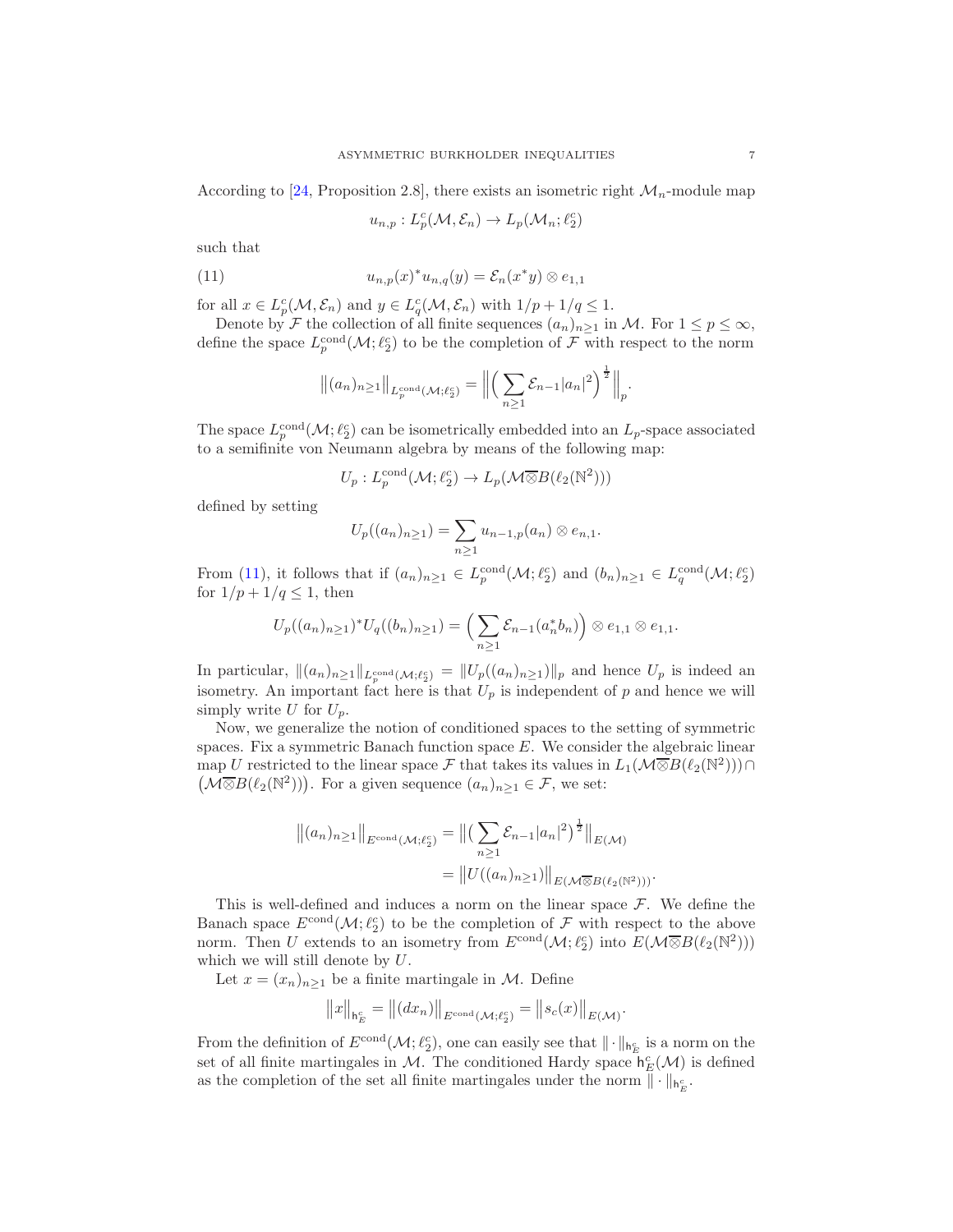If we denote by  $\mathcal{D}_c: \mathsf{h}_E^c(\mathcal{M}) \to E^{\text{cond}}(\mathcal{M}; \ell_2^c)$  the "extension" of the natural map  $x \mapsto (dx_n)_{n\geq 1}$ , then its composition with U induces the isometric embedding:

$$
U\mathcal{D}_c: \mathsf{h}_E^c(\mathcal{M}) \to E(\mathcal{M} \overline{\otimes} B(\ell_2(\mathbb{N}^2)))
$$

with the property that if  $x \in \mathsf{h}_{E}^{c}(\mathcal{M})$  and  $y \in \mathsf{h}_{E^{\times}}^{c}(\mathcal{M})$  then

$$
\big(U\mathcal{D}_c(x)\big)^* U\mathcal{D}_c(y) = \Big(\sum_{n\geq 1} \mathcal{E}_{n-1}(dx_n^* dy_n)\Big) \otimes e_{1,1} \otimes e_{1,1}.
$$

In particular, whenever  $s_c(x)$  is a well-defined operator, we have

$$
|U\mathcal{D}_c(x)|^2 = (s_c(x))^2 \otimes e_{1,1} \otimes e_{1,1}.
$$

Similarly, we may define the row conditioned square functions  $s_r(x)$  and row conditioned Hardy spaces  $h_E^r(\mathcal{M})$ .

2.3. Complex interpolation. Let  $(X_0, X_1)$  be an interpolation couple of Banach spaces; namely  $X_j$ ,  $j = 0, 1$  are continuously embedded into a Hausdorff topological vector space Y. Let S (respectively,  $\overline{S}$ ) denote the open strip  $\{z : 0 < \text{Re} z < 1\}$ (respectively, the closed strip  $\{z : 0 \leq \text{Re} z \leq 1\}$ ) in the complex plane C. Denote by  $\partial_0 = \{z \in \overline{S} : \text{Re}z = 0\}, \ \partial_1 = \{z \in \overline{S} : \text{Re}z = 1\}$  the boundaries of  $\overline{S}$ . Let  $\mathcal{F}(X_0, X_1)$  be the space of bounded analytic functions  $f : \mathcal{S} \to X_0 + X_1$  which extend continuously to  $\overline{S}$  such that the functions  $t \mapsto f(j + it)$  are bounded and continuous from  $\mathbb R$  into  $X_j$ ,  $j = 0, 1$ . We equip  $\mathcal F(X_0, X_1)$  with the norm

$$
||f||_{\mathcal{F}(X_0,X_1)} = \max \Big\{ \sup_{z \in \partial_0} ||f(z)||_{X_0}, \sup_{z \in \partial_1} ||f(z)||_{X_1} \Big\}.
$$

Then  $\mathcal{F}(X_0, X_1)$  is a Banach space. For  $0 \le \theta \le 1$ , we define the complex interpolation space  $[X_0, X_1]_\theta$  as the set of all  $x \in X_0 + X_1$  satisfying that  $x = f(\theta)$  for some  $f \in \mathcal{F}(X_0, X_1)$ . The norm on  $[X_0, X_1]_\theta$  is defined by setting

$$
||x||_{[X_0,X_1]_\theta} = \inf \{ ||f||_{\mathcal{F}(X_0,X_1)} : f \in \mathcal{F}(X_0,X_1), f(\theta) = x \}.
$$

It then follows that  $[X_0, X_1]_\theta$  is a Banach space for  $0 \le \theta \le 1$  (see [\[6,](#page-28-16) Theorem 4.1.2]).

The following complex interpolation result we assume is well known to experts. We include a short proof for the convenience of the reader.

<span id="page-7-0"></span>**Lemma 2.5.** *Let*  $0 < \theta < 1$ *. Assume that*  $E_1$ *,*  $E_2$  *are fully symmetric Banach spaces. We have*

$$
[E_1(\mathcal{M}), E_2(\mathcal{M})]_\theta = E_1^{(\frac{1}{1-\theta})}(\mathcal{M}) \odot E_2^{(\frac{1}{\theta})}(\mathcal{M}).
$$

*Proof.* The desired result follows from [\[29,](#page-29-24) Theorem 4.6] and [\[11,](#page-28-17) Theorem 3.2]. In fact, by  $[29,$  Theorem 4.6, we have

$$
[E_1, E_2]_{\theta} = E_1^{(\frac{1}{1-\theta})} \odot E_2^{(\frac{1}{\theta})}.
$$

Now, applying [\[11,](#page-28-17) Theorem 3.2], the preceding interpolation automatically lifts to the noncommutative setting.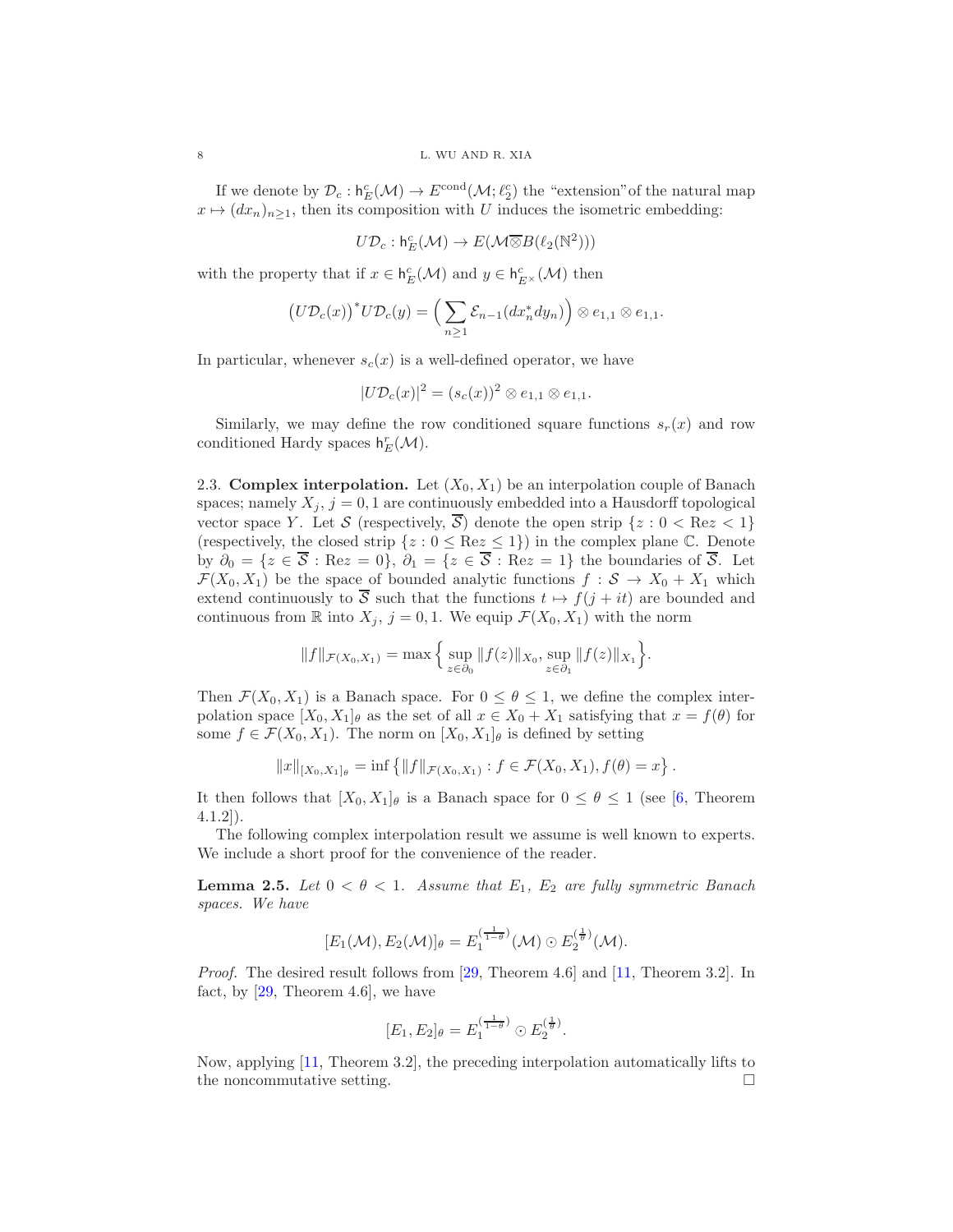#### 3. Asymmetric vector valued spaces

<span id="page-8-0"></span>In this section, we introduce two asymmetric vector valued operator spaces associated with symmetric Banach function spaces  $E: E(\mathcal{M}; \ell_{\infty}^{\theta})$  and  $E(\mathcal{M}; \ell_1^{\theta})$ . Some elementary results about these spaces are presented for further use.

Let us begin with the definition of  $E(\mathcal{M}; \ell^{\theta}_{\infty})$ . Let  $0 \leq \theta \leq 1$ . Suppose that E is a symmetric Banach function space such that  $E \in \text{Int}(L_p, L_q)$  with  $1 \leq p \leq q \leq \infty$ . We define  $E(\mathcal{M}; \ell_{\infty}^{\theta})$  to be the space of all sequences  $x = (x_n)_{n \geq 1}$  in  $E(\mathcal{M})$  for which there exist  $a \in E\left(\frac{1}{1-\theta}\right)(\mathcal{M})$ ,  $b \in E\left(\frac{1}{\theta}\right)(\mathcal{M})$  and  $y = (y_n)_{n \geq 1} \subset L_{\infty}(\mathcal{M})$  such that

$$
(12) \t\t x_n = ay_n b, \quad n \ge 1.
$$

For  $x \in E(\mathcal{M}; \ell_{\infty}^{\theta})$ , we define

<span id="page-8-3"></span>
$$
\|x\|_{E(\mathcal M; \ell_\infty^\theta)}=\inf\Big\{\|a\|_{E^{(\frac{1}{1-\theta})}}\sup_{n\geq 1}\|y_n\|_\infty\|b\|_{E^{(\frac{1}{\theta})}}\Big\}
$$

where the infimum is taken over all factorizations as above. We should mention that the case  $\theta = \frac{1}{2}$  reduces to the symmetric space  $E(\mathcal{M}; \ell_{\infty})$ . In the case  $\theta = 0$  or 1, the spaces  $E(\mathcal{M}; \ell_{\infty}^{0})$  and  $E(\mathcal{M}; \ell_{\infty}^{1})$  will be denoted by  $E(\mathcal{M}; \ell_{\infty}^{r})$  and  $E(\mathcal{M}; \ell_{\infty}^{c})$ , respectively. It can be verified that

$$
||x||_{E(\mathcal{M};\ell_{\infty}^{r})} = \inf \{||A||_{E} : A \geq 0, |x_{n}^{*}|^{2} \leq A^{2}, \forall n \geq 1\}.
$$

Similarly,

$$
||x||_{E(\mathcal{M};\ell_{\infty}^{c})} = \inf \{||A||_{E}: A \geq 0, |x_{n}|^{2} \leq A^{2}, \forall n \geq 1\}
$$

The following fact will be frequently used. We leave the proof as an exercise for the interested reader.

<span id="page-8-2"></span>Fact 3.1. *Observe that if*  $||x||_{E(\mathcal{M}; \ell_{\infty}^{\theta})} < 1$ , then there exist  $a \in E^{(\frac{1}{1-\theta})}(\mathcal{M})$ ,  $b \in$  $E^{(\frac{1}{\theta})}(\mathcal{M})$  and  $y = (y_n)_{n \geq 1} \subset L_{\infty}(\mathcal{M})$  such that  $x = ayb$  and

$$
\max\Big\{\|a\|_{E^{(\frac{1}{1-\theta})}},\;\sup_{n\geq 1}\|y_n\|_\infty,\;\|b\|_{E^{(\frac{1}{\theta})}}\Big\}<1.
$$

It is easy to check that  $\|\cdot\|_{E(\mathcal{M};\ell^{\theta}_{\infty})}$  satisfies the positive definiteness and the homogeneity. The lemma below shows that  $\|\cdot\|_{E(\mathcal{M}; \ell^{\theta}_{\infty})}$  in general satisfies the quasi triangle inequality (see [\[45,](#page-29-14) Page 59]).

**Lemma 3.2.** [\[45,](#page-29-14) Page 59] Let  $0 \le \theta \le 1$  and let E be a symmetric Banach function *space satisfying*  $E \in \text{Int}(L_p, L_q)$  *with*  $1 \leq p \leq q \leq \infty$ *. For every*  $x = (x_n)_{n \geq 1}$  *and*  $y = (y_n)_{n \geq 1}$  in  $E(\mathcal{M}; \ell_{\infty}^{\theta}),$  we have

$$
||x+y||_{E(\mathcal M; \ell_\infty^\theta)} \leq 2\big(||x||_{E(\mathcal M; \ell_\infty^\theta)}+||y||_{E(\mathcal M; \ell_\infty^\theta)}\big).
$$

Though  $\|\cdot\|_{E(\mathcal{M};\ell^{\theta}_{\infty})}$  is just a quasi norm in general, the next lemma shows that it becomes a norm under certain assumption.

<span id="page-8-1"></span>**Lemma 3.3.** Let  $0 \le \theta \le 1$ . Suppose that E is a symmetric Banach function space *which satisfies*  $E \in \text{Int}(L_p, L_q)$  *with*  $1 \leq p \leq q \leq \infty$ *. If*  $p \geq \max\{2(1-\theta), 2\theta\}$ *, then*  $E(\mathcal{M}; \ell_{\infty}^{\theta})$  *is a normed space.* 

*Proof.* We verify only the triangle inequality here. Take  $x^{(1)}$ ,  $x^{(2)} \in E(\mathcal{M}; \ell_{\infty}^{\theta})$ . According to the homogeneity of symmetric spaces, for any  $\varepsilon > 0$ , there exist

.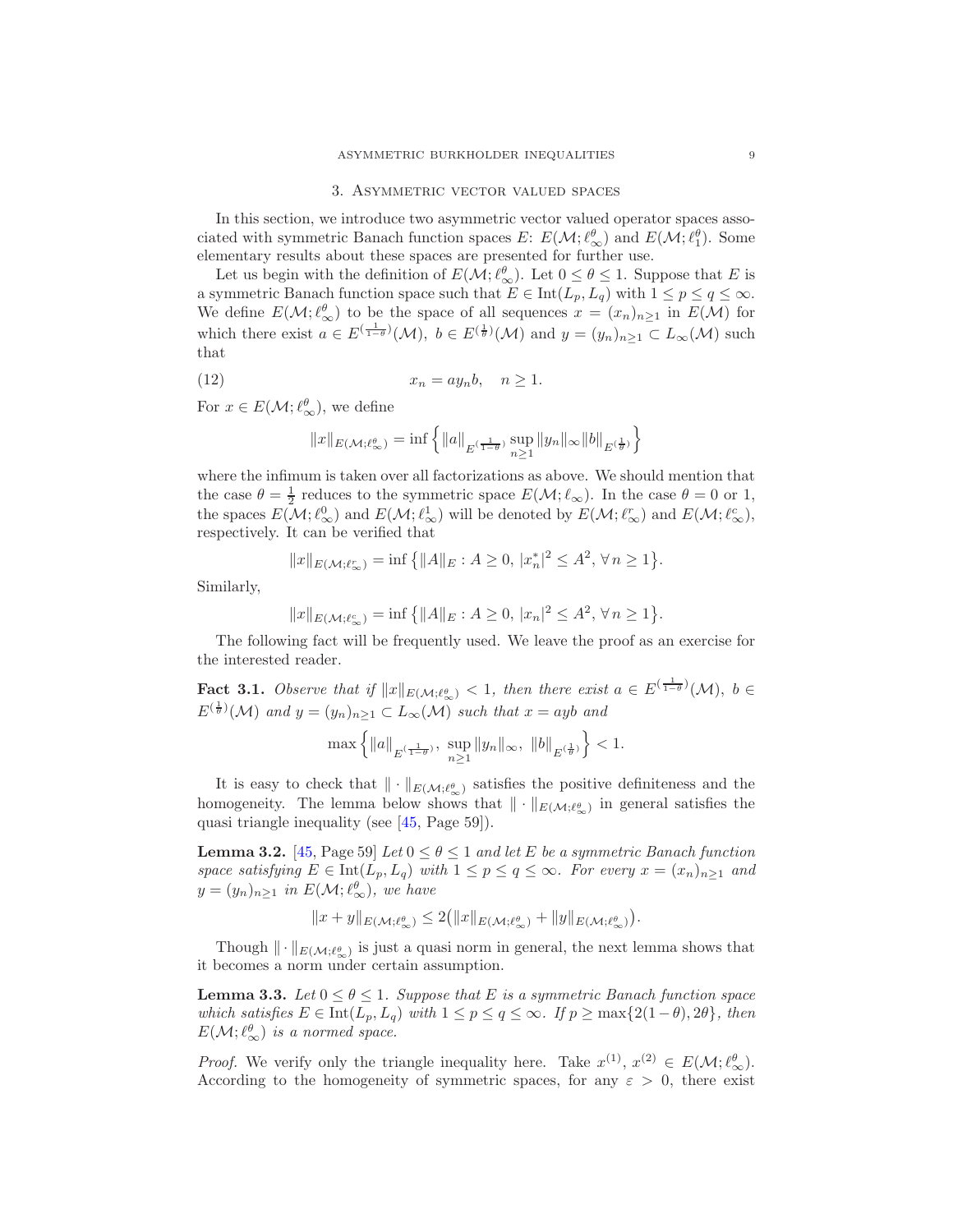factorizations  $x^{(1)} = a_1 y^{(1)} b_1$  and  $x^{(2)} = a_2 y^{(2)} b_2$  such that  $\sup_{n \ge 1} ||y_n^{(1)}||_{\infty} \le 1$ ,  $\sup_{n\geq 1} \|y_n^{(2)}\|_{\infty} \leq 1$ , and

<span id="page-9-0"></span>(13) 
$$
\max \left\{ ||a_1||_{E^{(\frac{1}{1-\theta})}}, ||b_1||_{E^{(\frac{1}{\theta})}} \right\} \le (||x^{(1)}||_{E(\mathcal{M}; \ell_{\infty}^{\theta})} + \varepsilon)^{\frac{1}{2}},
$$

$$
\max \left\{ ||a_2||_{E^{(\frac{1}{1-\theta})}}, ||b_2||_{E^{(\frac{1}{\theta})}} \right\} \le (||x^{(2)}||_{E(\mathcal{M}; \ell_{\infty}^{\theta})} + \varepsilon)^{\frac{1}{2}}.
$$

Then we define

$$
\alpha = (a_1a_1^* + a_2a_2^* + \varepsilon \mathbf{1})^{\frac{1}{2}}, \quad \beta = (b_1^*b_1 + b_2^*b_2 + \varepsilon \mathbf{1})^{\frac{1}{2}}.
$$

Since for  $k \in \{1,2\}$  we have  $a_k a_k^* \leq \alpha^2$  and  $b_k^* b_k \leq \beta^2$ , there exist contractions  $u_1$ ,  $u_2, w_1$  and  $w_2$  such that  $a_1 = \alpha u_1, a_2 = \alpha u_2, b_1 = w_1 \beta$  and  $b_2 = w_2 \beta$ . It is clear that

$$
x^{(1)} + x^{(2)} = \alpha (u_1 y^{(1)} w_1 + u_2 y^{(2)} w_2) \beta.
$$

Since  $E \in \text{Int}(L_p, L_q)$ , by [\(10\)](#page-4-0), we have  $E^{(\frac{1}{2(1-\theta)})} \in \text{Int}(L_{\frac{p}{2(1-\theta)}}, L_{\frac{q}{2(1-\theta)}})$  and  $E^{(\frac{1}{2\theta})} \in \text{Int}(L_{\frac{p}{2\theta}}, L_{\frac{q}{2\theta}}).$  Moreover, since  $p \ge \max\{2(1-\theta), 2\theta\}$ , the triangle inequality holds true in  $E^{(\frac{1}{2(1-\theta)})}$  and  $E^{(\frac{1}{2\theta})}$ . Therefore, it follows from [\(13\)](#page-9-0) that

$$
\| \alpha \|_{E^{(\frac{1}{1-\theta})}} = \| a_1 a_1^* + a_2 a_2^* + \varepsilon \mathbf{1} \|_{E^{(\frac{1}{2(1-\theta)})}}^{\frac{1}{2}} \n\leq ( \| a_1 a_1^* \|_{E^{(\frac{1}{2(1-\theta)})}} + \| a_2 a_2^* \|_{E^{(\frac{1}{2(1-\theta)})}} + \varepsilon \right)^{\frac{1}{2}} \n\leq ( \| x^{(1)} \|_{E(\mathcal{M}; \ell_\infty^{\theta})} + \| x^{(2)} \|_{E(\mathcal{M}; \ell_\infty^{\theta})} + 2\varepsilon \right)^{\frac{1}{2}}.
$$

Similarly, we have

$$
\|\beta\|_{E^{(\frac{1}{\theta})}} \leq \left( \|x^{(1)}\|_{E(\mathcal{M};\ell^{\theta}_{\infty})} + \|x^{(2)}\|_{E(\mathcal{M};\ell^{\theta}_{\infty})} + 2\varepsilon \right)^{\frac{1}{2}}.
$$

Also, it is clear that

$$
(u_1y^{(1)}w_1 + u_2y^{(2)}w_2) \otimes e_{1,1} = \begin{bmatrix} u_1 & u_2 \\ 0 & 0 \end{bmatrix} \begin{bmatrix} y^{(1)} & 0 \\ 0 & y^{(2)} \end{bmatrix} \begin{bmatrix} w_1 & 0 \\ w_2 & 0 \end{bmatrix}.
$$

Note that  $\alpha$ ,  $\beta$  are invertible and

$$
u_1u_1^* + u_2u_2^* = \alpha^{-1}(a_1a_1^* + a_2a_2^*)\alpha^{-1} \le 1,
$$
  

$$
w_1^*w_1 + w_2^*w_2 = \beta^{-1}(b_1^*b_1 + b_2^*b_2)\beta^{-1} \le 1.
$$

Moreover, since  $\sup_{n\geq 1} ||y_n^{(1)}||_{\infty} \leq 1$ ,  $\sup_{n\geq 1} ||y_n^{(2)}||_{\infty} \leq 1$ , we have

$$
\left\| u_1 y^{(1)} w_1 + u_2 y^{(2)} w_2 \right\|_{L_\infty(\mathcal{M}\overline{\otimes} \ell_\infty)} \le 1.
$$

Therefore, we have found a factorization

$$
x^{(1)} + x^{(2)} = \alpha (u_1 y^{(1)} w_1 + u_2 y^{(2)} w_2) \beta
$$

with

$$
\|\alpha\|_{E^{(\frac{1}{1-\theta})}} \left\| u_1 y^{(1)} w_1 + u_2 y^{(2)} w_2 \right\|_{L_\infty(\mathcal{M}\overline{\otimes} \ell_\infty)} \|\beta\|_{E^{(\frac{1}{\theta})}} \leq \|x^{(1)}\|_{E(\mathcal{M};\ell_\infty^{\theta})} + \|x^{(2)}\|_{E(\mathcal{M};\ell_\infty^{\theta})} + 2\varepsilon.
$$

Letting  $\varepsilon \to 0$ , the desired assertion follows.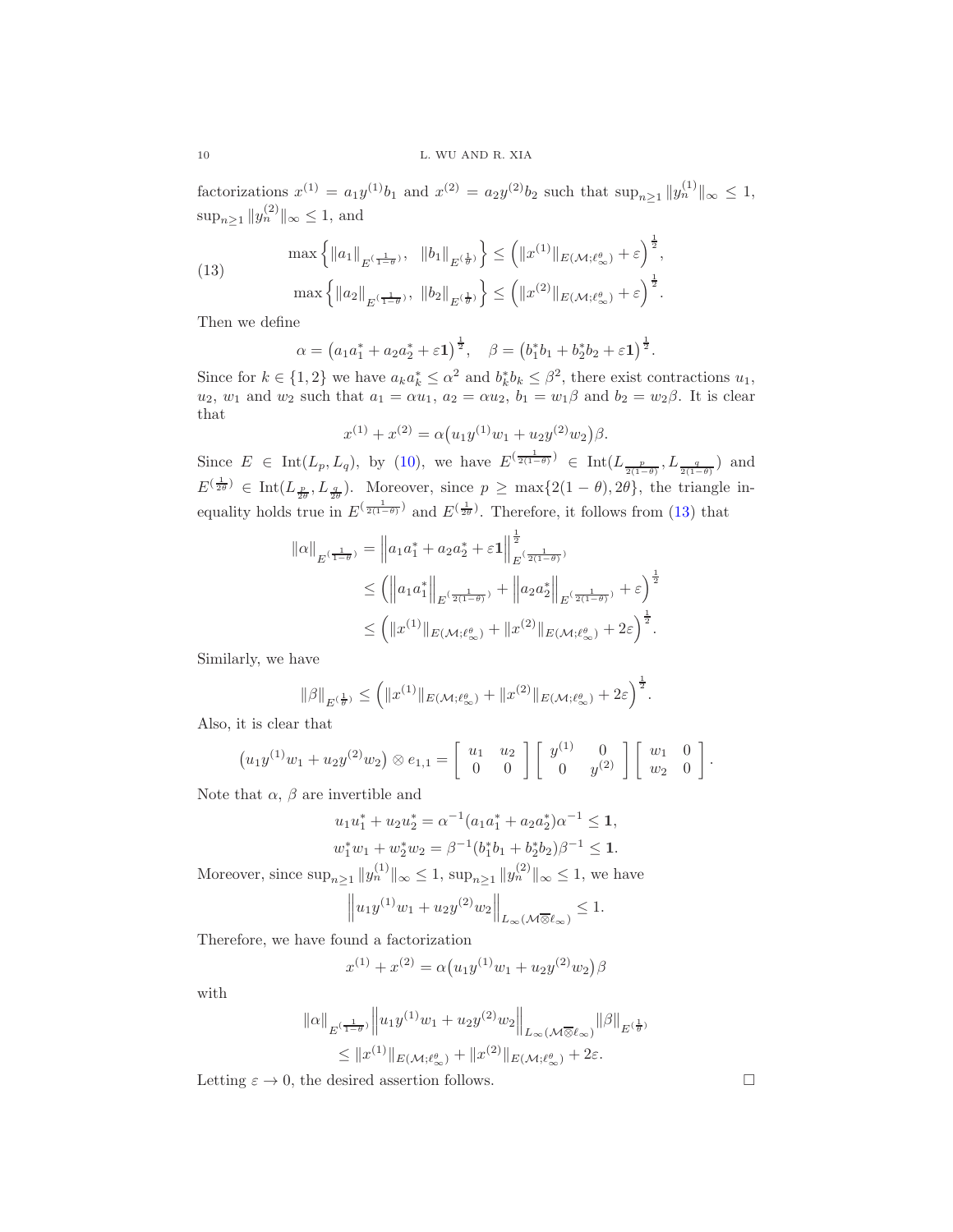<span id="page-10-0"></span>**Proposition 3.4.** *Let*  $0 \le \theta \le 1$ *. Suppose that E is a symmetric Banach function space that satisfies*  $E \in \text{Int}(L_p, L_q)$  *with*  $1 \leq p \leq q \leq \infty$ *. If*  $p \geq \max\{2(1-\theta), 2\theta\}$ *, then*  $E(\mathcal{M}; \ell_{\infty}^{\theta})$  *is a Banach space.* 

*Proof.* Let  $x^{(1)}, x^{(2)}, \dots, x^{(k)}, \dots$  be a Cauchy sequence in  $E(\mathcal{M}; \ell_{\infty}^{\theta})$ . We may find a subsequence  $x^{(n_1)}$ ,  $x^{(n_2)}$ ,  $\cdots$   $x^{(n_k)}$ ,  $\cdots$  such that

$$
||x^{(n_1)}||_{E(\mathcal{M}; \ell_\infty^{\theta})} < 4^{-1}
$$

and

$$
||x^{(n_k)} - x^{(n_{k-1})}||_{E(\mathcal{M}; \ell_{\infty}^{\theta})} < 4^{-k}, \quad k \ge 2.
$$

It is well known that, by the triangle inequality proved in Lemma [3.3,](#page-8-1) to obtain the completeness, it suffices to show that  $\sum_k x^{(n_{k+1})} - x^{(n_k)}$  belongs to  $E(\mathcal{M}; \ell_{\infty}^{\theta})$ . Set

$$
\mathbf{x}^{(1)} = x^{(n_1)}
$$

and

$$
\mathbf{x}^{(k)} = x^{(n_k)} - x^{(n_{k-1})}, \quad k \ge 2.
$$

Then, by Fact [3.1](#page-8-2) there exist  $a_k \in E^{\left(\frac{1}{1-\theta}\right)}(\mathcal{M})$ ,  $b_k \in E^{\left(\frac{1}{\theta}\right)}(\mathcal{M})$  and  $y^{(k)} \in L_\infty(\mathcal{M} \overline{\otimes} \ell_\infty)$ such that  $\mathbf{x}^{(k)} = 4^{-k} a_k y^{(k)} b_k$  with

$$
\max\left\{\|a_k\|_{E^{(\frac{1}{1-\theta})}},\;\|y^{(k)}\|_{L_\infty(\mathcal{M}\overline{\otimes} \ell_\infty)},\;\|b_k\|_{E^{(\frac{1}{\theta})}}\right\}<1.
$$

We define for  $\varepsilon > 0$ 

$$
\mathsf{S}_r(\mathsf{a}) = \Big(\sum_{k=1}^{\infty} 2^{-k} a_k a_k^* + \varepsilon \mathbf{1}\Big)^{\frac{1}{2}}, \quad \mathsf{S}_c(\mathsf{b}) = \Big(\sum_{k=1}^{\infty} 2^{-k} b_k^* b_k + \varepsilon \mathbf{1}\Big)^{\frac{1}{2}},
$$

where the series converge in  $E^{(\frac{1}{1-\theta})}(\mathcal{M})$  and  $E^{(\frac{1}{\theta})}(\mathcal{M})$ , respectively. In fact, since  $p \geq 2(1-\theta)$ , it follows that

$$
\|\mathsf S_r(\mathsf a)\|_{E^{(\frac{1}{1-\theta})}}\leq \Big(\varepsilon+\sum_{k=1}^\infty 2^{-k}\big\|a_k\big\|_{E^{(\frac{1}{1-\theta})}}^2\Big)^{\frac12}\leq (1+\varepsilon)^{\frac12}.
$$

Note that  $p \geq 2\theta$ . A similar estimate applies to  $\mathsf{S}_c(\mathsf{b})$ :

$$
\|\mathsf{S}_c(\mathsf{b})\|_{E^{(\frac{1}{\theta})}} \leq (1+\varepsilon)^{\frac{1}{2}}.
$$

Clearly, there exist contractions  $\alpha_k$ ,  $\beta_k$  such that

$$
2^{-k/2}a_k = S_r(a)\alpha_k, \quad 2^{-k/2}b_k = \beta_k S_c(b).
$$

We may write

$$
\sum_{k=1}^{\infty} \mathbf{x}^{(k)} = \mathsf{S}_r(\mathsf{a}) \Big( \sum_{k=1}^{\infty} 2^{-k} \alpha_k y^{(k)} \beta_k \Big) \mathsf{S}_c(\mathsf{b}).
$$

For the middle term of the above expression, we have

$$
\Big\|\sum_{k=1}^{\infty}2^{-k}\alpha_ky^{(k)}\beta_k\Big\|_{L_{\infty}(\mathcal{M}\overline{\otimes} \ell_{\infty})}\leq \sum_{k=1}^{\infty}\Big\|2^{-k}\alpha_ky^{(k)}\beta_k\Big\|_{L_{\infty}(\mathcal{M}\overline{\otimes} \ell_{\infty})}\leq 1.
$$

Therefore,

$$
\Big\|\sum_{k=1}^{\infty}\mathbf{x}^{(k)}\Big\|_{E(\mathcal M; \ell_\infty^\theta)}\leq \|\mathsf S_r(\mathsf a)\|_{E^{(\frac{1}{1-\theta})}}\Big\|\sum_{k=1}^{\infty}2^{-k}\alpha_ky^{(k)}\beta_k\Big\|_{L_\infty(\mathcal M\overline\otimes \ell_\infty)}\|\mathsf S_c(\mathsf b)\|_{E^{(\frac{1}{\theta})}}\leq 1+\varepsilon.
$$

The proof is complete.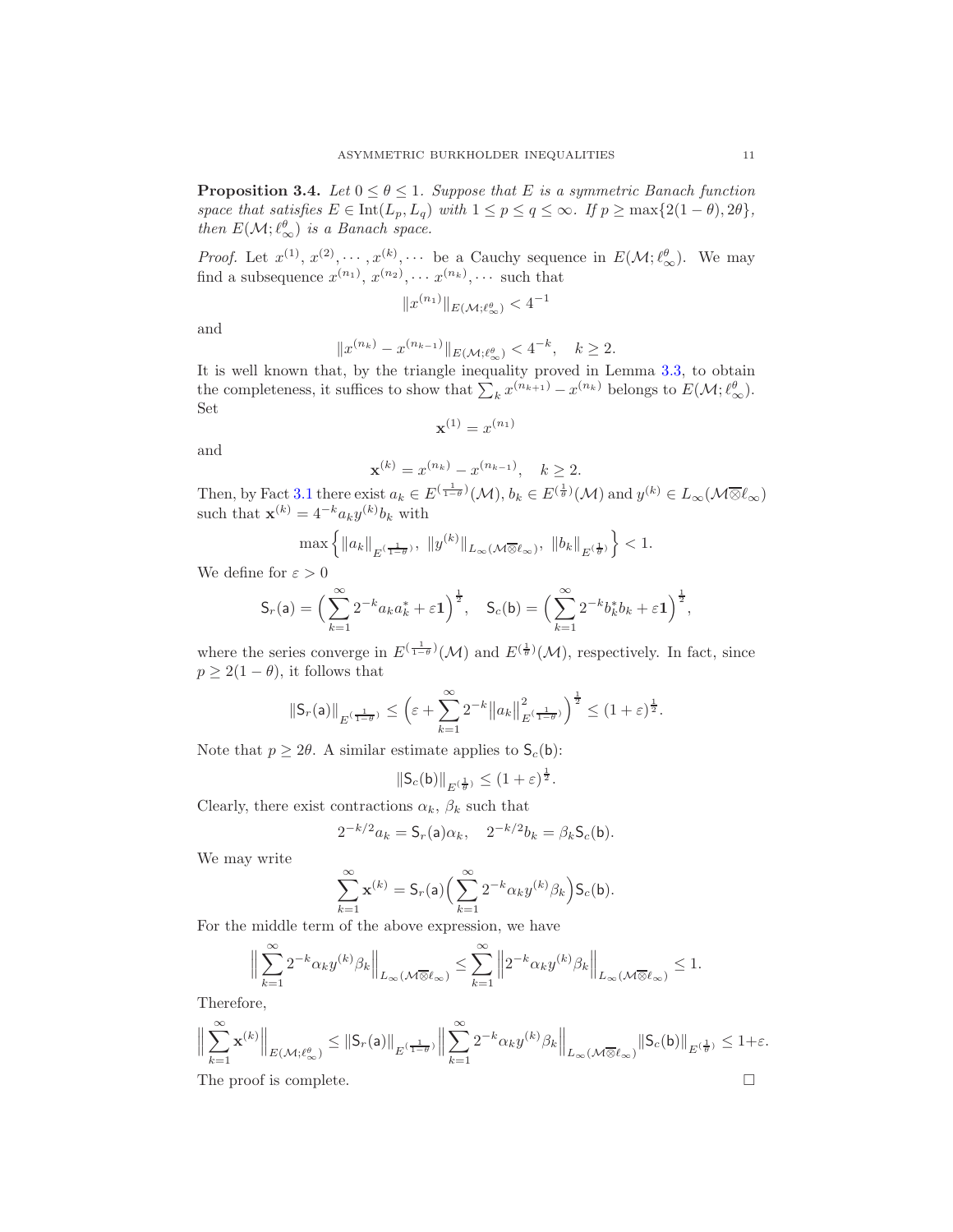We now turn our attention to the space  $E(\mathcal{M}; \ell_1^{\theta})$ . Let  $0 \le \theta \le 1$  and let  $1 \leq p \leq q < \infty$  be such that  $q' \geq \max\{2(1-\theta), 2\theta\}$ , where q' denotes the conjugate number of  $q$ . Assume that  $E$  is a symmetric Banach function space satisfying  $E \in \text{Int}(L_p, L_q)$ . We define

(14) 
$$
E_{1-\theta} := \left( \left[ (E^{\times})^{\left(\frac{1}{2(1-\theta)}\right)} \right]^{\times} \right)^{(2)}, \quad E_{\theta} := \left( \left[ (E^{\times})^{\left(\frac{1}{2\theta}\right)} \right]^{\times} \right)^{(2)}.
$$

Then the space  $E(\mathcal{M}; \ell_1^{\theta})$  is defined to be the set of all sequences  $x = (x_n)_{n \geq 1}$  in  $E(\mathcal{M})$  which can be decomposed as

(15) 
$$
x_n = \sum_{k\geq 1} v_{n,k} w_{n,k}, \quad n \geq 1
$$

for two families  $v_{n,k} \in E_{1-\theta}(\mathcal{M})$  and  $w_{n,k} \in E_{\theta}(\mathcal{M})$  satisfying

<span id="page-11-2"></span>
$$
\left(\sum_{n,k\geq 1} v_{n,k} v_{n,k}^*\right)^{\frac{1}{2}} \in E_{1-\theta}(\mathcal{M}) \text{ and } \left(\sum_{n,k\geq 1} w_{n,k}^* w_{n,k}\right)^{\frac{1}{2}} \in E_{\theta}(\mathcal{M})
$$

where the series converge in norm. For  $x \in E(\mathcal{M}; \ell_1^{\theta})$ , we define

$$
||x||_{E(\mathcal{M}; \ell_1^{\theta})} = \inf \left\{ \Big\| \Big( \sum_{n,k \geq 1} v_{n,k} v_{n,k}^* \Big)^{\frac{1}{2}} \Big\|_{E_{1-\theta}} \cdot \Big\| \Big( \sum_{n,k \geq 1} w_{n,k}^* w_{n,k} \Big)^{\frac{1}{2}} \Big\|_{E_{\theta}} \right\}
$$

where the infimum is taken over all factorizations as above. Obviously, the case  $\theta = \frac{1}{2}$  reduces to the symmetric space  $E(\mathcal{M}; \ell_1)$ . In the case  $\theta = 0$  or 1, the spaces  $E(\mathcal{M}; \ell_1^0)$  and  $E(\mathcal{M}; \ell_1^1)$  will be denoted by  $E(\mathcal{M}; \ell_1^r)$  and  $E(\mathcal{M}; \ell_1^c)$ , respectively.

<span id="page-11-0"></span>Fact 3.5. If  $||x||_{E(\mathcal{M};\ell_1^{\theta})} < 1$ , then there exist two families  $v_{n,k} \in E_{1-\theta}(\mathcal{M})$  and  $w_{n,k} \in E_{\theta}(\mathcal{M})$  such that  $x_n = \sum_{k \geq 1} v_{n,k} w_{n,k}$  for  $n \geq 1$  and

$$
\max \left\{ \Big\| \Big( \sum_{n,k \geq 1} v_{n,k} v_{n,k}^* \Big)^{\frac 1 2} \Big\|_{E_{1-\theta}}, \; \Big\| \Big( \sum_{n,k \geq 1} w_{n,k}^* w_{n,k} \Big)^{\frac 1 2} \Big\|_{E_{\theta}} \right\} < 1.
$$

<span id="page-11-1"></span>**Lemma 3.6.** *Let*  $0 \le \theta \le 1$  *and let*  $1 \le p \le q < \infty$  *be such that*  $q' \ge \max\{2(1-q)\}$  $\theta$ , 2 $\theta$ }. Assume that  $E \in \text{Int}(L_p, L_q)$ . Then  $E(\mathcal{M}; \ell_1^{\theta})$  is a normed space.

*Proof.* The positive definiteness and the homogeneity can be checked easily. We only provide the proof of the triangle inequality. Take  $x = (x_n)_{n>1}$  and  $y = (y_n)_{n>1}$ in  $E(\mathcal{M}; \ell_1^{\theta})$ . By Fact [3.5](#page-11-0) and the homogeneity of symmetric spaces, for any  $\varepsilon > 0$ , there exist two families  $v_{n,k} \in E_{1-\theta}(\mathcal{M})$  and  $w_{n,k} \in E_{\theta}(\mathcal{M})$  such that for every  $n \geq 1, x_n = \sum_{k \geq 1} v_{n,k} w_{n,k}$ , and

$$
\max \left\{ \Big\| \Big( \sum_{n,k\geq 1} v_{n,k} v_{n,k}^* \Big)^{\frac 1 2} \Big\|_{E_{1-\theta}}, \, \, \Big\| \Big( \sum_{n,k\geq 1} w_{n,k}^* w_{n,k} \Big)^{\frac 1 2} \Big\|_{E_{\theta}} \right\} \leq \Big( \|x\|_{E(\mathcal M; \ell_1^\theta)} + \varepsilon \Big)^{\frac 1 2}.
$$

Similarly, there exist two families  $a_{n,k} \in E_{1-\theta}(\mathcal{M})$  and  $b_{n,k} \in E_{\theta}(\mathcal{M})$  such that for every  $n \geq 1$ ,  $y_n = \sum_{k \geq 1} a_{n,k} b_{n,k}$  and

$$
\max\left\{\Big\|\Big(\sum_{n,k\geq 1}a_{n,k}a_{n,k}^*\Big)^{\frac 12}\Big\|_{E_{1-\theta}},\,\, \Big\|\Big(\sum_{n,k\geq 1}b_{n,k}^*b_{n,k}\Big)^{\frac 12}\Big\|_{E_{\theta}}\right\}\leq \Big(\|y\|_{E(\mathcal M; \ell_1^\theta)}+\varepsilon\Big)^{\frac 12}.
$$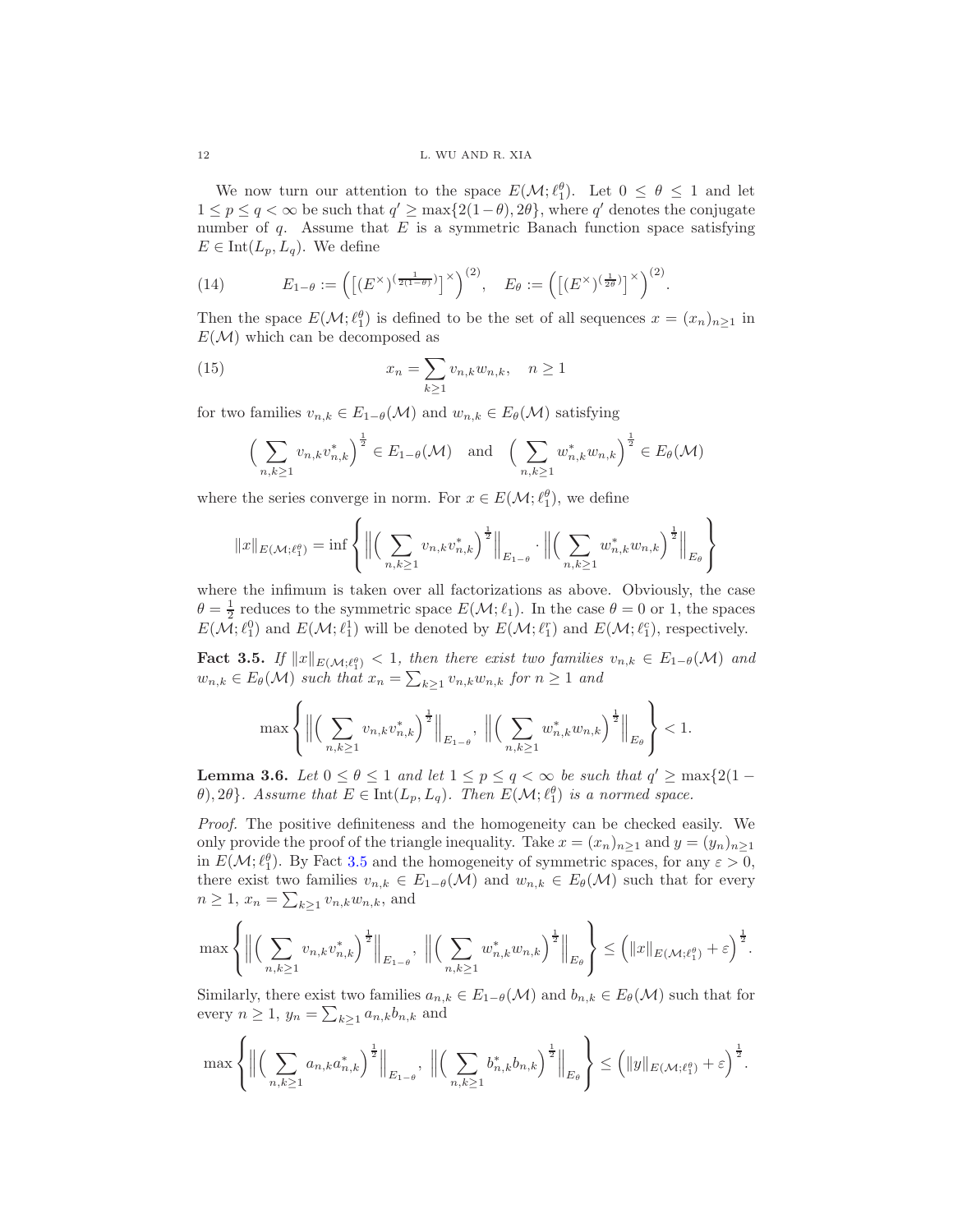Obviously, for every  $n \geq 1$ , we have

$$
x_n + y_n = \sum_{k \ge 1} v_{n,k} w_{n,k} + \sum_{k \ge 1} a_{n,k} b_{n,k}.
$$

Since  $q' \geq 2(1-\theta)$ , the triangle inequality holds true in  $E_{1-\theta}^{(\frac{1}{2})}$  $\prod_{1-\theta}^{(\frac{1}{2})}$  (*M*). Therefore,

$$
\begin{split}\n&\left\| \left( \sum_{n,k\geq 1} v_{n,k} v_{n,k}^* + \sum_{n,k\geq 1} a_{n,k} a_{n,k}^* \right)^{\frac{1}{2}} \right\|_{E_{1-\theta}} \\
&= \Big\| \sum_{n,k\geq 1} v_{n,k} v_{n,k}^* + \sum_{n,k\geq 1} a_{n,k} a_{n,k}^* \Big\|_{E_{1-\theta}^{(\frac{1}{2})}}^{\frac{1}{2}} \\
&\leq \left( \Big\| \sum_{n,k\geq 1} v_{n,k} v_{n,k}^* \Big\|_{E_{1-\theta}^{(\frac{1}{2})}} + \Big\| \sum_{n,k\geq 1} a_{n,k} a_{n,k}^* \Big\|_{E_{1-\theta}^{(\frac{1}{2})}} \right)^{\frac{1}{2}} \\
&\leq \left( \Vert x \Vert_{E(\mathcal{M};\ell_1^{\theta})} + \Vert y \Vert_{E(\mathcal{M};\ell_1^{\theta})} + 2\varepsilon \right)^{\frac{1}{2}}.\n\end{split}
$$

Similarly, one can show that

$$
\left\| \left( \sum_{n,k\geq 1} w_{n,k}^* w_{n,k} + \sum_{n,k\geq 1} b_{n,k}^* b_{n,k} \right)^{\frac{1}{2}} \right\|_{E_{1-\theta}} \leq \left( \|x\|_{E(\mathcal{M};\ell_1^{\theta})} + \|y\|_{E(\mathcal{M};\ell_1^{\theta})} + 2\varepsilon \right)^{\frac{1}{2}}.
$$

Combining the last two estimates and letting  $\varepsilon \to 0$ , the desired assertion follows.  $\Box$ 

The proof of the following result is similar to Proposition [3.4.](#page-10-0) We include details for the convenience of the reader.

**Proposition 3.7.** Let  $0 \le \theta \le 1$  and let  $1 \le p \le q < \infty$  be such that  $q' \ge$  $\max\{2(1-\theta), 2\theta\}$ *.* Assume that  $E \in \text{Int}(L_p, L_q)$ *. Then*  $E(\mathcal{M}; \ell_1^{\theta})$  is a Banach *space.*

*Proof.* According to Lemma [3.6,](#page-11-1)  $E(\mathcal{M}; \ell_1^{\theta})$  is a normed space. Thus, we only need to check the completeness. Let  $x^{(1)}, x^{(2)}, \dots, x^{(k)}, \dots$  be a Cauchy sequence in  $E(\mathcal{M}; \ell_1^{\theta})$ . We may find a subsequence  $x^{(n_1)}, x^{(n_2)}, \cdots, x^{(n_k)}, \cdots$  such that

$$
||x^{(n_1)}||_{E(\mathcal{M}; \ell_1^{\theta})} < 4^{-1}
$$

and

$$
||x^{(n_k)} - x^{(n_{k-1})}||_{E(\mathcal{M}; \ell_1^{\theta})} < 4^{-k}, \quad k \ge 2.
$$

It is well known that, by the triangle inequality proved in Lemma [3.6,](#page-11-1) to obtain the completeness, it suffices to show that  $\sum_k x^{(n_{k+1})} - x^{(n_k)}$  belongs to  $E(\mathcal{M}; \ell_1^{\theta})$ . Set

$$
\mathbf{x}^{(1)} = x^{(n_1)}
$$

and

$$
\mathbf{x}^{(k)} = x^{(n_k)} - x^{(n_{k-1})}, \quad k \ge 2.
$$

Then by Fact [3.1,](#page-8-2) there exist two families  $v_{n,j}^{(k)} \in E_{1-\theta}(\mathcal{M})$  and  $w_{n,j}^{(k)} \in E_{\theta}(\mathcal{M})$  such that  $\mathbf{x}_n^{(k)} = 4^{-k} \sum_j v_{n,j}^{(k)} w_{n,j}^{(k)}$  with

<span id="page-12-0"></span>(16) 
$$
\max \left\{ \Big\| \Big( \sum_{n,j \geq 1} v_{n,j}^{(k)} v_{n,j}^{(k)^*} \Big)^{\frac{1}{2}} \Big\|_{E_{1-\theta}}, \, \, \Big\| \Big( \sum_{n,k \geq 1} w_{n,j}^{(k)^*} w_{n,j}^{(k)} \Big)^{\frac{1}{2}} \Big\|_{E_{\theta}} \right\} < 1.
$$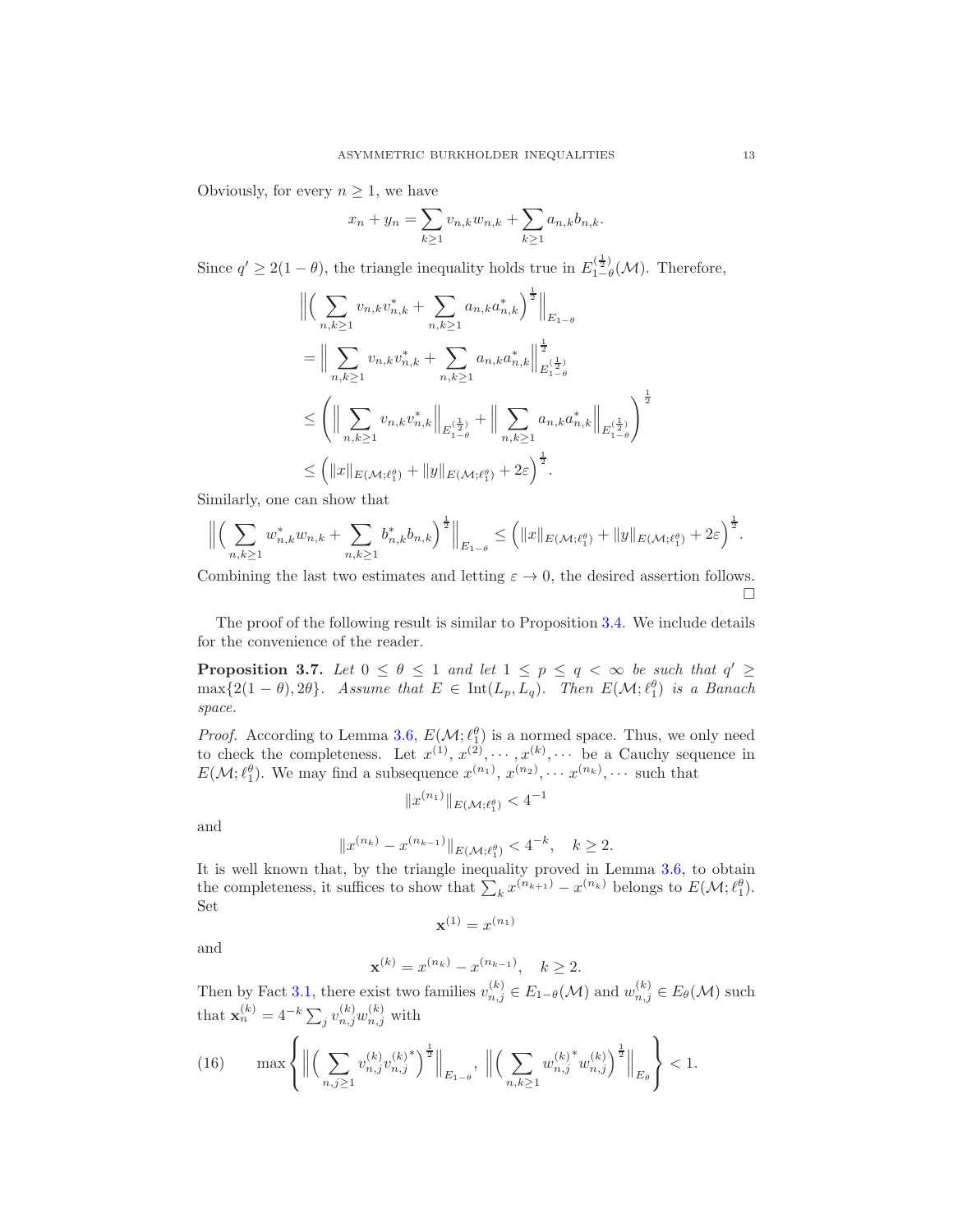Using a similar factorization trick as in Proposition [3.4,](#page-10-0) we define for  $\varepsilon > 0$ 

$$
\mathbf{V}_{n,j} = \left(\sum_{k=1}^{\infty} 2^{-k} v_{n,j}^{(k)} v_{n,j}^{(k)^{*}} + \varepsilon \mathbf{1}\right)^{\frac{1}{2}}, \quad \mathbf{W}_{n,j} = \left(\sum_{k=1}^{\infty} 2^{-k} w_{n,j}^{(k)^{*}} w_{n,j}^{(k)} + \varepsilon \mathbf{1}\right)^{\frac{1}{2}}.
$$

We claim that

$$
(\mathbf{V}_{n,j})_{n,j} \in E_{1-\theta}(\mathcal{M}; \ell_2^r(\mathbb{N}^2)), \qquad (\mathbf{W}_{n,j})_{n,j} \in E_{\theta}(\mathcal{M}; \ell_2^c(\mathbb{N}^2)).
$$

Indeed, since  $q' \geq 2(1-\theta)$ , the triangle inequality holds true in  $E_{1-\theta}^{(\frac{1}{2})}$  $\int_{1-\theta}^{\sqrt{2}} (\mathcal{M})$ . Thus,

$$
\left\| \left( \sum_{n,j=1}^{\infty} \mathbf{V}_{n,j} \mathbf{V}_{n,j}^* \right)^{\frac{1}{2}} \right\|_{E_{1-\theta}} = \left\| \sum_{k=1}^{\infty} 2^{-k} \sum_{n,j=1}^{\infty} v_{n,j}^{(k)} v_{n,j}^{(k)^*} + \varepsilon \mathbf{1} \right\|_{E_{1-\theta}^{(\frac{1}{2})}}^{\frac{1}{2}} \n\leq \left( \sum_{k=1}^{\infty} 2^{-k} \left\| \sum_{n,j=1}^{\infty} v_{n,j}^{(k)} v_{n,j}^{(k)^*} \right\|_{E_{1-\theta}^{(\frac{1}{2})}} + \varepsilon \right)^{\frac{1}{2}}.
$$

According to [\(16\)](#page-12-0), it follows that

$$
\left\| \left( \sum_{n,j=1}^{\infty} \mathbf{V}_{n,j} \mathbf{V}_{n,j}^* \right)^{\frac{1}{2}} \right\|_{E_{1-\theta}} \leq (1+\varepsilon)^{\frac{1}{2}}.
$$

Note that  $q' \geq 2\theta$ . A similar argument can be applied to get that

$$
\left\| \left( \sum_{n,j=1}^{\infty} \mathbf{W}_{n,j}^* \mathbf{W}_{n,j} \right)^{\frac{1}{2}} \right\|_{E_{\theta}} \leq (1+\varepsilon)^{\frac{1}{2}}.
$$

This shows our claim. Obviously, there exist contractions  $\alpha_{n,j}^{(k)}$ ,  $\beta_{n,j}^{(k)}$  such that

$$
2^{-k/2}v_{n,j}^{(k)} = \mathbf{V}_{n,j}\alpha_{n,j}^{(k)}, \qquad 2^{-k/2}w_{n,j}^{(k)} = \beta_{n,j}^{(k)}\mathbf{W}_{n,j}.
$$

It is clear that, for every  $n \geq 1$ , the *n*-th term of  $\sum_{k=1}^{\infty} \mathbf{x}^{(k)}$  equals to

$$
\sum_{k=1}^{\infty} \mathbf{x}_n^{(k)} = \sum_{j=1}^{\infty} \mathbf{V}_{n,j} \left( \sum_{k=1}^{\infty} 2^{-k} \alpha_{n,j}^{(k)} \beta_{n,j}^{(k)} \right) \mathbf{W}_{n,j}.
$$

For fixed  $n, j$ , the middle term of the above expression is a contraction:

$$
\Big\|\sum_{k=1}^{\infty} 2^{-k} \alpha_{n,j}^{(k)} \beta_{n,j}^{(k)}\Big\|_{\infty} \le \sum_{k=1}^{\infty} 2^{-k} \|\alpha_{n,j}^{(k)} \beta_{n,j}^{(k)}\|_{\infty} \le 1.
$$

Therefore,

$$
\|\sum_{k=1}^{\infty} \mathbf{x}^{(k)}\|_{E(\mathcal{M};\ell_1^{\theta})} \le \Big\|\Big(\sum_{n,j=1}^{\infty} \mathbf{V}_{n,j} \mathbf{V}_{n,j}^*\Big)^{\frac{1}{2}}\Big\|_{E_{1-\theta}} \Big\|\Big(\sum_{n,j=1}^{\infty} \mathbf{W}_{n,j}^* \mathbf{W}_{n,j}\Big)^{\frac{1}{2}}\Big\|_{E_{\theta}} \le 1 + \varepsilon.
$$
  
The proof is complete.

<span id="page-13-0"></span>**Remark 3.8.** Let  $\mathfrak{F}$  be the set of elements  $x = (x_n)_{n \geq 1}$  with

$$
x_n = \sum_{k \ge 1} v_{n,k} w_{n,k}, \quad n \ge 1
$$

*and*

$$
Card\{(n,k): v_{n,k}\neq 0 \text{ or } w_{n,k}\neq 0\}<\infty.
$$

*Then*  $\mathfrak F$  *is dense in*  $E(\mathcal{M}; \ell_1^{\theta})$ *. This can be seen from the fact that the set of finite sequences is dense in*  $E_{1-\theta}(\mathcal{M}; \ell_2^r)$  *and also in*  $E_{\theta}(\mathcal{M}; \ell_2^c)$ *.*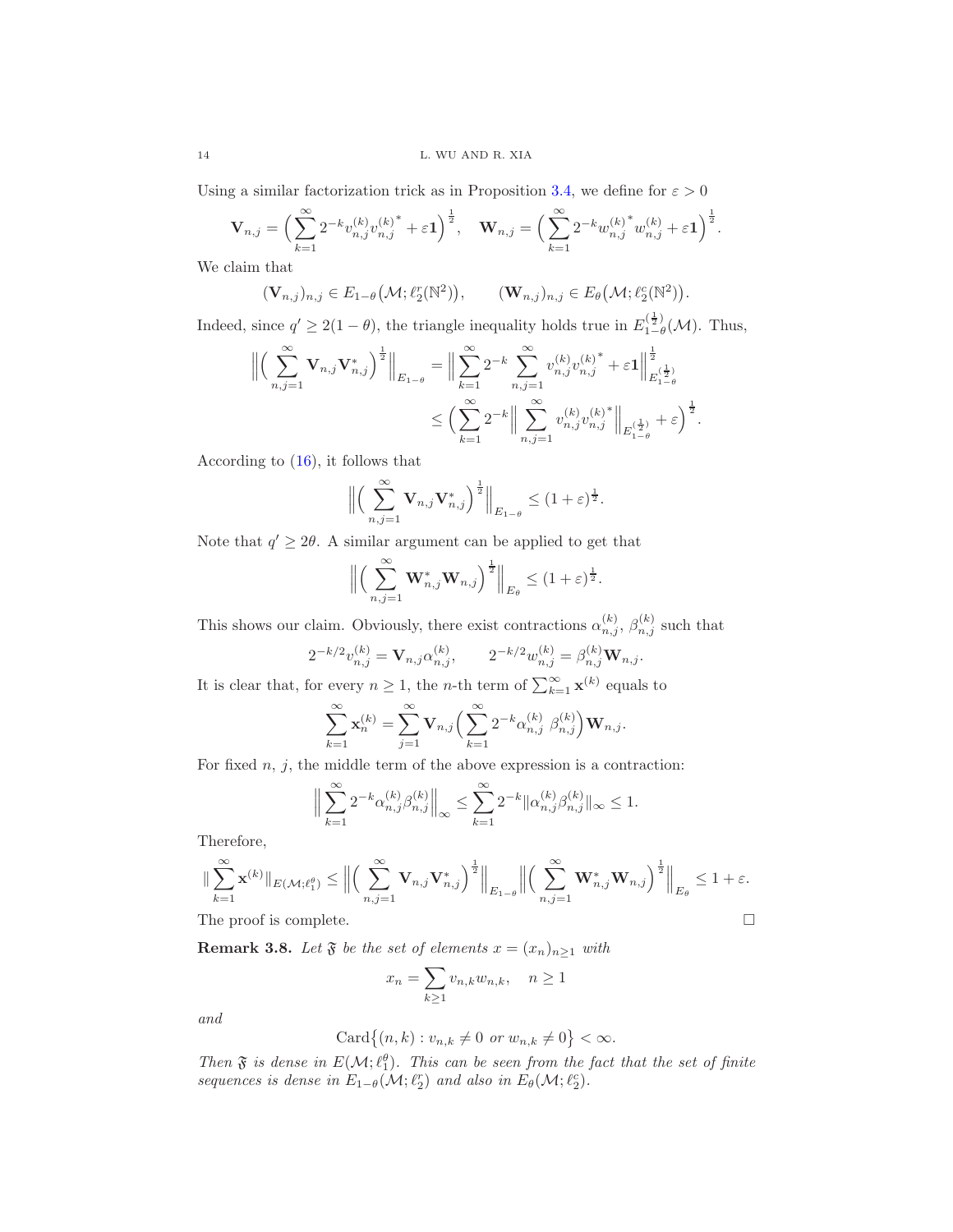Let  $h_E^{1_\theta}$  (resp.  $h_E^{\infty_\theta}$ ) be the subspace of  $E(\mathcal{M}; \ell_1^\theta)$  (resp.  $E(\mathcal{M}; \ell_\infty^\theta)$ ) consisting of martingale difference sequences. We have the following complemented result.

<span id="page-14-0"></span>**Proposition 3.9.** *Let*  $0 \le \theta \le 1$ *. Assume that E is a symmetric function space such that*  $E \in \text{Int}(L_p, L_q)$  *with*  $1 < p \le q < \infty$ *. The following are true.* 

- (i) If  $q' > \max\{2(1-\theta), 2\theta\}$ , then  $h_E^{1_\theta}$  is complemented in  $E(\mathcal{M}; \ell_1^{\theta})$ .
- (ii) If  $p > \max\{2(1-\theta), 2\theta\}$ , then  $h_E^{\infty_{\theta}}$  is complemented in  $E(\mathcal{M}; \ell_{\infty}^{\theta})$ .

*Proof.* Let us first show (i). It suffices to prove that the Stein projection

$$
\mathcal{D}((x_n)_{n\geq 1})=(dx_n)_{n\geq 1}
$$

is bounded on  $L_p(\mathcal{M}; \ell_1^{\theta})$  for  $q' > \max\{2(1-\theta), 2\theta\}$ . Let  $x_n = \sum_k v_{n,k} w_{n,k}$  be the decomposition of  $x_n$  as in [\(15\)](#page-11-2). Then for each n we may write

$$
\mathcal{E}_n(x_n) \otimes e_{1,1} = \sum_k \mathcal{E}_n(v_{n,k}w_{n,k}) \otimes e_{1,1}
$$
  
= 
$$
\sum_{k,j} u_n(v_{n,k}^*)(j)^* u_n(w_{n,k})(j).
$$

Note that  $E_{1-\theta}^{(\frac{1}{2})} \in \text{Int}(L_r, L_s)$  for some  $1 < r \leq s < \infty$  when  $q' > \max\{2(1-\theta), 2\theta\}.$ Applying the dual Doob inequality for symmetric spaces  $([8, Corollary 4.13])$  $([8, Corollary 4.13])$  $([8, Corollary 4.13])$ , we have

$$
\left\| \left( \sum_{n,k,j} |u_n(v_{n,k})(j)^*| \right)^{\frac{1}{2}} \right\|_{E_{1-\theta}} = \left\| \left( \sum_{n,k} \mathcal{E}_n(v_{n,k} v_{n,k}^*) \right)^{\frac{1}{2}} \right\|_{E_{1-\theta}} \leq E \left\| \left( \sum_{n,k} v_{n,k} v_{n,k}^* \right)^{\frac{1}{2}} \right\|_{E_{1-\theta}}.
$$

Similarly,

$$
\left\| \left( \sum_{n,k,j} |u_n(w_{n,k})(j)| \right)^{\frac{1}{2}} \right\|_{E_{\theta}} = \left\| \left( \sum_{n,k} \mathcal{E}_n(w_{n,k}^* w_{n,k}) \right)^{\frac{1}{2}} \right\|_{E_{\theta}}
$$
  

$$
\lesssim_E \left\| \left( \sum_{n,k} w_{n,k}^* w_{n,k} \right)^{\frac{1}{2}} \right\|_{E_{\theta}}.
$$

Therefore,  $(\mathcal{E}_n(x_n))_{n\geq 1} \in L_p(\mathcal{M}; \ell_1^{\theta})$ , which shows that the space  $h_p^{1_{\theta}}$  is complemented in  $L_p(\mathcal{M}; \ell_1^{\theta})$ .

Now we turn to prove (ii). Let  $x_n = ay_nb$  be the decomposition of  $x_n$  as in [\(12\)](#page-8-3). It suffices to show that  $(\mathcal{E}_n(ay_nb))_{n\geq 1} \in L_p(\mathcal{M}; \ell_{\infty}^{\theta})$ . With no loss of generality, we assume that  $y_n$ 's are positive with  $\sup_n ||y_n||_{\infty} \leq 1$ . Observe that

$$
\mathcal{E}_n(ay_nb)\otimes e_{1,1}=u_n(y_na^*)^*u_n(b).
$$

We claim that  $(u_n(y_na^*)^*)_n \geq 1 \in E^{(\frac{1}{1-\theta})}(\mathcal{M}; \ell_{\infty}^r)$  and  $(u_n(b))_{n \geq 1} \in E^{(\frac{1}{1-\theta})}(\mathcal{M}; \ell_{\infty}^c)$ . Indeed, we have

$$
u_n(y_na^*)^*u_n(y_na^*) = \mathcal{E}_n(ay_n^2a^*) \otimes e_{1,1} \le \mathcal{E}_n(aa^*) \otimes e_{1,1}.
$$

Since  $E^{(\frac{1}{2(1-\theta)})} \in \text{Int}[L_m, L_n]$  for some  $1 < m \leq n < \infty$  when  $p > \max\{2\theta, 2(1-\theta)\},$ combining the above inequality with the Doob inequality ([\[8,](#page-28-7) Theorem 5.7]), we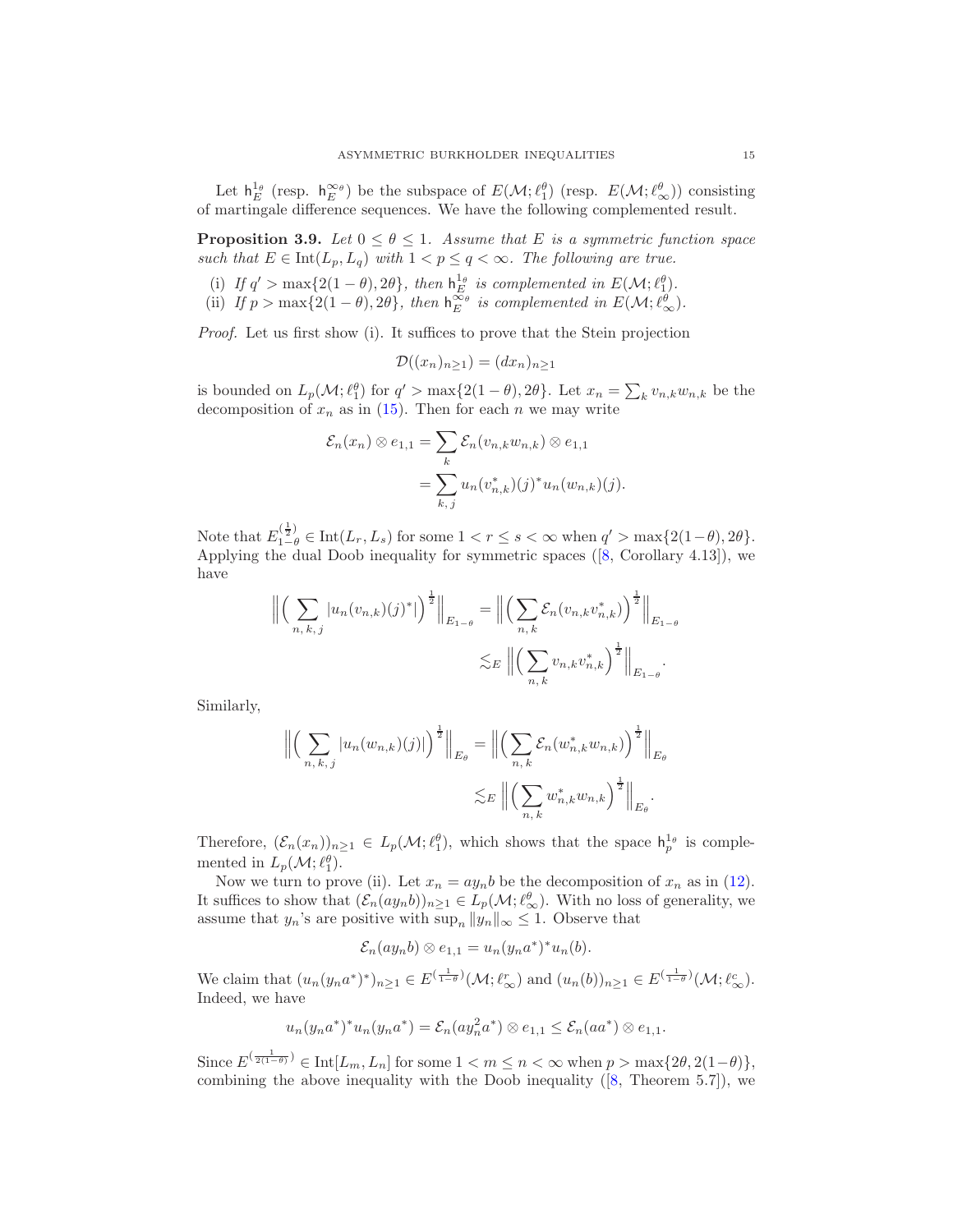obtain that  $(u_n(y_na^*)^*)_{n\geq 1} \in E^{(\frac{1}{1-\theta})}(\mathcal{M}; \ell_{\infty}^r)$ . Similar arguments can be applied to prove that  $(u_n(b))_{n\geq 1} \in E^{(\frac{1}{\theta})}(\mathcal{M}; \ell_{\infty}^c)$ . It is obvious that

$$
E(\mathcal{M}; \ell_\infty^{\theta}) = E^{(\frac{1}{1-\theta})}(\mathcal{M}; \ell_\infty^r) \odot E^{(\frac{1}{\theta})}(\mathcal{M}; \ell_\infty^c).
$$

Therefore, we have  $(\mathcal{E}_n(ay_nb))_{n\geq 1} \in E(\mathcal{M}; \ell_{\infty}^{\theta})$ . The assertion is verified.  $\square$ 

## 4. An interpolation result

<span id="page-15-0"></span>Our main result of this section is a new complex interpolation result on asymmetric vector valued spaces  $E(\mathcal{M}; \ell_{\infty}^{\theta})$ , which plays an essential role in the proofs of asymmetric Burkholder and Johnson-Schechtman inequalities.

<span id="page-15-2"></span>**Theorem 4.1.** Let  $\theta_0$ ,  $\theta_1$  be such that  $0 \le \theta_0 < \theta_1 \le 1$ . Let E be a symmetric *Banach function space satisfying*  $E \in \text{Int}(L_p, L_q)$  *with*  $1 \leq p \leq q \leq \infty$ *. Suppose that*  $p \ge \max\{2(1-\theta_0), 2\theta_0, 2(1-\theta_1), 2\theta_1\}$  *and* 

$$
\eta = \frac{\theta - \theta_0}{\theta_1 - \theta_0}.
$$

*We have*

$$
E(\mathcal{M}; \ell_{\infty}^{\theta}) = \left[ E(\mathcal{M}; \ell_{\infty}^{\theta_0}), E(\mathcal{M}; \ell_{\infty}^{\theta_1}) \right]_{\eta}.
$$

*Proof.* From Proposition [3.4,](#page-10-0) by the assumption  $p \ge \max\{2(1-\theta_0), 2\theta_0, 2(1-\theta_0)\}\$  $\{\theta_1\}$ , 2 $\theta_1\}$ , we know that  $E(\mathcal{M}; \ell_{\infty}^{\theta_0})$  and  $E(\mathcal{M}; \ell_{\infty}^{\theta_1})$  are Banach spaces. Therefore,

$$
\left[ E(\mathcal{M};\ell_{\infty}^{\theta_0}), E(\mathcal{M};\ell_{\infty}^{\theta_1}) \right]_{\eta}
$$

is also a Banach space. For the sake of clarity, we split the proof into several steps.

*Step 1.* The lower estimate is easy. Indeed, let

$$
T_1: E^{(\frac{1}{1-\theta_0})}(\mathcal{M}) \times L_{\infty}(\mathcal{M} \overline{\otimes} \ell_{\infty}) \times E^{(\frac{1}{\theta_0})}(\mathcal{M}) \to E(\mathcal{M}, \ell_{\infty}^{\theta_0}),
$$
  

$$
T_2: E^{(\frac{1}{1-\theta_1})}(\mathcal{M}) \times L_{\infty}(\mathcal{M} \overline{\otimes} \ell_{\infty}) \times E^{(\frac{1}{\theta_1})}(\mathcal{M}) \to E(\mathcal{M}, \ell_{\infty}^{\theta_1})
$$

be the maps given by

$$
T_1(a,(y_n)_{n\geq 1},b)=(ay_nb)_{n\geq 1}=T_2(a,(y_n)_{n\geq 1},b).
$$

Clearly, both  $T_1$ ,  $T_2$  are contractive and multilinear. Therefore, from Lemma [2.5,](#page-7-0) we have the following continuous embedding:

$$
E(\mathcal{M}; \ell_{\infty}^{\theta}) \subset \left[ E(\mathcal{M}; \ell_{\infty}^{\theta_0}), E(\mathcal{M}; \ell_{\infty}^{\theta_1}) \right]_{{\eta}}.
$$

*Step 2.* We claim that it suffices to show that

<span id="page-15-1"></span>
$$
(17) \qquad ||x||_{E(\mathcal{M};\ell_{\infty}^{\theta})} \leq ||x||_{[E(\mathcal{M};\ell_{\infty}^{\theta_0}),E(\mathcal{M};\ell_{\infty}^{\theta_1})]_{\eta}}, \quad \forall x=(x_n)_{n\geq 1} \in L_{\infty}(\mathcal{M}\overline{\otimes \ell_{\infty}}).
$$

In fact, assume that the inequality [\(17\)](#page-15-1) holds true. Then, combining inequality [\(17\)](#page-15-1) with the estimate established in Step 1, we deduce that

$$
||x||_{E(\mathcal{M};\ell_\infty^{\theta})} = ||x||_{[E(\mathcal{M};\ell_\infty^{\theta_0}),E(\mathcal{M};\ell_\infty^{\theta_1})]_\eta}, \quad \forall x = (x_n)_{n \ge 1} \in L_\infty(\mathcal{M}\overline{\otimes}\ell_\infty).
$$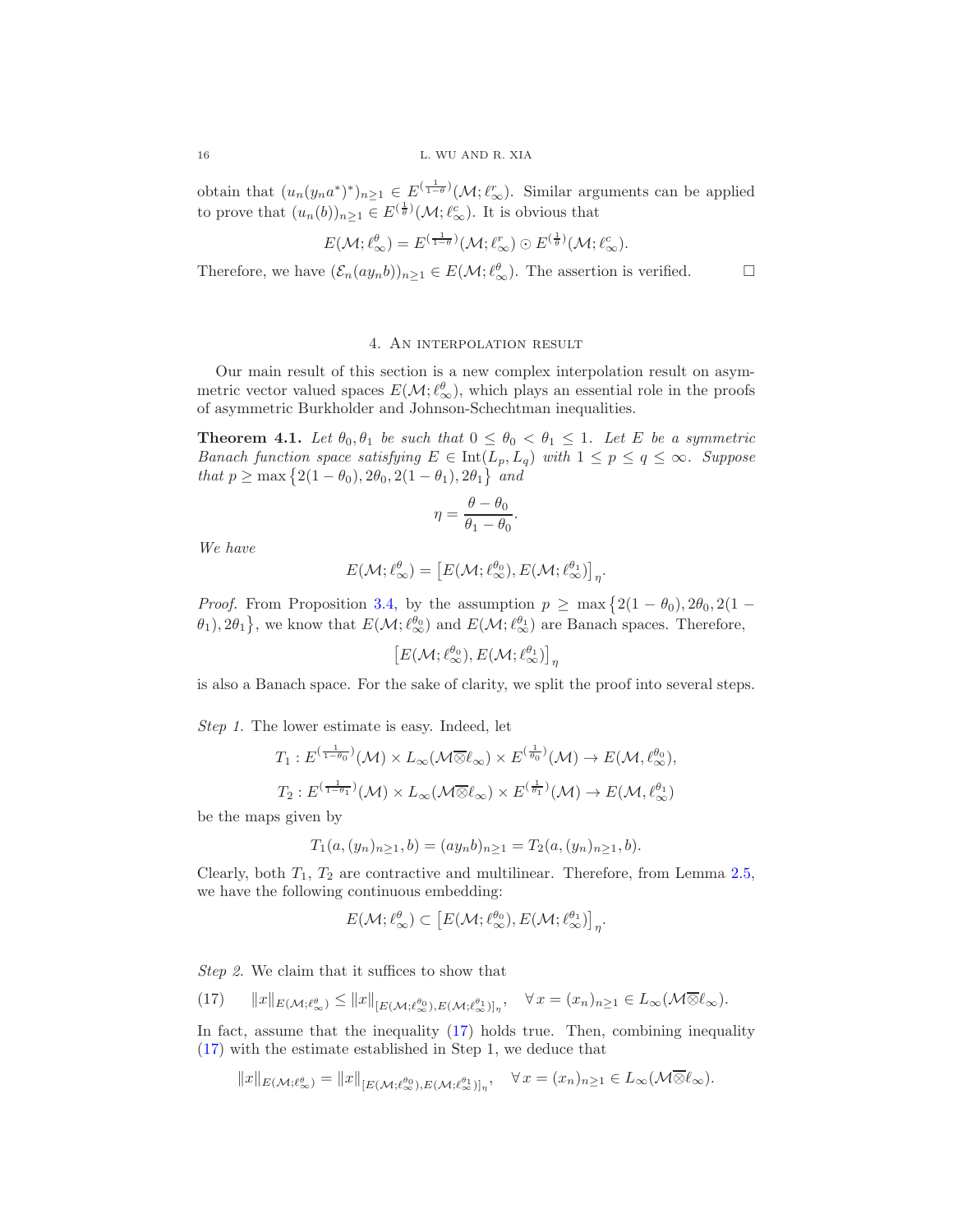It is obvious that  $L_{\infty}(\mathcal{M} \overline{\otimes} \ell_{\infty})$  continuously embeds into  $E(\mathcal{M}; \ell_{\infty}^{\theta})$  as a dense subspace. According to Proposition [3.4,](#page-10-0) we know that the space  $E(\mathcal{M}; \ell^{\theta}_{\infty})$  is a Banach space. Therefore, it follows that

$$
||x||_{E(\mathcal{M};\ell_\infty^{\theta})} = ||x||_{[E(\mathcal{M};\ell_\infty^{\theta_0}),E(\mathcal{M};\ell_\infty^{\theta_1})]_\eta}, \quad \forall x = (x_n)_{n \ge 1} \in E(\mathcal{M};\ell_\infty^{\theta}).
$$

This implies that  $E(\mathcal{M}; \ell_{\infty}^{\theta})$  isometrically embeds into  $[E(\mathcal{M}; \ell_{\infty}^{r}), E(\mathcal{M}; \ell_{\infty}^{c})]_{\eta}$ . Since  $L_{\infty}(\mathcal{M}\overline{\otimes}\ell_{\infty})$  is norm dense in  $E(\mathcal{M}; \ell_{\infty}^{\theta_0}) \cap E(\mathcal{M}; \ell_{\infty}^{\theta_1})$  (and therefore dense in  $[E(\mathcal{M}; \ell_{\infty}^{\theta_0}), E(\mathcal{M}; \ell_{\infty}^{\theta_1})]_{\eta}$ , we further deduce that the space  $E(\mathcal{M}; \ell_{\infty}^{\theta})$  is norm dense in  $[E(\mathcal{M}; \ell_{\infty}^{\theta_0}), E(\mathcal{M}; \ell_{\infty}^{\theta_1})]_{\eta}$ . Hence,  $E(\mathcal{M}; \ell_{\infty}^{\theta})$  and  $[E(\mathcal{M}; \ell_{\infty}^{\theta_0}), E(\mathcal{M}; \ell_{\infty}^{\theta_1})]_{\eta}$ coincide, which proves the claim.

*Step 3.* We now verify [\(17\)](#page-15-1). Let  $x = (x_n)_{n>1} \in L_\infty(\mathcal{M} \overline{\otimes} \ell_\infty)$  such that

$$
||x||_{[E(\mathcal{M};\ell_{\infty}^{\theta_0}),E(\mathcal{M};\ell_{\infty}^{\theta_1})]_{\eta}} \leq 1.
$$

Then, there exists a bounded analytic function

<span id="page-16-0"></span>
$$
f : \mathcal{S} \longrightarrow E(\mathcal{M}; \ell_{\infty}^{\theta_0}) + E(\mathcal{M}; \ell_{\infty}^{\theta_1})
$$

such that  $f(\theta) = x$  and

(18) 
$$
\max \left\{ \sup_{z \in \partial_0} \|f(z)\|_{E(\mathcal{M}; \ell_\infty^{\theta_0})}, \sup_{z \in \partial_1} \|f(z)\|_{E(\mathcal{M}; \ell_\infty^{\theta_1})} \right\} \le 1.
$$

From the boundary condition  $(18)$ , we deduce that f can be written as follows:

$$
f(z) = a(z)y(z)b(z)
$$

where  $a: \partial_j \to E^{(\frac{1}{1-\theta_j})}(\mathcal{M}), b: \partial_j \to E^{(\frac{1}{\theta_j})}(\mathcal{M})$  and  $y: \partial_j \to L_\infty(\mathcal{M} \overline{\otimes} \ell_\infty)$  with  $j = 0, 1$  satisfying the following estimates

(19) 
$$
\sup_{z \in \partial_0} \max \left\{ ||a(z)||_{E^{(\frac{1}{1-\theta_0})}}, ||y(z)||_{L_\infty(\mathcal{M}\overline{\otimes} \ell_\infty)}, ||b(z)||_{E^{(\frac{1}{\theta_0})}} \right\} \le 1,
$$
  
\n
$$
\sup_{z \in \partial_1} \max \left\{ ||a(z)||_{E^{(\frac{1}{1-\theta_1})}}, ||y(z)||_{L_\infty(\mathcal{M}\overline{\otimes} \ell_\infty)}, ||b(z)||_{E^{(\frac{1}{\theta_1})}} \right\} \le 1.
$$

Fix  $\varepsilon > 0$ . Define  $\varphi_{\varepsilon} : \partial S \to E^{(\frac{1}{1-\theta_0})}(\mathcal{M}) + E^{(\frac{1}{1-\theta_1})}(\mathcal{M})$  as  $\varphi_{\varepsilon}(z) = a(z)^* a(z) + b(z)$  $\varepsilon$ 1. Since  $E \in \text{Int}(L_p, L_q)$  with  $1 \leq p \leq q \leq \infty$ , we have  $E^{(\frac{1}{1-\theta_0})}(\mathcal{M}) + E^{(\frac{1}{1-\theta_1})}(\mathcal{M}) \subset$  $L_1(\mathcal{M})$ . Let H be a separable Hilbert space such that  $\mathcal{M} \subset B(H)$ . For every  $z \in \partial S$ ,  $\varphi_{\varepsilon}(z)$  as a positive densely defined operator on H admits a unique spectral decomposition

$$
\varphi_{\varepsilon}(z) = \int_{\varepsilon}^{\infty} \lambda de_{\lambda}(\varphi_{\varepsilon}(z)).
$$

Now consider the inverse of  $\varphi_{\varepsilon}(z)$ . As  $\varphi_{\varepsilon}(z)^{-1} = \int_{\varepsilon}^{\infty} \frac{1}{\lambda} d e_{\lambda}(\varphi_{\varepsilon}(z))$  and the function  $\phi$  with  $\phi(\lambda) = \frac{1}{\lambda}$  is bounded on  $[1, +\infty)$ , then  $\varphi_{\varepsilon}(z)^{-1}$  is a bounded operator on H, i.e.  $\varphi_{\varepsilon}(z)^{-1} \in B(H)$ . Moreover, since  $\varphi_{\varepsilon}(z)$  is affiliated to M, we have  $\varphi_{\varepsilon}(z)^{-1} \in$ M. By a generalization of Devinatz's factorization theorem (see [\[38,](#page-29-19) Corollary 8.2, [\[10\]](#page-28-18)) using a conformal mapping from  $S$  onto the unit disc  $\mathbb{D}$ , there exists  $\alpha \in H^2(L_\infty(\partial S) \overline{\otimes} \mathcal{M})$  such that  $\varphi_\varepsilon = \alpha^* \alpha$ . Here,  $H^2(L_\infty(\partial S) \overline{\otimes} \mathcal{M})$  is the noncommutative Hardy space  $H^2$  associated with von Neumann algebra  $L_{\infty}(\partial \mathcal{S})\overline{\otimes} \mathcal{M}$ , see [\[33\]](#page-29-25) for definitions. Define  $|\alpha| : \partial S \to L_2(\mathcal{M})$  as  $|\alpha|(z) = |\alpha(z)|$ . It is easy to see that  $|\alpha| \in H^2(L_\infty(\partial \mathcal{S}) \overline{\otimes} \mathcal{M})$ , and  $|\alpha|^{-1}$  exists and  $|\alpha|^{-1} \in H^\infty(L_\infty(\partial \mathcal{S}) \overline{\otimes} \mathcal{M})$ . We know that any  $F \in H^2(L_\infty(\partial \mathcal{S}) \overline{\otimes} \mathcal{M})$  can be extended, using Poisson integrals, to an  $L_2(\mathcal{M})$ -valued function, analytic and bounded in S admitting F as its boundary value. Let us denote the analytic extension of  $|\alpha|$  by  $\tilde{\alpha}$ . Similarly  $|\alpha|^{-1}$  can be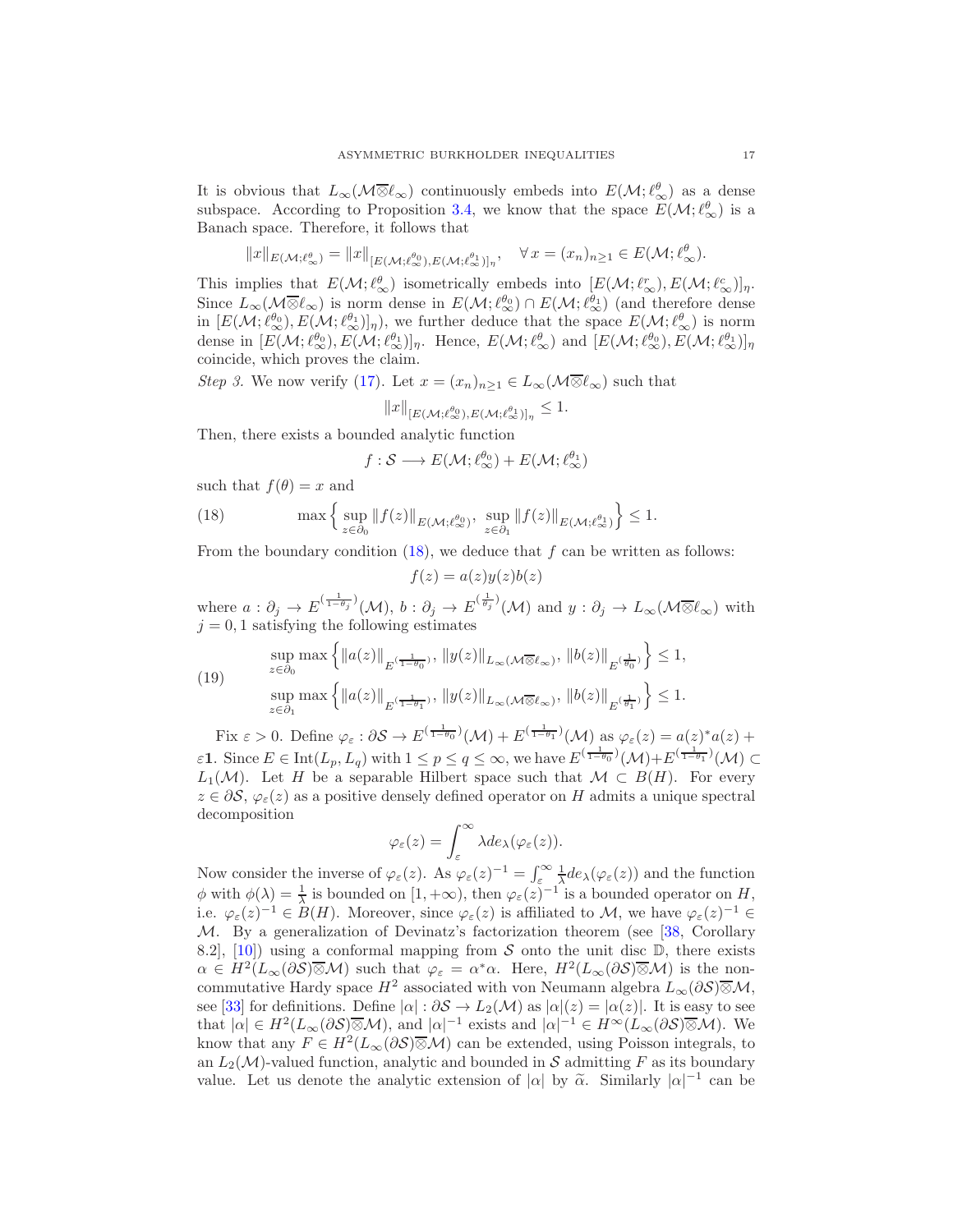extended to a *M*-valued bounded analytic in *S*, which we denote by  $\tilde{\alpha}^{-1}$ . Moreover, we have the following identity on the boundary of  $\mathcal{S} \mathpunct{:}$ 

(20) 
$$
\widetilde{\alpha}(z)^*\widetilde{\alpha}(z) = a(z)^*a(z) + \varepsilon \mathbf{1}.
$$

Similarly, we may find a bounded analytic function  $\beta : \mathcal{S} \to L_2(\mathcal{M})$  with bounded analytic inverse  $\beta^{-1}$  :  $S \to M$  satisfying the following identities on the boundary:

(21) 
$$
\widetilde{\beta}(z)^{*}\widetilde{\beta}(z) = b(z)^{*}b(z) + \varepsilon \mathbf{1}.
$$

Now we may write

<span id="page-17-1"></span><span id="page-17-0"></span>
$$
f(z) = \tilde{\alpha}(z)\tilde{y}(z)\beta(z), \quad z \in \mathcal{S}
$$

with

$$
\widetilde{y}(z) = \widetilde{\alpha}^{-1}(z) f(z) \widetilde{\beta}^{-1}(z).
$$

Note that  $\tilde{y}$  is a bounded analytic function defined on S. From [\(20\)](#page-17-0) and [\(21\)](#page-17-1), we conclude the following estimates:

$$
\sup_{z \in \partial_0} ||\widetilde{\alpha}(z)||_{E^{(\frac{1}{1-\theta_0})}}^2 = \sup_{z \in \partial_0} ||\widetilde{\alpha}(z)^* \widetilde{\alpha}(z)||_{E^{(\frac{1}{2(1-\theta_0)})}} \le \sup_{z \in \partial_0} ||a(z)||_{E^{(\frac{1}{1-\theta_0})}}^2 + \varepsilon \le 1 + \varepsilon,
$$
  
\n
$$
\sup_{z \in \partial_1} ||\widetilde{\alpha}(z)||_{E^{(\frac{1}{1-\theta_1})}}^2 = \sup_{z \in \partial_1} ||\widetilde{\alpha}(z)^* \widetilde{\alpha}(z)||_{E^{(\frac{1}{2(1-\theta_1)})}} \le \sup_{z \in \partial_1} ||a(z)||_{E^{(\frac{1}{1-\theta_1})}}^2 + \varepsilon \le 1 + \varepsilon,
$$
  
\n
$$
\sup_{z \in \partial_0} ||\widetilde{\beta}(z)||_{E^{(\frac{1}{\theta_0})}}^2 = \sup_{z \in \partial_0} ||\widetilde{\beta}(z)^* \widetilde{\beta}(z)||_{E^{(\frac{1}{2\theta_0})}} \le \sup_{z \in \partial_0} ||b(z)||_{E^{(\frac{1}{\theta_0})}}^2 + \varepsilon \le 1 + \varepsilon,
$$
  
\n
$$
\sup_{z \in \partial_1} ||\widetilde{\beta}(z)||_{E^{(\frac{1}{\theta_1})}}^2 = \sup_{z \in \partial_1} ||\widetilde{\beta}(z)^* \widetilde{\beta}(z)||_{E^{(\frac{1}{2\theta_1})}} \le \sup_{z \in \partial_1} ||b(z)||_{E^{(\frac{1}{\theta_1})}}^2 + \varepsilon \le 1 + \varepsilon,
$$

According to Lemmas [2.5](#page-7-0) and [2.1,](#page-3-0) the above estimates imply that

$$
\|\widetilde{\alpha}(\theta)\|_{E^{(\frac{1}{1-\theta})}} \le (1+\varepsilon)^{\frac{1}{2}}, \qquad \|\widetilde{\beta}(\theta)\|_{E^{(\frac{1}{\theta})}} \le (1+\varepsilon)^{\frac{1}{2}}.
$$

At the same time, it is clear that

$$
\|\tilde{\alpha}^{-1}(z)a(z)\|_{\infty}^2 \le 1, \quad \|b(z)\tilde{\beta}^{-1}(z)\|_{\infty}^2 \le 1,
$$

Therefore,

$$
\sup_{z \in \partial_0} \|\widetilde{y}(z)\|_{L_\infty(\mathcal{M} \overline{\otimes} \ell_\infty)}
$$
\n
$$
= \sup_{z \in \partial_0} \|\widetilde{\alpha}^{-1}(z)a(z)y(z)b(z)\widetilde{\beta}^{-1}(z)\|_{L_\infty(\mathcal{M} \overline{\otimes} \ell_\infty)}
$$
\n
$$
\leq \sup_{z \in \partial_0} \|\widetilde{\alpha}^{-1}(z)a(z)\|_{\infty} \|y(z)\|_{L_\infty(\mathcal{M} \overline{\otimes} \ell_\infty)} \|b(z)\widetilde{\beta}^{-1}(z)\|_{\infty}
$$
\n
$$
\leq 1
$$

and similarly,

$$
\sup_{z \in \partial_1} \|\widetilde{y}(z)\|_{L_\infty(\mathcal{M} \overline{\otimes} \ell_\infty)} \leq 1.
$$

Then it is easy to see that

$$
\|\widetilde{y}(\theta)\|_{L_{\infty}(\mathcal{M}\overline{\otimes} \ell_{\infty})} \leq 1.
$$

In conclusion, we have the following factorization of  $x$ :

$$
x = f(\theta) = \tilde{\alpha}(\theta)\tilde{y}(\theta)\tilde{\beta}(\theta)
$$

with

$$
\|\widetilde{\alpha}(\theta)\|_{E^{(\frac{1}{1-\theta})}}\leq (1+\varepsilon)^{\frac{1}{2}},\quad \|\widetilde{y}(\theta)\|_{L_\infty(\mathcal{M}\overline{\otimes} \ell_\infty)}\leq 1,\quad \|\widetilde{\beta}(\theta)\|_{E^{(\frac{1}{\theta})}}\leq (1+\varepsilon)^{\frac{1}{2}}.
$$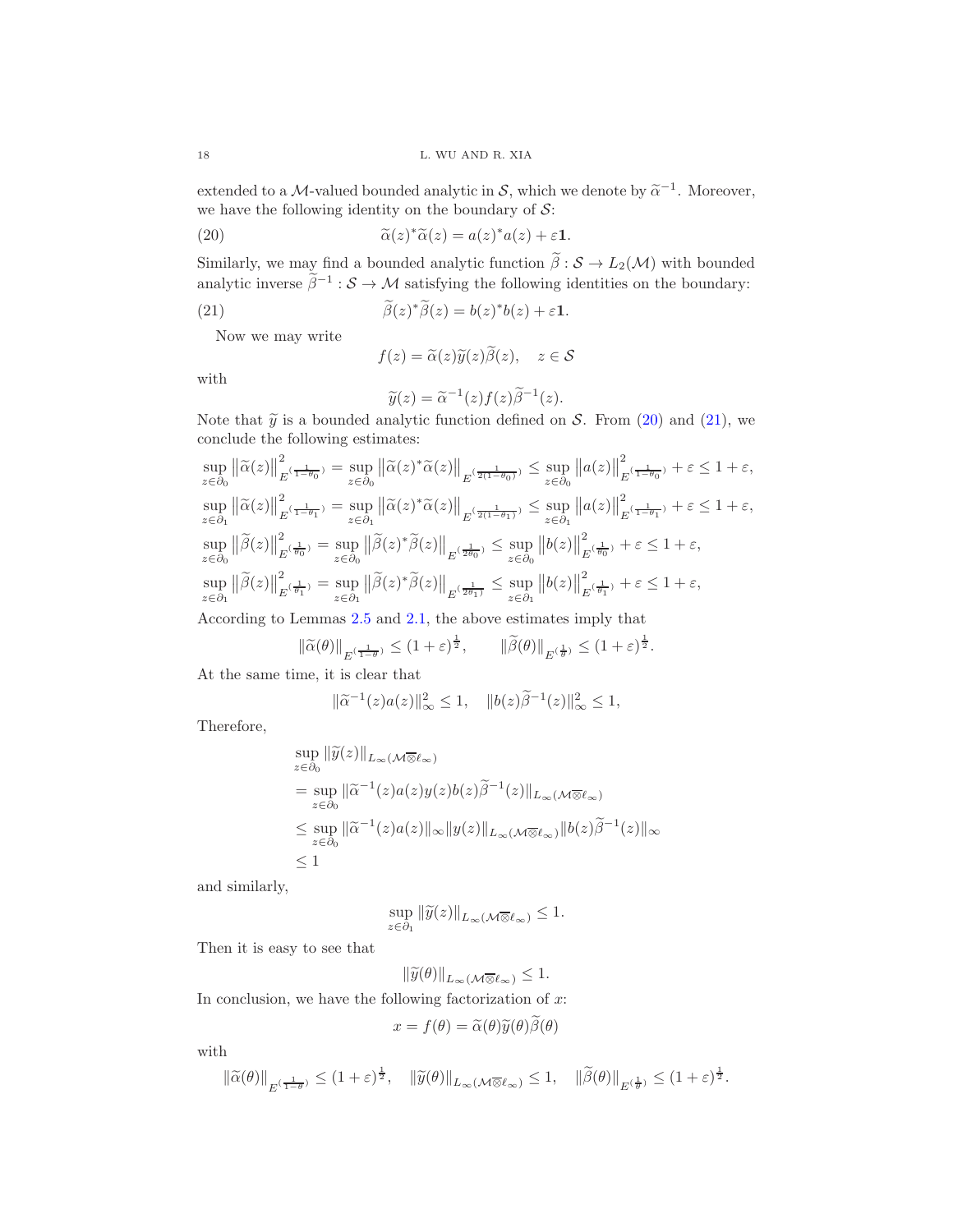Hence, we get

$$
||x||_{E(\mathcal{M};\ell^{\theta}_{\infty})} \leq 1 + \varepsilon.
$$

Letting  $\varepsilon \to 0$  in the above inequality, we obtain the desired result. The proof is  $\Box$ complete.

The above theorem together with Proposition [3.9](#page-14-0) yields a similar interpolation result for the Hardy spaces  $h_E^{\infty_{\theta}}$ .

**Remark 4.2.** We should point out that, if  $E = L_p$ , then the above theorem goes *back to a particular case of* [\[25,](#page-29-26) Theorem A]*.*

**Corollary 4.3.** Let  $\theta_0$ ,  $\theta_1$  be such that  $0 \leq \theta_0 < \theta_1 \leq 1$ . Let E be a symmetric *Banach function space satisfying*  $E \in \text{Int}(L_p, L_q)$  *with*  $1 < p \le q < \infty$ *. Suppose that*  $p > \max\{2(1 - \theta_0), 2\theta_0, 2(1 - \theta_1), 2\theta_1\}$  *and* 

$$
\eta = \frac{\theta - \theta_0}{\theta_1 - \theta_0}.
$$

*We have*

$$
\mathsf{h}_{E}^{\infty \scriptscriptstyle \theta} = \big[ \mathsf{h}_{E}^{\infty \scriptscriptstyle \theta_0}, \mathsf{h}_{E}^{\infty \scriptscriptstyle \theta_1} \big]_{\eta}.
$$

## 5. Duality

<span id="page-18-0"></span>The main goal of this section is to establish the following duality. It is a generalization of the symmetric duality established by Junge in [\[24\]](#page-29-2) (see also [\[8\]](#page-28-7)) as well as the column version proved by Junge and Perrin in [\[26\]](#page-29-27).

<span id="page-18-3"></span>**Theorem 5.1.** Let  $0 \le \theta \le 1$  and let E be a separable symmetric Banach function *space satisfying*  $E \in \text{Int}(L_p, L_q)$  *for*  $1 < p \le q < \infty$ *. Suppose that*  $q' \ge \max\{2(1-q)\}$  $\{\theta\}, 2\theta\}$ . Then

$$
(E(\mathcal{M}; \ell_1^{\theta}))^* = E^{\times}(\mathcal{M}; \ell_{\infty}^{\theta})
$$

*isometrically.*

In order to prove this theorem, we need some preparation. Recall that  $E_{1-\theta} :=$  $\left(\left[\left(E^{\times}\right)^{\left(\frac{1}{2(1-\theta)}\right)}\right]^{\times}\right)^{(2)}$  and  $E_{\theta} := \left(\left[\left(E^{\times}\right)^{\left(\frac{1}{2\theta}\right)}\right]^{\times}\right)^{(2)}$ . The first lemma discusses the connection between  $E_{1-\theta}$  (respectively,  $E_{\theta}$ ) and  $(E^{\times})^{\left(\frac{1}{1-\theta}\right)}$  (respectively,  $(E^{\times})^{\left(\frac{1}{\theta}\right)}$ ).

<span id="page-18-2"></span>**Lemma 5.2.** *Let*  $0 \le \theta \le 1$  *and let* E *be a symmetric Banach function space with Fatou property and*  $E \in \text{Int}(L_p, L_q)$  *for*  $1 < p \le q < \infty$ *. Suppose that*  $q' \geq \max\{2(1-\theta), 2\theta\}$ . Assume that  $E \in \text{Int}(L_p, L_q)$ . We have (i)  $E = E_{1-\theta} \odot E_{\theta}$ .

(ii)  $L_2 = E_{1-\theta} \odot (E^{\times})^{(\frac{1}{1-\theta})} = E_{\theta} \odot (E^{\times})^{(\frac{1}{\theta})}$ .

*Proof.* (i): The case  $\theta = \frac{1}{2}$  is trivial. It suffices for us to verify the result for  $\frac{1}{2} < \theta \leq 1$  since the remaining case can be treated in a similar way. Note that E has the Fatou property. It follows from Lemma [2.2\(](#page-4-1)i) that

<span id="page-18-1"></span>
$$
E = E^{\times \times} = \left( [(E^{\times})^{\left(\frac{1}{2\theta}\right)}]^{(2\theta)} \right)^{\times} = \left( [(E^{\times})^{\left(\frac{1}{2\theta}\right)}]^{\times} \right)^{(2\theta)} \odot L_{\frac{2\theta}{2\theta - 1}}.
$$

Now using Lemma  $2.2$ (ii), we further get

(22) 
$$
E^{(\frac{1}{\theta})} = ([(E^{\times})(\frac{1}{2\theta})]^{\times})^{(2)} \odot L_{\frac{2}{2\theta-1}} = E_{\theta} \odot L_{\frac{2}{2\theta-1}}.
$$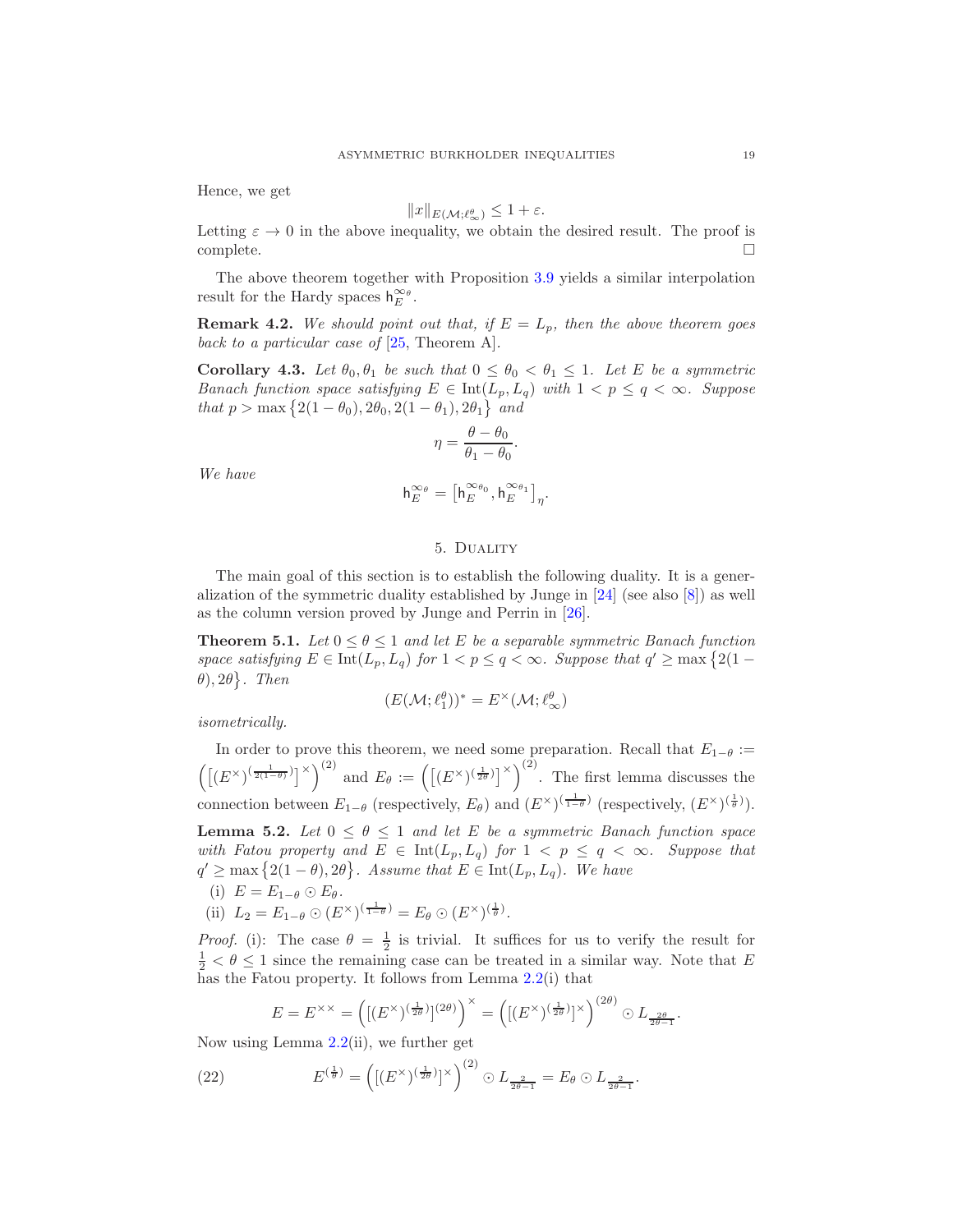At the same time, for  $\theta > \frac{1}{2}$ , we have  $\frac{1}{2(1-\theta)} > 1$ . Therefore, applying Lemma [2.2](#page-4-1) again,

<span id="page-19-0"></span>
$$
(23) \quad E_{1-\theta} = \left( \left[ (E^{\times})^{\left(\frac{1}{2(1-\theta)}\right)} \right]^{\times} \right)^{(2)} = \left( E^{\times \times} \right)^{\left(\frac{1}{(1-\theta)}\right)} \odot L_{\frac{2}{2\theta-1}} = E^{\left(\frac{1}{(1-\theta)}\right)} \odot L_{\frac{2}{2\theta-1}}.
$$

With the above argument, we conclude that

$$
E_{1-\theta} \odot E_{\theta} = E^{(\frac{1}{(1-\theta)})} \odot L_{\frac{2}{2\theta-1}} \odot E_{\theta} = E^{(\frac{1}{(1-\theta)})} \odot E^{(\frac{1}{\theta})} = E.
$$

We turn to verify (ii). If  $\frac{1}{2} < \theta \leq 1$ , then it follows from [\(23\)](#page-19-0), Lemma [2.2\(](#page-4-1)ii) and the well-know Lozanovskiı̆ factorization theorem  $(L_1 = E \odot E^{\times})$  that

$$
E_{1-\theta} \odot (E^{\times})^{\left(\frac{1}{1-\theta}\right)} = E^{\left(\frac{1}{(1-\theta)}\right)} \odot L_{\frac{2}{2\theta-1}} \odot (E^{\times})^{\left(\frac{1}{1-\theta}\right)}
$$

$$
= L_{\frac{1}{1-\theta}} \odot L_{\frac{2}{2\theta-1}} = L_2.
$$

Assume now  $0 \le \theta < \frac{1}{2}$ . Note that in this case  $\frac{1}{2} < 1 - \theta \le 1$ . Similar to [\(22\)](#page-18-1), we have

$$
E^{\left(\frac{1}{1-\theta}\right)} = E_{1-\theta} \odot L_{\frac{2}{1-2\theta}}.
$$

By  $(22)$  and the Lozanovski<sup>i</sup> factorization theorem, we have

$$
L_{\frac{1}{1-\theta}} = E^{\left(\frac{1}{1-\theta}\right)} \odot (E^{\times})^{\left(\frac{1}{1-\theta}\right)} = E_{1-\theta} \odot L_{\frac{2}{1-2\theta}} \odot (E^{\times})^{\left(\frac{1}{1-\theta}\right)}.
$$

At the same time, it is obvious that

$$
L_{\frac{1}{1-\theta}} = L_2 \odot L_{\frac{2}{1-2\theta}}.
$$

Comparing the last two equations, we conclude that

$$
L_2 = E_{1-\theta} \odot (E^{\times})^{(\frac{1}{1-\theta})},
$$

which is the desired assertion. The proof of  $L_2 = E_\theta \odot (E^\times)^{(\frac{1}{\theta})}$  is similar.

<span id="page-19-1"></span>**Lemma 5.3.** *Let*  $0 \le \theta \le 1$  *and let*  $E$  *be a symmetric Banach function space such that*  $E \in \text{Int}(L_p, L_q)$  *for*  $1 < p \le q < \infty$ *. Suppose that*  $q' \ge \max\{2(1-\theta), 2\theta\}$ *. We have*

$$
\ell_1(E(\mathcal{M})) \subset E(\mathcal{M}; \ell_1^{\theta}).
$$

*Proof.* For a finite sequence  $x = (x_n)_{n=1}^N$  with  $x_n \in E(\mathcal{M})$ , we may write

$$
x = \sum_{n=1}^{N} x^{(n)}
$$

where

$$
x^{(n)} = (x_k^{(n)})_{k \ge 1} := (\delta_{n,k} x_k)_{k \ge 1}
$$

with  $\delta_{n,k} = 1$  if  $n = k$  and  $\delta_{n,k} = 0$  if  $n \neq k$ . From Lemma [2.3](#page-5-0) and Lemma [5.2\(](#page-18-2)i), we see that for any  $\varepsilon > 0$  and  $k \ge 1$ , there exist  $a_k \in E_{1-\theta}(\mathcal{M})^+$  and  $b_k \in E_{\theta}(\mathcal{M})^+$ such that  $|x_k| = a_k b_k$  and

$$
||a_k||_{E_{1-\theta}}||b_k||_{E_{\theta}} \le (1+\varepsilon)||x_k||_E.
$$

 $\lambda$ 

Then we write

$$
v_k^{(n)} = \delta_{n,k} u_k a_k \quad \text{and} \quad w_k^{(n)} = \delta_{n,k} b_k
$$

where  $x_k = u_k |x_k|$  is the polar decomposition of  $x_k$ . It is obvious that

$$
x_k^{(n)} = v_k^{(n)} w_k^{(n)}, \quad k \ge 1.
$$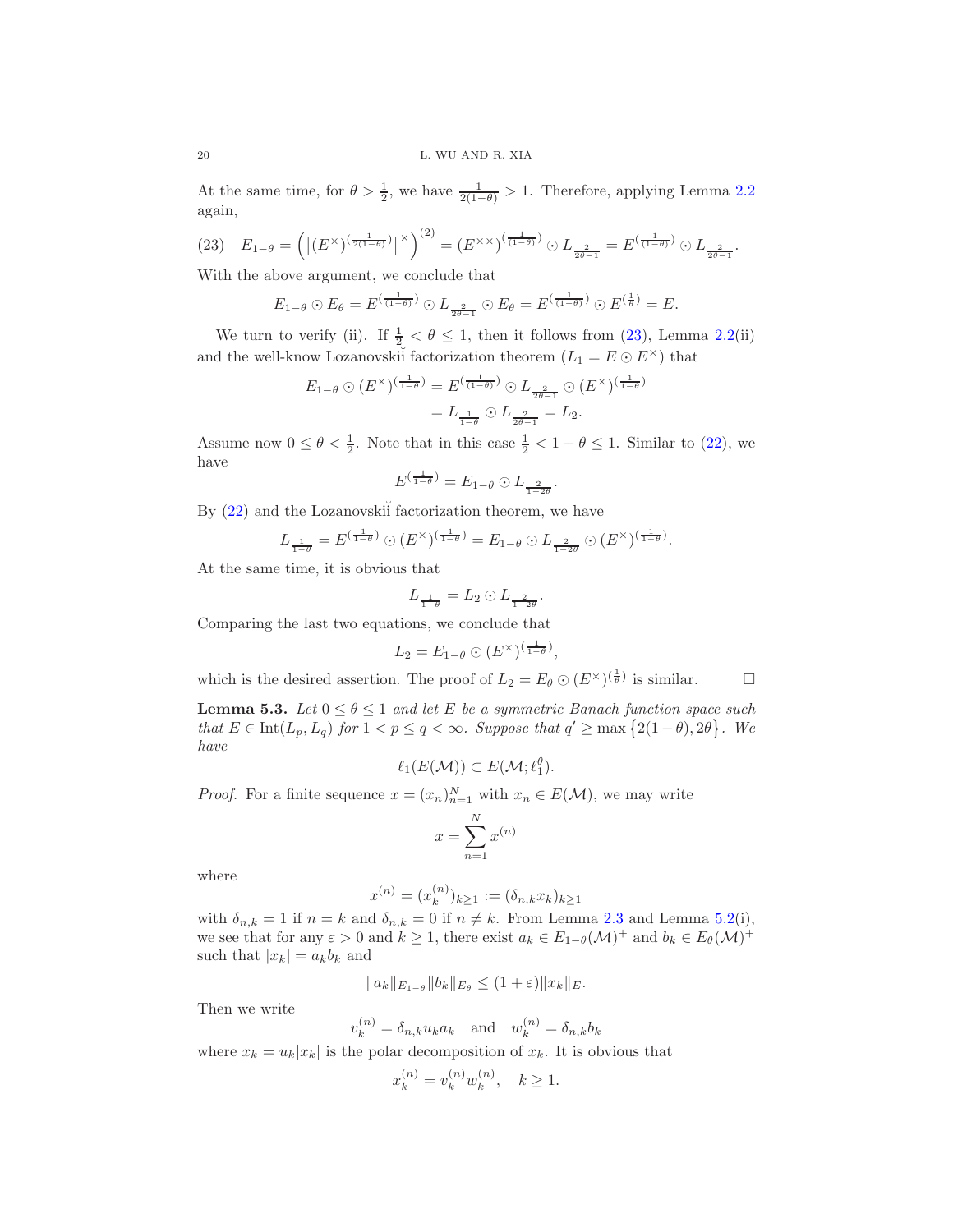Consider

$$
v_{k,j}^{(n)} = \begin{cases} v_k^{(n)} & \text{if } j = k, \\ 0 & \text{if } j \neq k; \end{cases} \qquad w_{k,j}^{(n)} = \begin{cases} w_k^{(n)} & \text{if } j = k, \\ 0 & \text{if } j \neq k. \end{cases}
$$

Then we have

$$
x_k^{(n)} = \sum_{j\geq 1} v_{k,j}^{(n)} w_{k,j}^{(n)}, \quad k \geq 1.
$$

Therefore,

$$
||x^{(n)}||_{E(\mathcal{M};\ell_1^{\theta})} \leq ||\left(\sum_{k,j} v_{k,j}^{(n)} v_{k,j}^{(n)*}\right)^{\frac{1}{2}}||_{E_{1-\theta}} \cdot ||\left(\sum_{k,j} w_{k,j}^{(n)*} w_{k,j}^{(n)}\right)^{\frac{1}{2}}||_{E_{\theta}}
$$
  
\n
$$
= ||\left(\sum_k v_k^{(n)} v_k^{(n)*}\right)^{\frac{1}{2}}||_{E_{1-\theta}} \cdot ||\left(\sum_k w_k^{(n)*} w_k^{(n)}\right)^{\frac{1}{2}}||_{E_{\theta}}
$$
  
\n
$$
= ||a_n u_n^*||_{E_{1-\theta}} \cdot ||b_n||_{E_{\theta}}
$$
  
\n
$$
\leq (1+\varepsilon) ||x_n||_E,
$$

which yields that

$$
||x||_{E(\mathcal{M};\ell_1^{\theta})} \leq \sum_{n=1}^N ||x^{(n)}||_{E(\mathcal{M};\ell_1^{\theta})} \leq (1+\varepsilon) \sum_{n=1}^N ||x_n||_E = (1+\varepsilon) ||x||_{\ell_1(E(\mathcal{M}))}.
$$

The proof is complete by letting  $\varepsilon \to 0$ .

<span id="page-20-1"></span>**Lemma 5.4.** *Let*  $1 < q < \infty$ *. Suppose that E, F are symmetric Banach function spaces which satisfy*  $L_q = E \odot F$ *. The following are true:* 

- (i) *if* a *is* a positive operator in  $E(\mathcal{M})$  with supp  $a = 1$ , then  $aF(\mathcal{M})$  is norm *dense in*  $L_q(\mathcal{M})$ *;*
- (ii) *if b is a positive operator in*  $E(\mathcal{M})$  *with* supp  $b = e$ , *then*  $bF(\mathcal{M})$  *is norm dense in*  $eL_q(\mathcal{M})$ *.*

*Proof.* For item (i), consider the operator  $\mathcal{L}_a : F(\mathcal{M}) \to L_q(\mathcal{M})$  defined by  $x \mapsto ax$ . One can easily see that the adjoint  $\mathcal{L}_a^* : L_{q'}(\mathcal{M}) \to F^\times(\mathcal{M})$  is given by  $y \mapsto ay$ . Since supp  $a = 1$ ,  $\mathcal{L}_a^*$  is one to one. This implies that the range of  $\mathcal{L}_a$  is weak\*-dense in  $L_q(\mathcal{M})$ . Since  $L_q(\mathcal{M})$  is reflexive,  $aF(\mathcal{M}) = \text{Im}(\mathcal{L}_a)$  is norm dense in  $L_q(\mathcal{M})$ .

Now we check item (ii). Fix  $c \in E(\mathcal{M})^+$  with supp  $c = 1$ . Consider the operator

$$
a' = b + (1 - e)c(1 - e).
$$

Then a' is positive with supp  $a' = 1$ . If  $z \in eL_q(\mathcal{M})$ , then by (i), there is a sequence of operators  $(x_n)_{n\geq 1}$  in  $F(\mathcal{M})$  such that

$$
a'x_n \to z.
$$

Note that  $z$  is left-supported in  $e$ . Therefore,

<span id="page-20-0"></span>
$$
ea'x_n = bx_n \to z.
$$

This shows that  $bF(\mathcal{M})$  is norm dense in  $eL_q(\mathcal{M})$ .

<span id="page-20-2"></span>**Lemma 5.5.** Let E be a symmetric Banach function space. Assume that  $E \in$ Int(Lp, Lq) *for* 1 < p ≤ q < 2*. Suppose that* (zn)n≥<sup>1</sup> *is a sequence of operators in*  $E^{\times}(\mathcal{M})$ *.* Let  $\alpha \in (E^{\times})^{(\frac{1}{1-\theta})}(\mathcal{M})$ *,*  $\beta \in (E^{\times})^{(\frac{1}{\theta})}(\mathcal{M})$  be positive. If for any  $v \in E_{1-\theta}(\mathcal{M}), w \in E_{\theta}(\mathcal{M}),$ 

(24) 
$$
|\tau(z_n^*vw)| \leq ||\alpha v||_2||w\beta||_2, \quad n \geq 1,
$$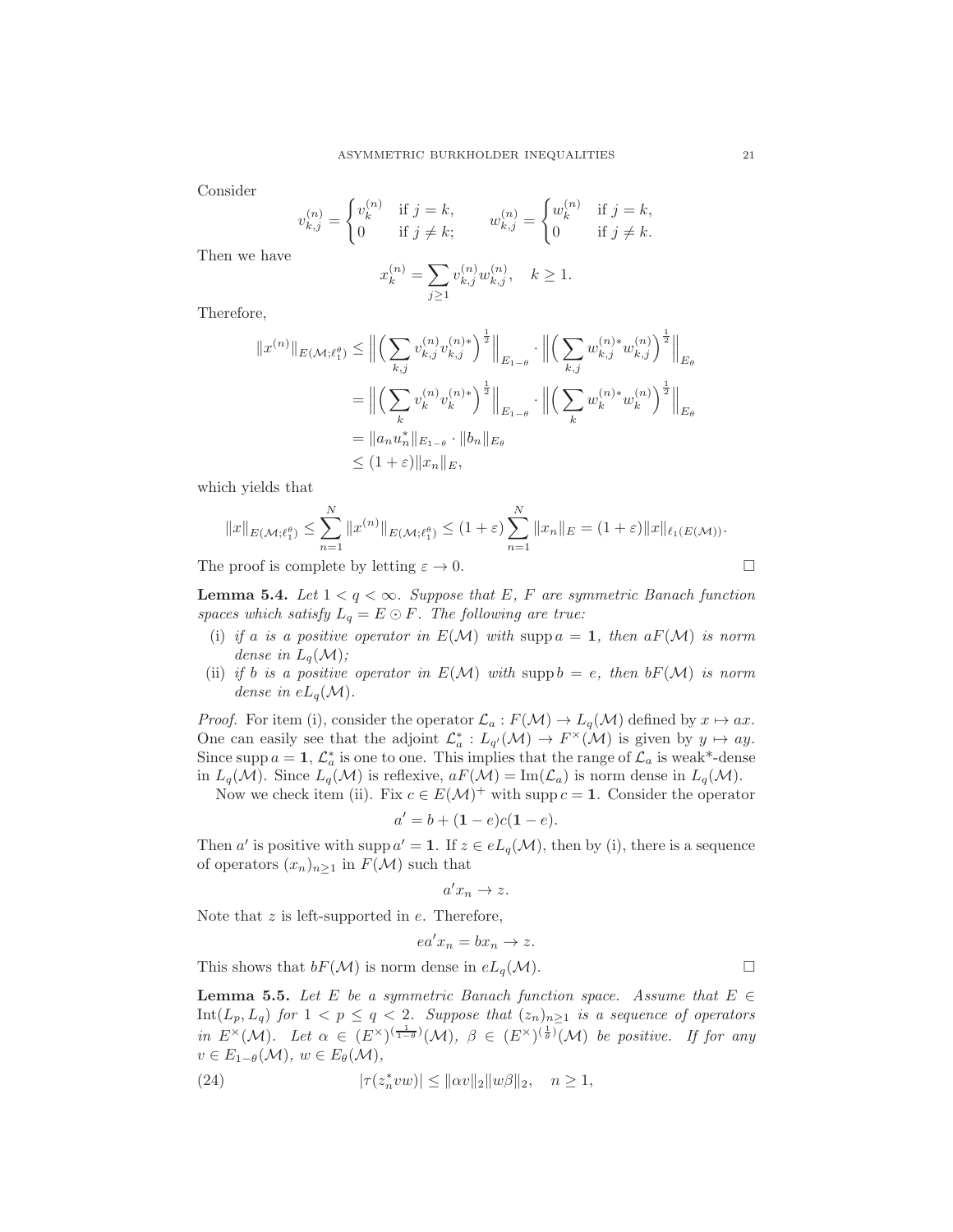*then*  $(z_n)_{n\geq 1} \in E^{\times}(\mathcal{M}; \ell_{\infty}^{\theta})$ *. Moreover,* 

$$
||(z_n)_{n\geq 1}||_{E^{\times}(\mathcal{M};\ell_\infty^\theta)} \leq ||\alpha||_{(E^{\times})^{(\frac{1}{1-\theta})}} ||\beta||_{(E^{\times})^{(\frac{1}{\theta})}}.
$$

*Proof.* Denote by  $q_\alpha$ ,  $q_\beta$  the support projections of  $\alpha$ ,  $\beta$ , respectively. We claim that

$$
z_n^* = q_\beta z_n^* q_\alpha, \quad n \ge 1.
$$

In fact, for any  $v \in E_{1-\theta}(\mathcal{M})$  and  $w \in E_{\theta}(\mathcal{M})$ , the assumption [\(24\)](#page-20-0) implies that

$$
|\tau(z_n^*(1 - q_\alpha)vw)| \le \tau(\alpha^2(1 - q_\alpha)vv^*)^{\frac{1}{2}}\tau(w^*w\beta^2)^{\frac{1}{2}} = 0
$$

and

$$
|\tau((1-q_{\beta})z_n^*vw)| \le \tau(\alpha^2vv^*)^{\frac{1}{2}}\tau(w^*w(1-q_{\beta})\beta^2)^{\frac{1}{2}} = 0.
$$

By Lemma [5.2\(](#page-18-2)i), we get  $z_n^*(1 - q_\alpha) = 0$  and  $(1 - q_\beta)z_n^* = 0$ , which implies the claim. Therefore, we may write

<span id="page-21-0"></span>
$$
z_n^* = q_\beta z_n^* q_\alpha = q_\beta \beta q_\beta \beta^{-1} z_n^* \alpha^{-1} q_\alpha \alpha q_\alpha = (\alpha y_n \beta)^*, \quad n \ge 1.
$$

where  $y_n = q_\alpha \alpha^{-1} z_n \beta^{-1} q_\beta$  for  $n \ge 1$ .

Now it remains to check:

(25) 
$$
||y_n||_{\infty} = ||q_{\alpha}\alpha^{-1}z_n\beta^{-1}q_{\beta}||_{\infty} \le 1, \quad n \ge 1.
$$

Fix  $n \geq 1$  and  $x \in L_1(\mathcal{M})$ . We may write  $x = x_1x_2$  with  $x_1 \in L_2(\mathcal{M})$ ,  $x_2 \in L_2(\mathcal{M})$ and  $||x||_1 = ||x_1||_2||x_2||_2$ . By Lemmas [5.4\(](#page-20-1)ii) and [5.2\(](#page-18-2)ii), we may assume that  $x_1 = \alpha v$  and  $x_2 = w\beta$  for some  $v \in E_{1-\theta}(\mathcal{M})$  and some  $w \in E_{\theta}(\mathcal{M})$ . Therefore,

$$
|\tau(y_n^*x)| = |\tau(q_\beta \beta^{-1} z_n^* \alpha^{-1} q_\alpha x)| = |\tau(q_\beta \beta^{-1} z_n^* \alpha^{-1} q_\alpha x_1 x_2)|
$$
  
=  $|\tau(z_n^* v w)| \le ||\alpha v||_2 ||w\beta||_2 = ||x_1||_2 ||x_2||_2 = ||x||_1,$ 

which implies [\(25\)](#page-21-0) by duality. The proof is complete.

We now prove the duality result.

*Proof of Theorem [5.1.](#page-18-3)* We first show that

$$
E^{\times}(\mathcal{M}; \ell_{\infty}^{\theta}) \subset (E(\mathcal{M}; \ell_{1}^{\theta}))^{*}.
$$

Let  $z = (z_n)_{n \geq 1}$  be in  $E^{\times}(\mathcal{M}; \ell_{\infty}^{\theta})$ . For any  $\varepsilon > 0$ , there exist  $a \in (E^{\times})^{(\frac{1}{1-\theta})}(\mathcal{M})$ ,  $b \in$  $(E^{\times})^{(\frac{1}{\theta})}(\mathcal{M})$  and  $y=(y_n)_{n\geq 1}\subset L_{\infty}(\mathcal{M})$  such that  $z_n=ay_nb$  for all  $n\geq 1$ , and

$$
||a||_{(E^{\times})^{(\frac{1}{1-\theta})}} \sup_{n\geq 1} ||y_n||_{\infty} ||b||_{(E^{\times})^{(\frac{1}{\theta})}} \leq (1+\varepsilon) ||z||_{E^{\times}(\mathcal{M};\ell_{\infty}^{\theta})}.
$$

Define the mapping  $\phi_z : E(\mathcal{M}; \ell_1^{\theta}) \to \mathbb{C}$  as follows:

$$
\phi_z(x) = \Big| \sum_{n \ge 1} \tau(x_n z_n^*) \Big|, \quad \forall x = (x_n)_{n \ge 1} \in E(\mathcal{M}; \ell_1^{\theta}).
$$

Suppose that  $x = (x_n)_{n \geq 1} \in E(\mathcal{M}; \ell_1^{\theta})$ . By the definition of  $E(\mathcal{M}; \ell_1^{\theta})$ , there are families  $v_{n,k} \in E_{1-\theta}(\mathcal{M})$  and  $w_{n,k} \in E_{\theta}(\mathcal{M})$  such that

$$
x_n = \sum_{k \ge 1} v_{n,k} w_{n,k}, \quad \forall n \ge 1,
$$

and

$$
\left\| \left( \sum_{n,k\geq 1} v_{n,k} v_{n,k}^* \right)^{\frac{1}{2}} \right\|_{E_{1-\theta}} \cdot \left\| \left( \sum_{n,k\geq 1} w_{n,k}^* w_{n,k} \right)^{\frac{1}{2}} \right\|_{E_{\theta}} \leq (1+\varepsilon) \|x\|_{E(\mathcal{M};\ell_1^{\theta})}.
$$

$$
\Box_{\varepsilon}
$$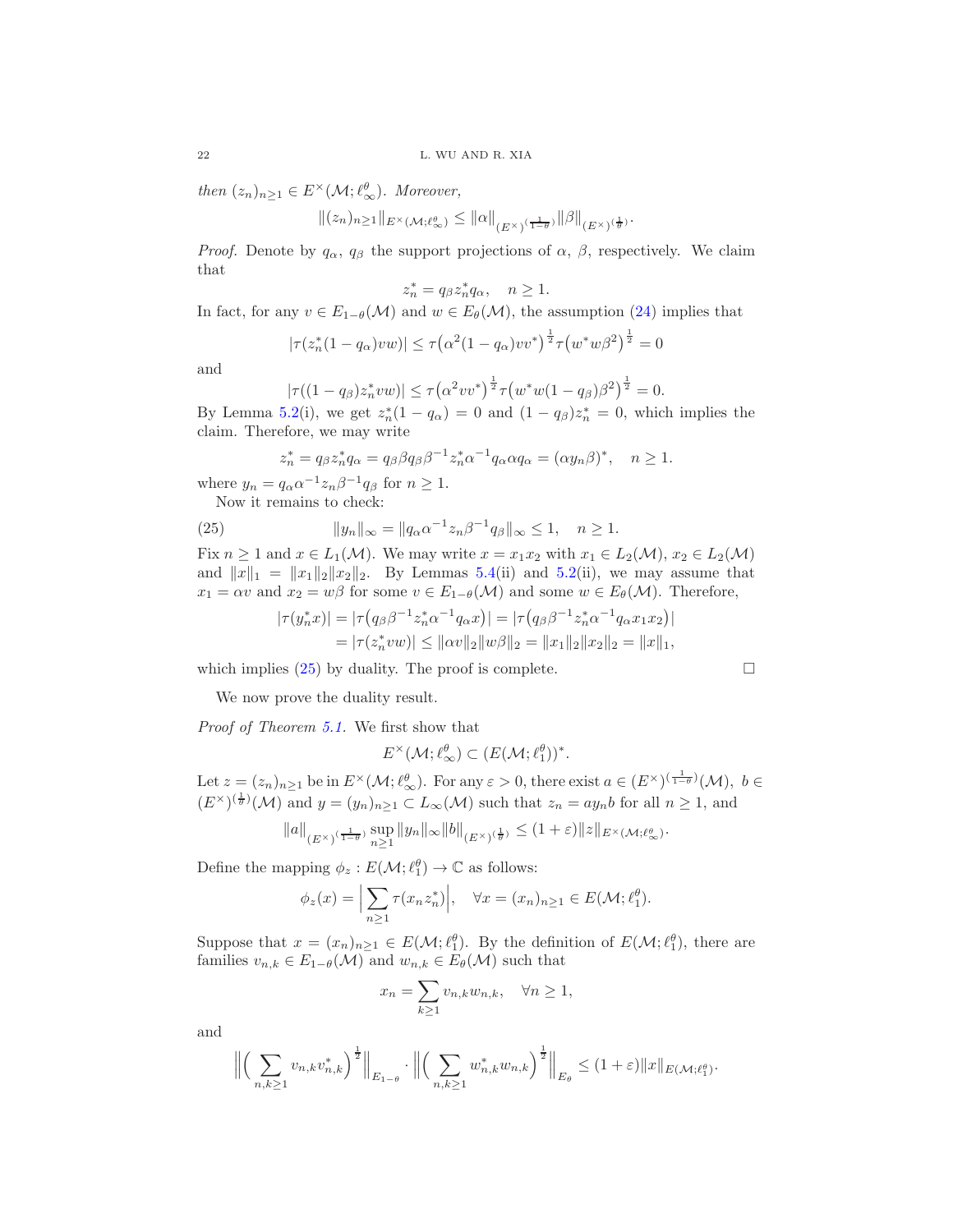Therefore, we deduce from Hölder's inequality that

$$
|\phi_z(x)| = \Big| \sum_{n \ge 1} \tau(x_n z_n^*) \Big| = \Big| \sum_{n \ge 1} \tau \Big( \sum_{k \ge 1} v_{n,k} w_{n,k} z_n^* \Big) \Big|
$$
  
\n
$$
= \Big| \sum_{n,k \ge 1} \tau \Big( v_{n,k} w_{n,k} b^* y_n^* a^* \Big) \Big| = \Big| \sum_{n,k \ge 1} \tau \Big( a^* v_{n,k} w_{n,k} b^* y_n^* \Big) \Big|
$$
  
\n
$$
\le \sup_{n \ge 1} \|y_n^*\|_{\infty} \sum_{n,k \ge 1} \|a^* v_{n,k} w_{n,k} b^* \|_1
$$
  
\n
$$
\le \sup_{n \ge 1} \|y_n\|_{\infty} \Big( \sum_{n,k \ge 1} \|a^* v_{n,k} \|_2^2 \Big)^{\frac{1}{2}} \cdot \Big( \sum_{n,k \ge 1} \|w_{n,k} b^* \|_2^2 \Big)^{\frac{1}{2}}
$$
  
\n
$$
= \sup_{n \ge 1} \|y_n\|_{\infty} \Big| a^* \sum_{n,k \ge 1} v_{n,k} v_{n,k}^* a \Big\|_1^{\frac{1}{2}} \cdot \Big\| b \sum_{n,k \ge 1} w_{n,k}^* w_{n,k} b^* \Big\|_1^{\frac{1}{2}}
$$

Using Lemma  $5.2$ (ii), we get

$$
|\phi_z(x)| \le \sup_{n\ge 1} \|y_n\|_{\infty} \|a\|_{(E^{\times})^{(\frac{1}{1-\theta})}} \left\| \left(\sum_{n,k\ge 1} v_{n,k} v_{n,k}^*\right)^{\frac{1}{2}} \right\|_{E_{1-\theta}} \cdot \|b\|_{(E^{\times})^{(\frac{1}{\theta})}} \left\| \left(\sum_{n,k\ge 1} w_{n,k}^* w_{n,k}\right)^{\frac{1}{2}} \right\|_{E_{\theta}}
$$
  

$$
\le (1+\varepsilon)^2 \|x\|_{E(\mathcal{M};\ell_1^{\theta})} \|z\|_{E^{\times}(\mathcal{M};\ell_{\infty}^{\theta})}, \quad \forall \varepsilon > 0,
$$

which implies that

$$
\|\phi_z\| \le \|z\|_{E^\times(\mathcal{M};\ell_\infty^\theta)}.
$$

Hence,  $E^{\times}(\mathcal{M}; \ell_{\infty}^{\theta}) \subset (E(\mathcal{M}; \ell_1^{\theta}))^*$ .

Now we show that all the continuous functionals on  $E(\mathcal{M}; \ell_1^{\theta})$  are in  $E^{\times}(\mathcal{M}; \ell_{\infty}^{\theta})$ .<br>This direction is more involved. Let  $\phi : E(\mathcal{M}; \ell_1^{\theta}) \to \mathbb{C}$  be a norm one functional. By Lemma [5.3,](#page-19-1)

$$
\ell_1(E(\mathcal{M})) \subset E(\mathcal{M}; \ell_1^{\theta}).
$$

Since E is separable, we may assume that there exists  $z = (z_n)_{n \geq 1} \in \ell_{\infty}(E^{\times}(\mathcal{M}))$ such that

$$
\phi(x) = \sum_{n\geq 1} \tau(x_n z_n^*), \quad \forall x = (x_n)_{n\geq 1} \in \ell_1(E(\mathcal{M})).
$$

Define

$$
B_{1-\theta} = \left\{ c \in (E^{\times})^{\left(\frac{1}{2(1-\theta)}\right)} (\mathcal{M})^+ : ||c||_{(E^{\times})^{\left(\frac{1}{2(1-\theta)}\right)}} \le 1 \right\}
$$

and

$$
B_{\theta} = \{ d \in (E^{\times})^{\left(\frac{1}{2\theta}\right)}(\mathcal{M})^{+} : ||d||_{(E^{\times})^{\left(\frac{1}{2\theta}\right)}} \leq 1 \}.
$$

According to Lemma  $5.2(ii)$  $5.2(ii)$  and Lemma  $2.2(ii)$  $2.2(ii)$ , we have

$$
L_1 = (E_{1-\theta})^{(\frac{1}{2})} \odot (E^{\times})^{(\frac{1}{2(1-\theta)})} = (E_{\theta})^{(\frac{1}{2})} \odot (E^{\times})^{(\frac{1}{2\theta})}
$$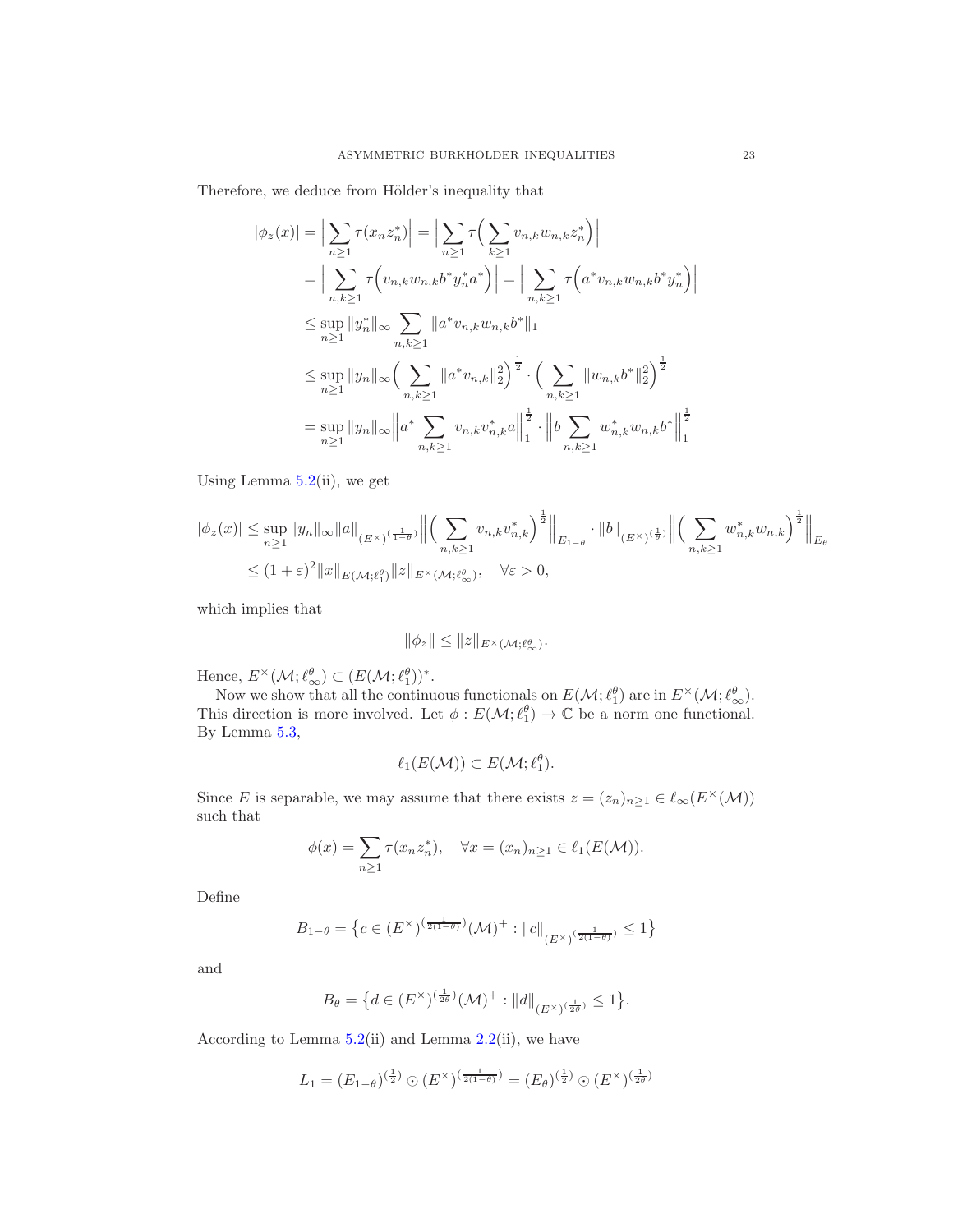Therefore  $B_{1-\theta}$  is compact with respect to the  $\sigma((E^{\times})^{(\frac{1}{2(1-\theta)})}(\mathcal{M}), (E_{1-\theta})^{(\frac{1}{2})}(\mathcal{M}))$ topology. Similarly,  $B_\theta$  is compact when equipped with the  $\sigma((E^\times)^{(\frac{1}{2\theta})}(\mathcal{M}), (E_\theta)^{(\frac{1}{2})}(\mathcal{M}))$ topology. According to the definition of  $E(\mathcal{M}; \ell_1^{\theta})$ , we have

$$
\left| \sum_{n,k \geq 1} \tau(z_n^* v_{n,k} w_{n,k}) \right| = \left| \phi \Big[ \Big( \sum_{j \geq 1} v_{n,j} w_{n,j} \Big)_{n \geq 1} \Big] \right|
$$
  
\n
$$
\leq \left\| \sum_{n,k \geq 1} v_{n,k} v_{n,k}^* \right\|_{E_1(\frac{1}{2})}^{\frac{1}{2}} \cdot \left\| \sum_{n,k \geq 1} w_{n,k}^* w_{n,k} \right\|_{E_\theta(\frac{1}{2})}^{\frac{1}{2}}
$$
  
\n
$$
\leq \frac{1}{2} \sup_{c,d} \Big\{ \sum_{n,j \geq 1} \tau(v_{n,j} v_{n,j}^* c) + \sum_{n,j \geq 1} \tau(w_{n,j}^* w_{n,j} d) : c \in B_{1-\theta}, d \in B_\theta \Big\}.
$$

The right hand side remains unchanged under multiplication with signs  $\varepsilon_{n,j}$ . Therefore,

<span id="page-23-0"></span>(26) 
$$
\sum_{n,k\geq 1} |\tau(z_n^* v_{n,k} w_{n,k})|
$$
  

$$
\leq \frac{1}{2} \sup_{c,d} \Big\{ \sum_{n,j\geq 1} \tau(v_{n,j} v_{n,j}^* c) + \sum_{n,j\geq 1} \tau(w_{n,j}^* w_{n,j} d) : c \in B_{1-\theta}, d \in B_{\theta} \Big\}.
$$

For any finite sequences  $v = (v_n)_{n \geq 1}$  in  $E_{1-\theta}(\mathcal{M})$  and  $w = (w_n)_{n \geq 1}$  in  $E_{\theta}(\mathcal{M})$ , we define the function

$$
f_{v,w}(c,d) := \sum_{n\geq 1} \tau(v_n v_n^* c) + \tau(w_n^* w_n d) - 2|\tau(z_n^* v_n w_n)|, \quad c \in B_{1-\theta}, d \in B_{\theta}.
$$

It is clear that  $f_{v,w}$  is a real valued continuous function on  $B_{1-\theta} \times B_{\theta}$ . Moreover, from  $(26)$ , it follows that

$$
\sup_{c,d} \left\{ f_{v,w}(c,d) : c \in B_{1-\theta}, \ d \in B_{\theta} \right\} \ge 0.
$$

Let C be the set of all functions  $f_{v,w}$  as above. Then C is a cone. Indeed, if  $\lambda \geq 0$ and  $f_{v,w} \in C$ , then  $\lambda f_{v,w} = f_{\sqrt{\lambda}v, \sqrt{\lambda}w} \in C$ . Moreover, if  $f_{v,w}, f_{\tilde{v},\tilde{w}} \in C$ , then  $f_{v,w} + f_{\tilde{v}, \tilde{w}}$  can be realized as  $f_{v+\tilde{v}, w+\tilde{w}}$ , where  $v+\tilde{v}$  denotes the sequence starting with v and followed by  $\tilde{v}$ . It is obvious that C is disjoint from the cone

$$
C_{-} = \left\{ g \in C(B_{1-\theta} \times B_{\theta}) : \sup g < 0 \right\},\
$$

where  $C(B_{1-\theta} \times B_{\theta})$  denotes all real valued continuous functions on  $B_{1-\theta} \times B_{\theta}$ . By the Hahn-Banach separation theorem, there exists a measure  $\mu$  on  $B_{1-\theta} \times B_{\theta}$ and a scalar t such that for  $f \in C$  and  $g \in C_-\$ ,

(27) 
$$
\int_{B_{1-\theta} \times B_{\theta}} g d\mu < t \leq \int_{B_{1-\theta} \times B_{\theta}} f d\mu.
$$

Since C and C<sub>−</sub> are cones, it follows that  $t = 0$  and  $\mu$  is positive. By normalization, we may assume that  $\mu$  is a probability measure. Now define positive operators  $a, b$ by

<span id="page-23-1"></span>
$$
a = \int_{B_{1-\theta} \times B_{\theta}} c \, d\mu, \qquad b = \int_{B_{1-\theta} \times B_{\theta}} d \, d\mu.
$$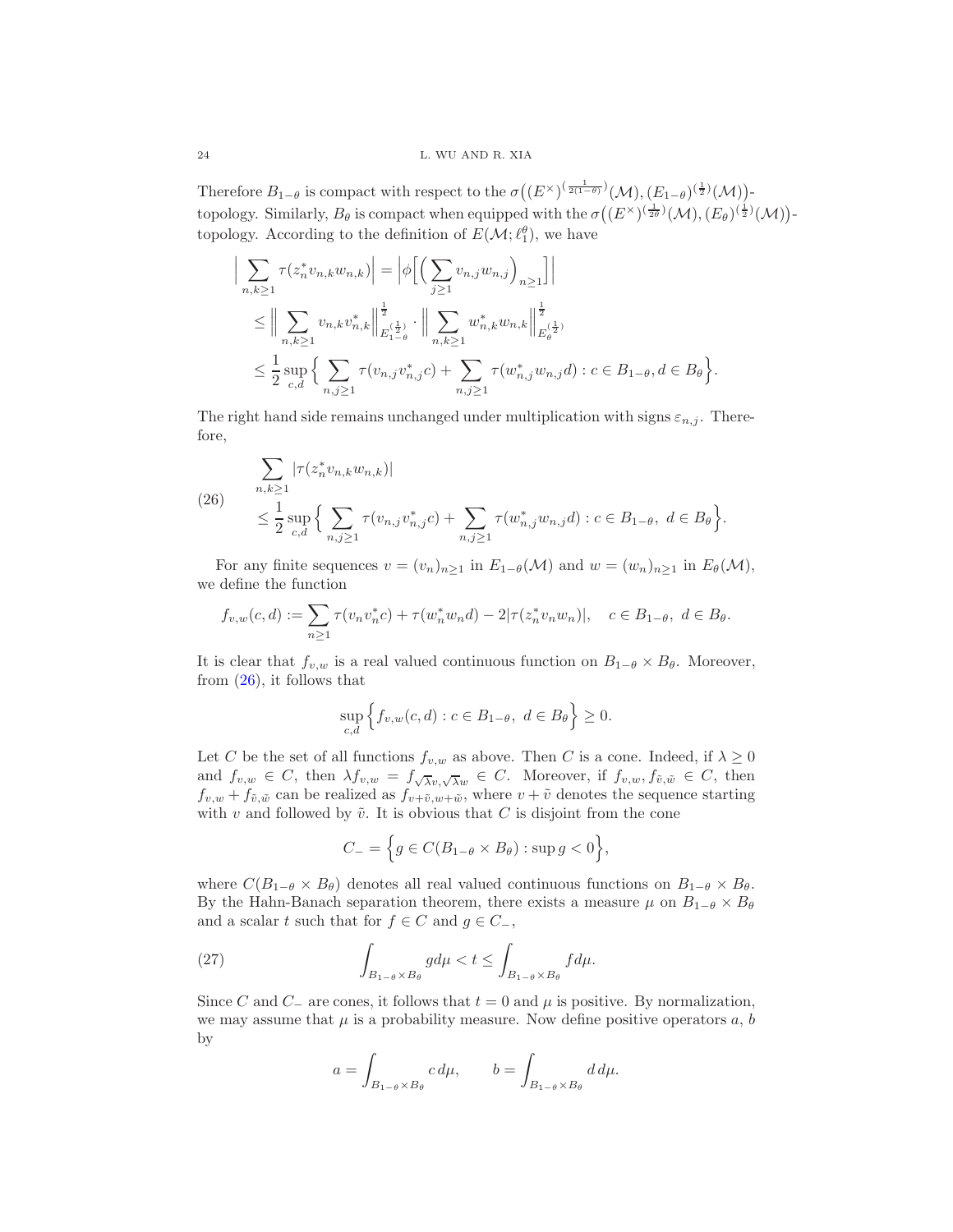By convexity of  $B_{1-\theta}$  and  $B_{\theta}$ , we deduce that  $a \in B_{1-\theta}$  and  $b \in B_{\theta}$ . Let  $(v_n)_{n>1}$ in  $E_{1-\theta}(\mathcal{M})$  and  $(w_n)_{n\geq 1}$  in  $E_{\theta}(\mathcal{M})$  be finite sequences. From [\(27\)](#page-23-1), we have

$$
0 \leq \int_{B_{1-\theta} \times B_{\theta}} f_{v,w} d\mu
$$
  
= 
$$
\int_{B_{1-\theta} \times B_{\theta}} \sum_{n \geq 1} \left[ \tau(v_n v_n^* c) + \tau(w_n^* w_n d) - 2|\tau(z_n^* v_n w_n)| \right] d\mu
$$
  
= 
$$
\int_{B_{1-\theta} \times B_{\theta}} \sum_{n \geq 1} \left[ \tau(v_n v_n^* c) + \tau(w_n^* w_n d) \right] d\mu - 2 \sum_{n \geq 1} |\tau(z_n^* v_n w_n)|
$$
  
= 
$$
\sum_{n \geq 1} \int_{B_{1-\theta} \times B_{\theta}} \left[ \tau(v_n v_n^* c) + \tau(w_n^* w_n d) \right] d\mu - 2 \sum_{n \geq 1} |\tau(z_n^* v_n w_n)|
$$
  
= 
$$
\sum_{n \geq 1} \left[ \tau(v_n v_n^* a) + \tau(w_n^* w_n b) - 2|\tau(z_n^* v_n w_n)| \right].
$$

Therefore,

$$
\sum_{n\geq 1} 2|\tau(z_n^*v_nw_n)| \leq \sum_{n\geq 1} \big[\tau(v_nv_n^*a) + \tau(w_n^*w_nb)\big].
$$

Moreover, note that for any  $r > 0$ ,

$$
\sum_{n\geq 1} 2|\tau(z_n^* v_n w_n)| = \sum_{n\geq 1} 2|\tau(z_n^*(r^{\frac{1}{2}} v_n)(r^{-\frac{1}{2}} w_n))|.
$$

Repeating the arguments above, we conclude that

$$
\sum_{n\geq 1} 2|\tau(z_n^*v_nw_n)| \leq r \sum_{n\geq 1} \tau(v_nv_n^*a) + r^{-1} \sum_{n\geq 1} \tau(w_n^*w_nb).
$$

Taking the infimum over r and using the fact  $2st = \inf_{r>0} \{rs^2 + r^{-1}t^2\}$ , we get

$$
\sum_{n\geq 1} |\tau(z_n^* v_n w_n)| \leq \left(\sum_{n\geq 1} \tau(v_n v_n^* a)\right)^{\frac{1}{2}} \left(\sum_{n\geq 1} \tau(w_n^* w_n b)\right)^{\frac{1}{2}}
$$

$$
= \left(\sum_{n\geq 1} \|a^{\frac{1}{2}} v_n\|_2^2\right)^{\frac{1}{2}} \left(\sum_{n\geq 1} \|b^{\frac{1}{2}} w_n^*\|_2^2\right)^{\frac{1}{2}}.
$$

In particular, the above implies that for any  $v \in E_{1-\theta}(\mathcal{M})$  and  $w \in E_{\theta}(\mathcal{M})$ ,

$$
|\tau(z_n^*vw)| \le ||a^{\frac{1}{2}}v||_2||wb^{\frac{1}{2}}||_2, \quad n \ge 1,
$$

Applying Lemma [5.5,](#page-20-2) we conclude that  $z = (z_n)_{n \geq 1} \in E^{\times}(\mathcal{M}; \ell^{\theta}_{\infty})$  and

$$
||z||_{E^{\times}(\mathcal{M};\ell_{\infty}^{\theta})} \leq 1.
$$

According to Remark [3.8,](#page-13-0)  $\mathfrak{F}$  is dense in  $E(\mathcal{M}; \ell_1^{\theta})$ . Therefore, the functional  $\phi$  is uniquely determined by the sequence  $z = (z_n)_{n\geq 1}$  and the duality is proved.  $\Box$ 

Combining Proposition [3.9](#page-14-0) with Theorem [5.1,](#page-18-3) we obtain the duality between  $h_E^{1_{\theta}}$ and  $h_{E^{\times}}^{\infty_{\theta}}$ .

<span id="page-24-0"></span>Corollary 5.6. Let  $0 \le \theta \le 1$  and let E be a separable symmetric Banach function *space satisfying*  $E \in \text{Int}(L_p, L_q)$  *with*  $1 < p \le q < \infty$ .  $q' > \max\{2(1-\theta), 2\theta\}$ . We *have*

$$
(\mathsf{h}^{1_\theta}_E(\mathcal{M}))^*=\mathsf{h}^{\infty_\theta}_{E^\times}(\mathcal{M})
$$

*with equivalent norms.*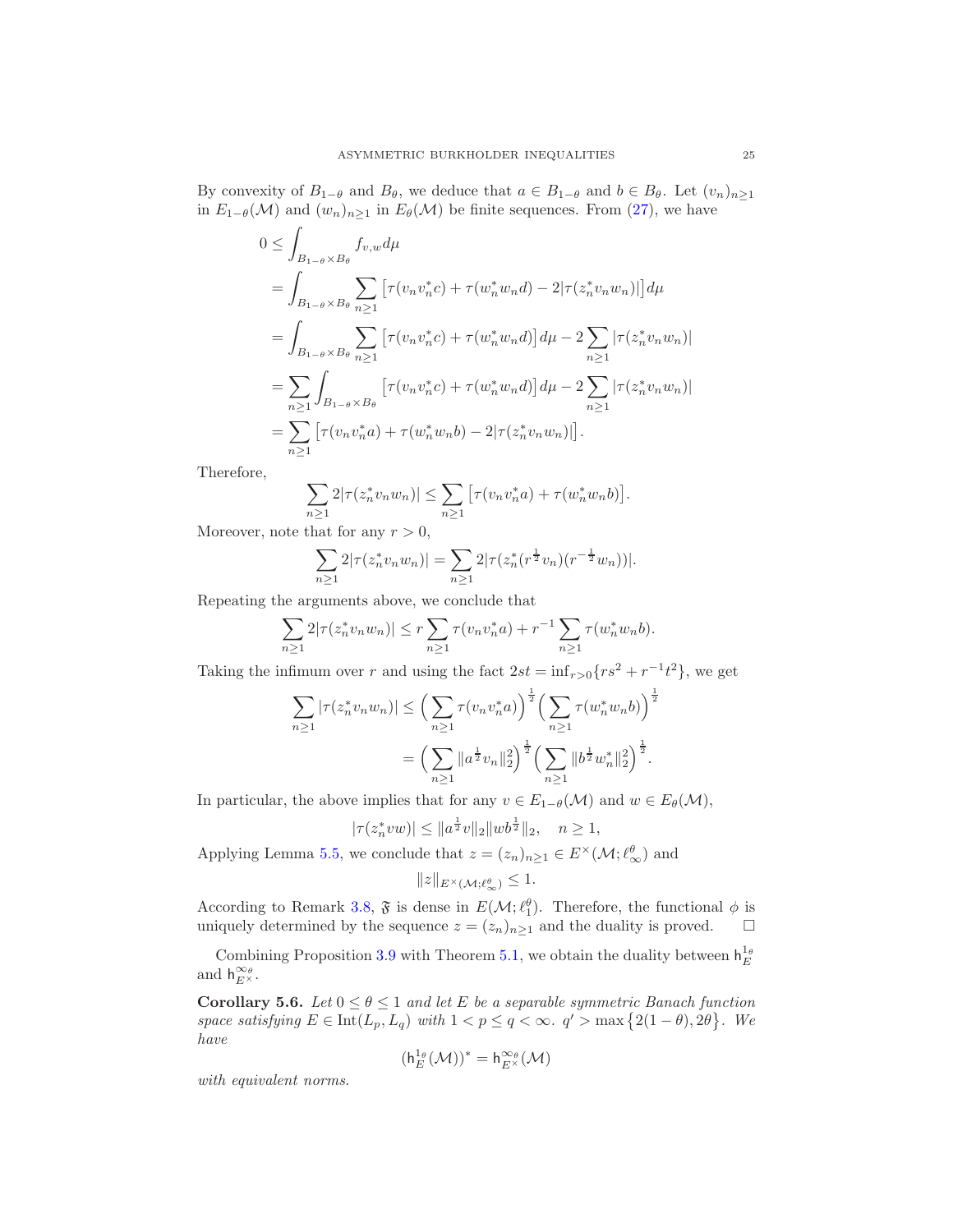## 6. Asymmetric Burkholder inequalities

<span id="page-25-0"></span>This section is devoted to proving the asymmetric Burkholder inequalities. The proof mainly relies on the interpolation theorem and the duality result established in the previous two sections.

*Proof of Theorem [1.1.](#page-2-0)* According to Corollary [5.6,](#page-24-0) it is easy to see that [\(9\)](#page-2-2) follows from  $(8)$  by duality. Therefore, it is enough for us to verify  $(8)$ .

Let us first check the upper estimate of  $(8)$ . By  $[22,$  Theorem 1.2, we have

(28) 
$$
||x||_E \lesssim_E \max\left\{||x||_{\mathsf{h}_E^c}, ||x||_{\mathsf{h}_E^r}, ||x||_{\mathsf{h}_E^{\infty}}\right\}.
$$

For the case

<span id="page-25-1"></span>
$$
\|x\|_{\mathbf{h}_E^{\infty\frac{1}{2}}} < \max\big\{\|x\|_{\mathbf{h}_E^c},\|x\|_{\mathbf{h}_E^r}\big\},
$$

inequality [\(28\)](#page-25-1) implies that

$$
\|x\|_E\lesssim_E \max\left\{\|x\|_{\mathsf{h}_E^c},\|x\|_{\mathsf{h}_E^r}\right\}.
$$

Therefore,

$$
||x||_E\lesssim_E \max\left\{||x||_{\mathsf{h}_E^c}, ||x||_{\mathsf{h}_E^r}, ||x||_{\mathsf{h}_E^{\infty_\theta}}\right\}, \quad 0\leq \theta\leq 1.
$$

We now turn to the case where

$$
\max\left\{\|x\|_{\mathbf{h}_E^c},\|x\|_{\mathbf{h}_E^r}\right\}\leq\|x\|_{\mathbf{h}_E^{\infty\frac{1}{2}}}.
$$

It follows from [\(28\)](#page-25-1) that

$$
||x||_E \lesssim_E ||x||_{h_E^{\infty}} = ||(dx_k)_{k \ge 1}||_{E(\mathcal{M}; \ell_{\infty})}.
$$

For  $\frac{1}{2} < \theta \leq 1$ , Theorem [4.1](#page-15-2) gives that

$$
E(\mathcal{M}; \ell_{\infty}) = [E(\mathcal{M}; \ell_{\infty}^r), E(\mathcal{M}; \ell_{\infty}^{\theta})]_{\frac{1}{2\theta}}.
$$

Therefore,

$$
||(dx_k)_{k\geq 1}||_{E(\mathcal{M};\ell_{\infty})} \leq ||(dx_k)_{k\geq 1}||_{E(\mathcal{M};\ell_{\infty}^r)}^{1-\frac{1}{2\theta}}||(dx_k)_{k\geq 1}||_{E(\mathcal{M};\ell_{\infty}^{\theta})}^{1-\frac{1}{2\theta}}.
$$

By the definition of  $E(\mathcal{M}; \ell_{\infty}^{r})$  and the Burkholder-Gundy inequality (see e.g. [\[9,](#page-28-10) Proposition 4.18]), we have

$$
|| (dx_k)_{k \ge 1} ||_{E(\mathcal{M}; \ell_{\infty}^r)} \le || \left( \sum_{k \ge 1} |dx_k^*|^2 \right)^{\frac{1}{2}} ||_E \lesssim_E ||x||_E.
$$

Combining these estimates, after cancellation, we obtain that

$$
||x||_E \lesssim_E ||(dx_k)_{k\geq 1}||_{E(\mathcal{M};\ell_\infty^\theta)} = ||x||_{\mathsf{h}_E^{\infty_\theta}}, \quad \frac{1}{2} < \theta \leq 1.
$$

As for  $0 \le \theta \le \frac{1}{2}$ , by Theorem [4.1,](#page-15-2) we have

$$
E(\mathcal{M}; \ell_{\infty}) = [E(\mathcal{M}; \ell_{\infty}^{\theta}), E(\mathcal{M}; \ell_{\infty}^{c})]_{\eta}, \quad \eta = (1 - 2\theta)/[2(1 - \theta)].
$$

Using the same argument as above, we get

$$
||x||_E \lesssim_E ||(dx_k)_{k\geq 1}||_{E(\mathcal{M}; \ell_\infty^\theta)} = ||x||_{\mathsf{h}_E^{\infty_\theta}}, \quad 0 \leq \theta < \frac{1}{2}.
$$

Therefore, we conclude that

$$
\|x\|_E\lesssim_E \max\left\{\|x\|_{{\rm h}_E^c},\|x\|_{\mathcal{H}_E^r},\|x\|_{{\rm h}_E^{\infty_\theta}}\right\},\quad 0\leq\theta\leq 1.
$$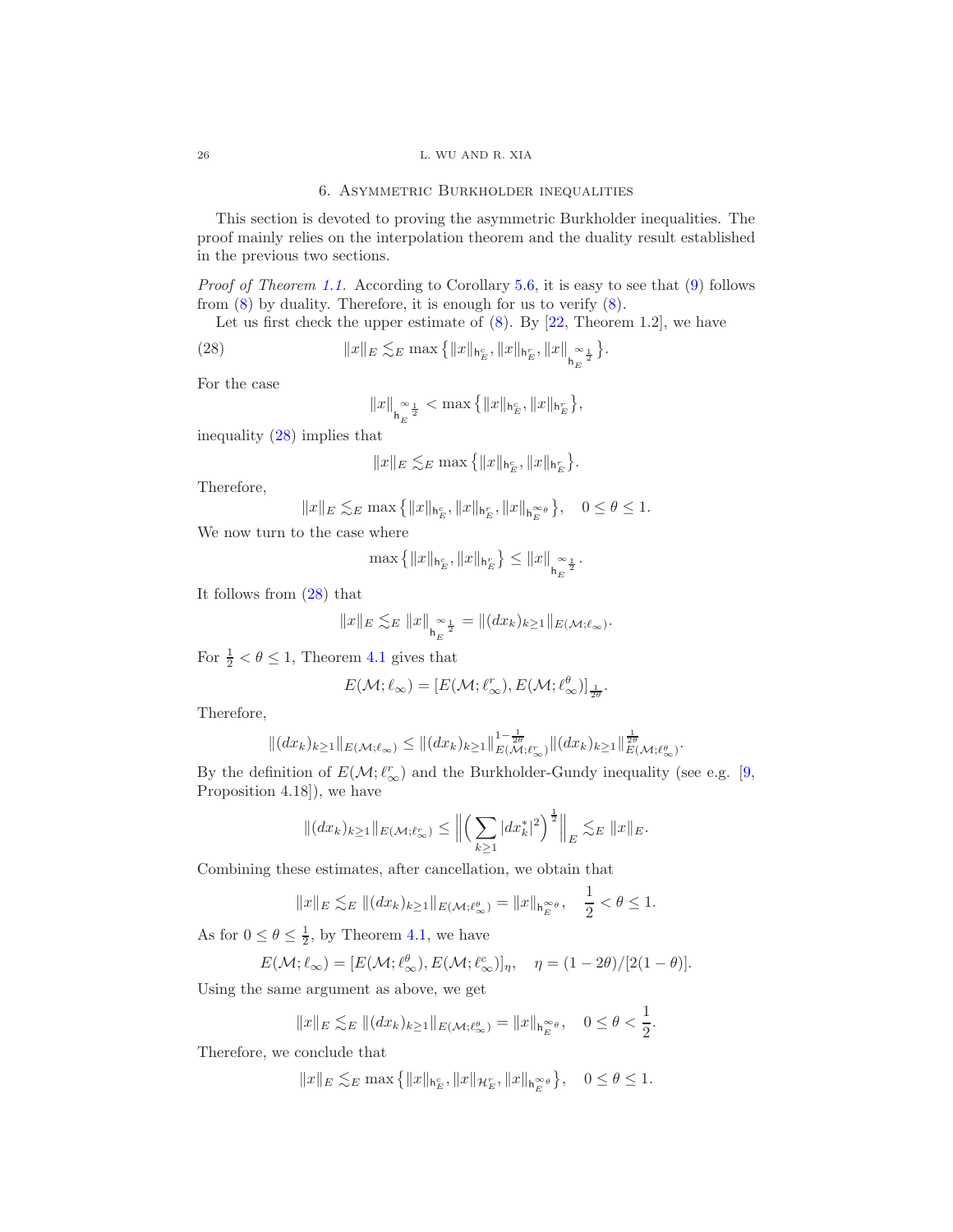The lower estimate of [\(8\)](#page-2-1) follows from interpolation. Indeed, by the definitions of  $E(\mathcal{M}; \ell_{\infty}^r)$ ,  $E(\mathcal{M}; \ell_{\infty}^c)$  and the Burkholder-Gundy inequality, we have

$$
|| (dx_k)_{k \ge 1} ||_{E(\mathcal{M}; \ell_{\infty}^r)} \le || \left( \sum_{k \ge 1} |dx_k^*|^2 \right)^{\frac{1}{2}} ||_E \lesssim_E ||x||_E
$$

and

$$
||(dx_k)_{k\geq 1}||_{E(\mathcal{M};\ell_{\infty}^c)} \leq ||\left(\sum_{k\geq 1}|dx_k|^2\right)^{\frac{1}{2}}||_E \lesssim_E ||x||_E.
$$

Applying Theorem [4.1,](#page-15-2) we deduce that

$$
|| (dx_k)_{k \geq 1} ||_{E(\mathcal{M}; \ell^{\theta}_{\infty})} \lesssim_E ||x||_E.
$$

The symmetric Burkholder inequality [\(7\)](#page-1-2) gives that

$$
\max\{\|s_c(x)\|_E, \|s_r(x)\|_E\} \lesssim_E \|x\|_E.
$$

Hence, we have

$$
\max\{\|(dx_k)_{k\geq 1}\|_{E(\mathcal{M};\ell^{\theta}_{\infty})},\|s_c(x)\|_E,\|s_r(x)\|_E\}\lesssim_E \|x\|_E.
$$

The assertion is verified.  $\Box$ 

It is straightforward that Theorem [1.1](#page-2-0) can be also formulated as follows.

Corollary 6.1. *Let*  $0 \le \theta \le 1$ *. Assume that E is a symmetric Banach function space satisfying*  $E \in \text{Int}(L_p, L_q)$  *for*  $1 < p \le q < \infty$ *.* 

(i) If  $2 < p \leq q < \infty$ , we have

$$
E(\mathcal{M}) = \mathsf{h}_E^c(\mathcal{M}) \cap \mathsf{h}_E^r(\mathcal{M}) \cap \mathsf{h}_E^{\infty_{\theta}}(\mathcal{M}).
$$

(ii) If  $1 < p \le q < 2$  and if E is further assumed to be separable, then

$$
E(\mathcal{M}) = \mathsf{h}_E^c(\mathcal{M}) + \mathsf{h}_E^r(\mathcal{M}) + \mathsf{h}_E^{1_\theta}(\mathcal{M}).
$$

## 7. Asymmetric Johnson-Schechtman inequalities

We now turn to the asymmetric versions of noncommutative Johnson-Schechtman inequalities. Let  $L_0^h(\mathcal{M})$  denote the set of all self-adjoint elements in  $L_0(\mathcal{M})$ . We say that  $x \in L_1(\mathcal{M}) \cap L_0^h(\mathcal{M})$  is mean zero if  $\tau(x) = 0$ . We introduce the definition of noncommutative independence in the sense of Junge and Xu [\[28\]](#page-29-4).

Definition 7.1. *Let* M *be a finite von Neumann algebra equipped with a finite faithful trace*  $\tau$ *. Assume that*  $(\mathcal{M}_k)_{k\geq 1}$  *are von Neumann subalgebras of*  $\mathcal{M}$ *.* 

- (i) We say that  $(M_k)_{k>1}$  are independent with respect to  $\tau$  if  $\tau(xy) = \tau(x)\tau(y)$ *holds true for every*  $x \in M_k$  *and for every* y *in the von Neumann algebra generated by*  $(\mathcal{M}_j)_{j \neq k}$ .
- (ii) *A sequence*  $(x_k)_{k\geq 1} \subset L_0^h(\mathcal{M})$  *is said to be independent with respect to*  $\tau$  *if the unital von Neumann subalgebras*  $\mathcal{M}_k$ ,  $k \geq 1$ , generated by  $x_k$  are independent.

Similar to Theorem [1.1,](#page-2-0) we also have asymmetric form of Johnson-Schechtman inequalities for noncommutative independent random variables.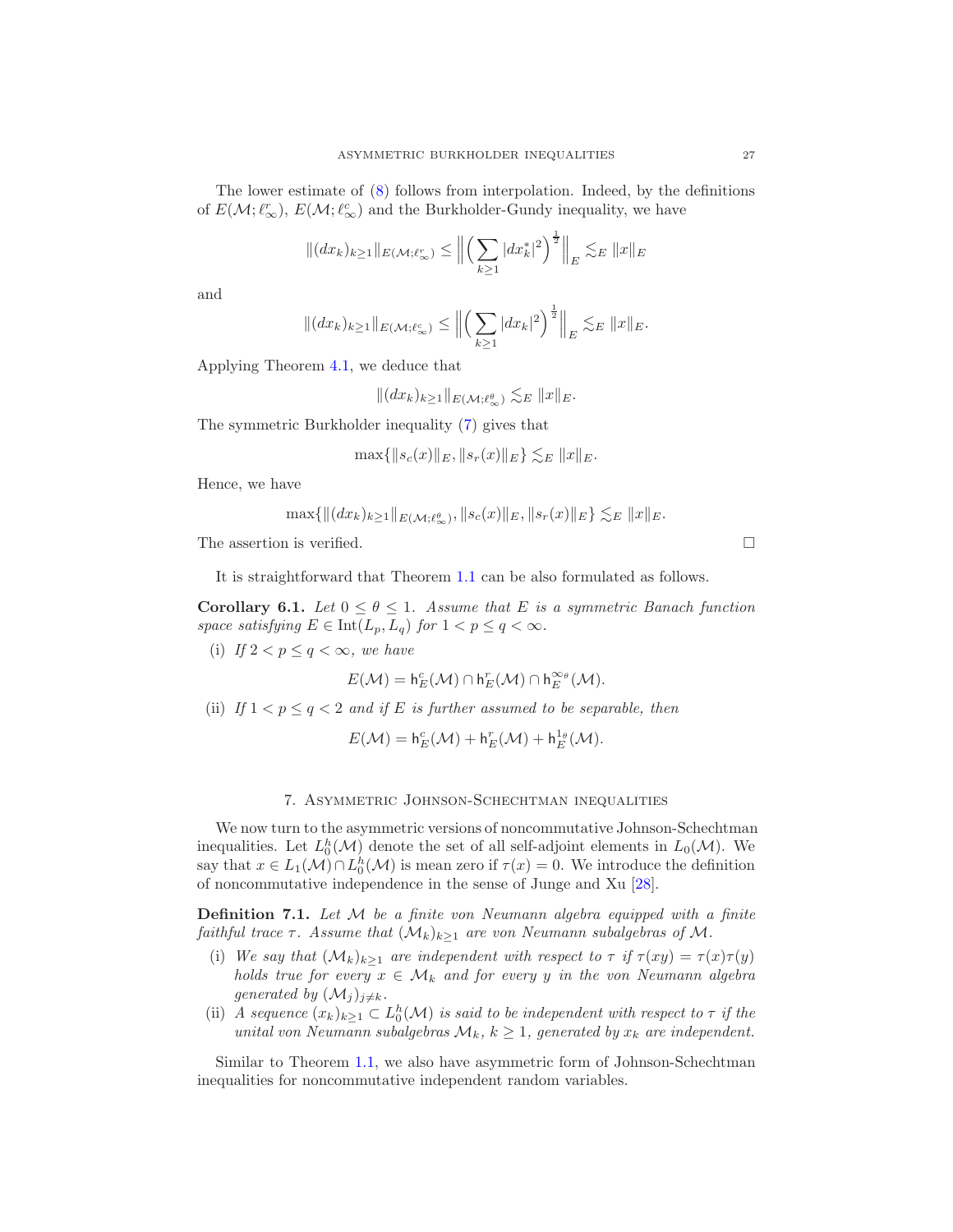<span id="page-27-0"></span>**Theorem 7.2.** Let  $0 \le \theta \le 1$ . Assume that E is a symmetric Banach function *space which is an interpolation of the couple*  $(L_p, L_q)$  *for*  $1 < p \le q < \infty$ *. If*  $p \geq \max\{2(1-\theta), 2\theta\}$ , then for any sequence  $(x_k)_{k\geq 1}$  of mean zero independent *random variables,*

.

.

$$
(29) \qquad \left\| \sum_{k\geq 1} x_k \right\|_E \simeq_E \|(x_k)_{k\geq 1} \|_{E(\mathcal{M}; \ell_\infty^\theta)} + \left\| \sum_{k\geq 1} x_k \otimes e_k \right\|_{(L_1 + L_2)(\mathcal{M}\overline{\otimes} \ell_\infty)}
$$

*Proof.* The proof is similar to that of Theorem [1.1.](#page-2-0) We include details for the convenience of the reader. It follows from [\[22,](#page-29-13) Theorem 1.5] that

$$
\Big\|\sum_{k\geq 1}x_k\Big\|_E\lesssim_E \|(x_k)_{k\geq 1}\|_{E(\mathcal{M};\ell_\infty)}+\Big\|\sum_{k\geq 1}x_k\otimes e_k\Big\|_{(L_1+L_2)(\mathcal{M}\overline{\otimes}\ell_\infty)}
$$

Clearly, if  $\|(x_k)_{k\geq 1}\|_{E(\mathcal{M};\ell_\infty)} \leq \|\sum_{k\geq 1} x_k \otimes e_k\|_{(L_1+L_2)(\mathcal{M}\overline{\otimes} \ell_\infty)},$  then we get the desired inequality immediately. Now suppose that

$$
\Big\|\sum_{k\geq 1}x_k\otimes e_k\Big\|_{(L_1+L_2)(\mathcal{M}\overline{\otimes} \ell_\infty)}\leq \|(x_k)_{k\geq 1}\|_{E(\mathcal{M};\ell_\infty)}.
$$

Then we have

$$
\Big\|\sum_{k\geq 1}x_k\Big\|_E\lesssim_E \|(x_k)_{k\geq 1}\|_{E(\mathcal{M};\ell_{\infty})}.
$$

For  $\frac{1}{2} < \theta \leq 1$ , by Theorem [4.1,](#page-15-2) we get

$$
||(x_k)_{k\geq 1}||_{E(\mathcal{M};\ell_{\infty})} \leq ||(x_k)_{k\geq 1}||_{E(\mathcal{M};\ell_{\infty}^r)}^{1-\eta}||(x_k)_{k\geq 1}||_{E(\mathcal{M};\ell_{\infty}^{\theta})}^{\eta}, \quad \eta = \frac{\theta-1}{2\theta}.
$$

By the definition of  $E(\mathcal{M}; \ell_{\infty}^{r})$  and [\[19,](#page-28-12) Theorem 1.4], we have

$$
\|(x_k)_{k\geq 1}\|_{E(\mathcal{M};\ell_\infty^r)} \leq \Big\|\Big(\sum_{k\geq 1}|x_k^*|^2\Big)^{\frac{1}{2}}\Big\|_E \simeq_E \Big\|\sum_{k\geq 1}x_k\Big\|_E.
$$

Combining the last three estimates, we conclude that

$$
\Big\|\sum_{k\geq 1}x_k\Big\|_E\lesssim_E \|(x_k)_{k\geq 1}\|_{E(\mathcal{M};\ell_\infty^\theta)}.
$$

The case  $0 \leq \theta < \frac{1}{2}$  can be dealt with in a similar manner. Therefore, we obtain

$$
\Big\|\sum_{k\geq 1}x_k\Big\|_E\lesssim_E \|(x_k)_{k\geq 1}\|_{E(\mathcal M; \ell_\infty^\theta)}+\Big\|\sum_{k\geq 1}x_k\otimes e_k\Big\|_{(L_1+L_2)(\mathcal M\overline{\otimes} \ell_\infty)}.
$$

For the converse inequality, the proof is similar to Theorem [1.1.](#page-2-0) We leave details to the reader.  $\Box$ 

As a consequence of Theorem [7.2,](#page-27-0) if we consider noncommutative positive independent random variables, we will have the following corollary. The proof is routine, and therefore we omit the details.

**Corollary 7.3.** *Let*  $0 \le \theta \le 1$ *. Assume that* E *is a symmetric Banach function space which is an interpolation of the couple*  $(L_p, L_q)$  *for*  $1 < p \le q < \infty$ *. If*  $p \ge$  $\max\{2(1-\theta), 2\theta\}$ *, then for any sequence*  $(x_k)_{k\geq 1}$  *of positive independent random variables,*

$$
\Big\|\sum_{k\geq 1}x_k\Big\|_E \simeq_E \|(x_k)_{k\geq 1}\|_{E(\mathcal{M};\ell_\infty^\theta)} + \Big\|\sum_{k\geq 1}x_k\otimes e_k\Big\|_{L_1(\mathcal{M}\overline{\otimes} \ell_\infty)}.
$$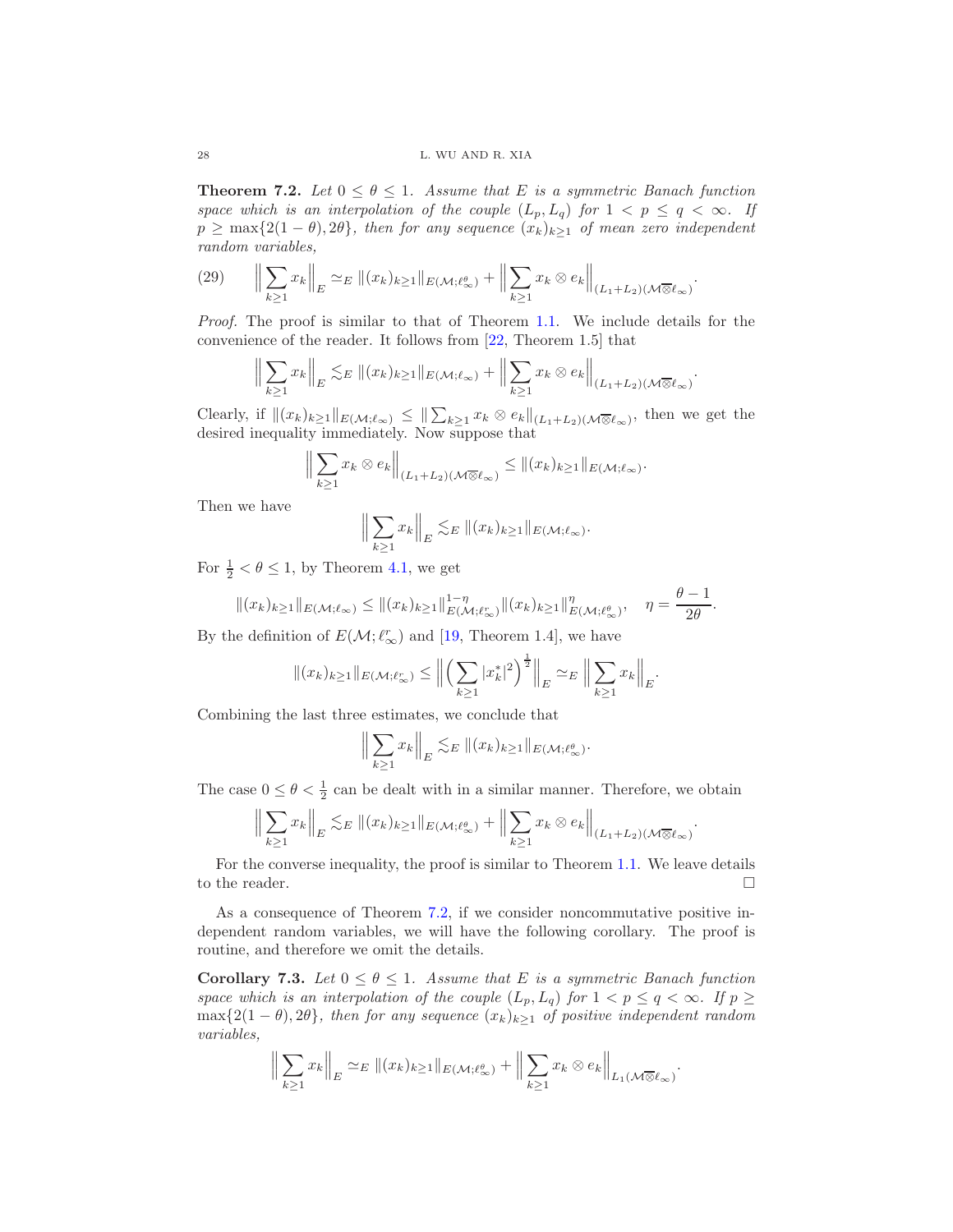One can also establish the asymmetric version of free Johnson-Schechtman inequalities. For the definition of free independence, we refer to [\[48,](#page-29-16) Section 2].

**Theorem 7.4.** *Let*  $0 \le \theta \le 1$ *. Assume that E is a symmetric Banach function space which is an interpolation of the couple*  $(L_p, L_q)$  *for*  $1 \leq p \leq q \leq \infty$ *. If*  $p \geq$  $\max\{2(1-\theta), 2\theta\}$ *, then for any sequence*  $(x_k)_{k\geq 1}$  *of mean zero freely independent random variables,*

$$
(30) \qquad \Big\|\sum_{k\geq 1} x_k\Big\|_E \simeq_E \|(x_k)_{k\geq 1}\|_{E(\mathcal{M};\ell_\infty^\theta)} + \Big\|\sum_{k\geq 1} x_k \otimes e_k\Big\|_{(L_1+L_2)(\mathcal{M}\overline{\otimes} \ell_\infty)}.
$$

We close the paper with an interesting question.

Question 7.5. Let  $0 \le \theta \le 1$ . Assume that E is a symmetric Banach function *space satisfies*  $E \in Int(L_p, L_q)$  *for*  $1 < p ≤ q < ∞$ *. If*  $p > max\{2(1 - \theta), 2\theta\}$ *, do we have*

$$
||x||_E \lesssim_E \max \{ ||s_c(x)||_E, ||s_r(x)||_E, ||(dx_n)_{n \ge 1}||_{E(\mathcal{M}; \ell^{\theta}_{\infty})} \}
$$
?

#### **REFERENCES**

- <span id="page-28-1"></span>[1] S. V. Astashkin, Martingale Rosenthal inequalities in symmetric spaces, Mat. Sb. 205 (2014), no. 12, 41–62.
- <span id="page-28-14"></span>[2] T. N. Bekjan, Noncommutative symmetric Hardy spaces, Integr. Equ. Oper. Theory 81 (2015), 191–212.
- <span id="page-28-15"></span>[3] T. Bekjan, Duality for symmetric Hardy spaces of noncommutative martingales. Math. Z. 289 (2018), 787–802.
- <span id="page-28-6"></span>[4] T. Bekjan, Z. Chen and A. Osekowski, Noncommutative maximal inequalities associated with convex functions. Trans. Amer. Math. Soc. **369** (2017), no. 1, 409-427.
- <span id="page-28-16"></span><span id="page-28-0"></span>[5] D. L. Burkholder, Distribution function inequalities for martingales, Ann. Probab. 1 (1973), 19–42.
- [6] J. Bergh and J. Löfström, *Interpolation Spaces*, An Introduction, Springer-Verlag, Berlin (1976).
- <span id="page-28-2"></span>[7] N. Carothers and S. Dilworth, Inequalities for sums of independent random variables, Proc. Amer. Math. Soc 104 (1988), 221–226.
- <span id="page-28-7"></span>[8] S. Dirksen, Noncommutative Boyd interpolation theorems, Trans. Amer. Math. Soc. 367 (2015), no. 6, 4079–4110.
- <span id="page-28-10"></span>[9] S. Dirksen, B. de Pagter, D. Potapov and F. Sukochev, Rosenthal inequalities in noncommutative symmetric spaces, J. Funct. Anal. 261 (2011), no. 10, 2890–2925.
- <span id="page-28-18"></span>[10] A. Devinatz, The factorziation of operator valued analytic functions, Ann. of Math. 73 (1961), 458–495.
- <span id="page-28-17"></span>[11] P. G. Dodds, T. K. Dodds and B. de Pagter, Fully symmetric operator spaces, Integr. Equat. Oper. Th. 15 (1992), 942–972.
- <span id="page-28-13"></span>[12] P. G. Dodds, T. K. Dodds and B. de Pagter, Noncommutative Köthe duality, Trans. Amer. Math. Soc. 339 (1993), 717–750.
- <span id="page-28-4"></span>[13] G. Hong, M. Junge, and J. Parcet, Algebraic Davis decomposition and asymmetric Doob inequalities, Comm. Math. Phys. **346** (2016), no. 3, 995–1019.
- <span id="page-28-8"></span>[14] Jiao Y, Burkholder's inequalities in noncommutative Lorentz spaces. Proc. Amer. Math. Soc. 138 (2010), 2431–2441.
- <span id="page-28-9"></span>[15] Jiao Y, Martingale inequalities in noncommutative symmetric spaces. Arch. Math. 98 (2012), no. 1, 87–97.
- <span id="page-28-5"></span>[16] Y. Jiao, A. Oseekowski and L. Wu, *Inequalities for noncommutative differentially subordinate* martingales, Adv. Math. 337 (2018), 216–259.
- <span id="page-28-11"></span><span id="page-28-3"></span>[17] Y. Jiao, A. Osękowski and L. Wu, Noncommutative good- $\lambda$  inequalities, arXiv:1805.07057.
- [18] Y. Jiao, X. Quan and L. Wu, Burkholder's inequalities associated with Orlicz functions in rearrangement invariant spaces, Math. Z. 289 (2018), 943-960.
- <span id="page-28-12"></span>[19] Y. Jiao, F. Sukochev and D. Zanin, Johnson–Schechtman and Khintchine inequalities in noncommutative probability theory, J. Lond. Math. Soc. 94 (2016), 113-140.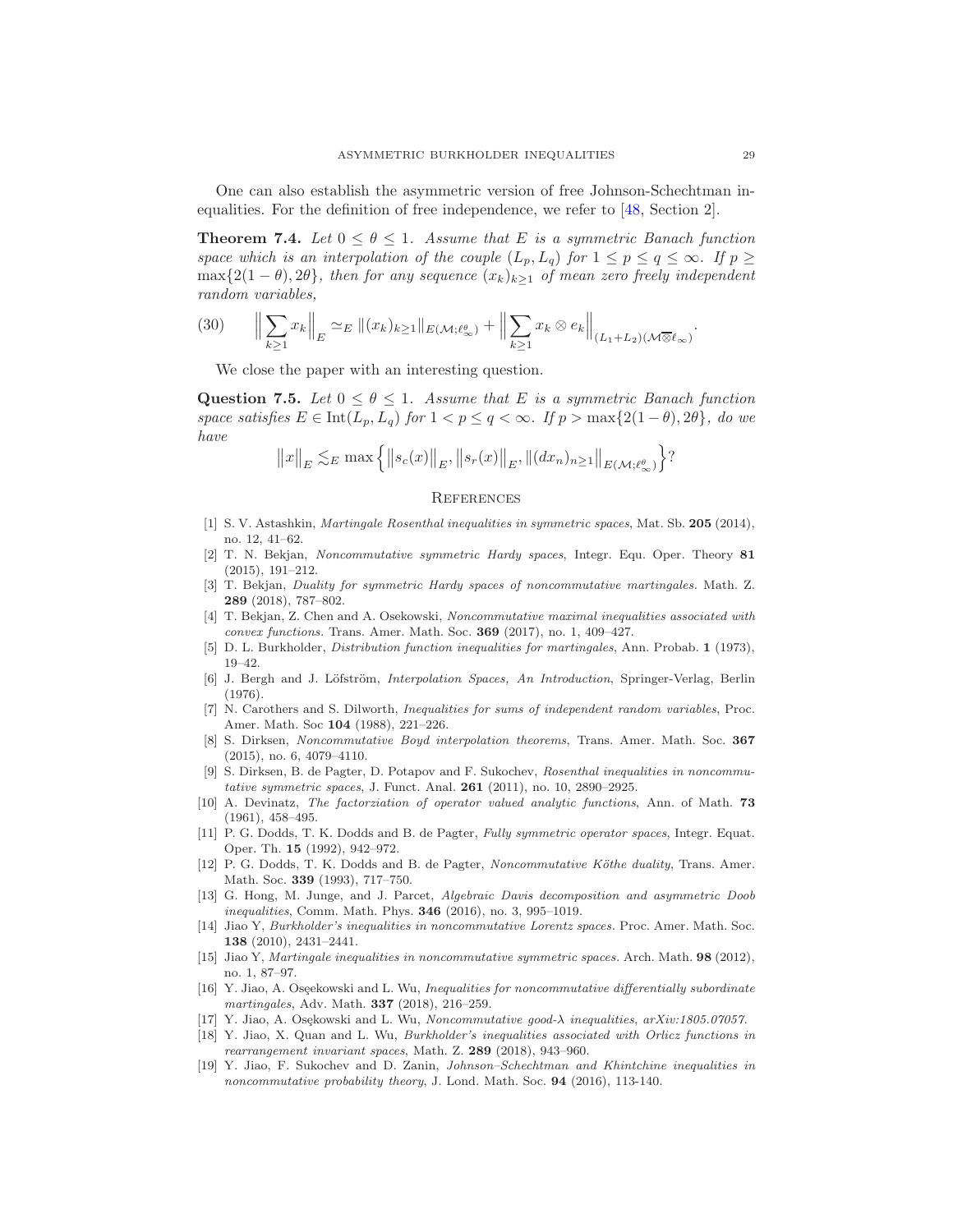#### 30 L. WU AND R. XIA

- <span id="page-29-9"></span>[20] Y. Jiao, F. Sukochev, G. Xie and D. Zanin Φ-moment inequalities for independent and freely independent random variables J. Funct. Anal., 270 (2016), no.12, 4558-4596.
- [21] Y. Jiao, F. Sukochev, D. Zanin and D. Zhou Johnson-Schechtman inequalities for noncommutative martingales. J. Funct. Anal.,  $272$  (2017), 976-1016.
- <span id="page-29-13"></span>[22] Y. Jiao, D. Zanin and D. Zhou, Noncommutative Burkholder/Rosenthal inequalities with maximal diagonal, submitted.
- <span id="page-29-15"></span>[23] W. Johnson and G. Schechtman, Sums of independent random variables in rearrangement invariant function spaces, Ann. Probab., 17 (1989), no. 2, 789–808.
- <span id="page-29-2"></span>[24] M. Junge, Doob's inequality for non-commutative martingales, J. Reine Angew. Math. 549 (2002), 149–190.
- <span id="page-29-26"></span>[25] M. Junge and J. Parcet, Mixed-norm inequalities and operator space  $L_p$  embedding theory. Mem. Amer. Math. Soc. 203 (2010), no. 953, vi+155 pp.
- <span id="page-29-27"></span>[26] M. Junge and M. Perrin, Theory of  $\mathcal{H}_p$ -spaces for continuous filtrations in von Neumann  $algebras$ , Astérisque (2014), no. 362, vi $+134$ .
- <span id="page-29-3"></span>[27] M. Junge and Q. Xu, Noncommutative Burkholder/Rosenthal inequalities. Ann. Probab., 31 (2003), no. 2, 948–995.
- <span id="page-29-4"></span>[28] M. Junge and Q. Xu, Noncommutative Burkholder/Rosenthal inequalities II: applications. Isr. J. Math., 167 (2008), 227–282.
- <span id="page-29-24"></span>[29] N. Kalton and S. Montgomery-Smith, Interpolation of Banach spaces, Handbook of the geometry of Banach spaces, Vol. 2, North-Holland, Amsterdam, 2003, pp. 1131–1175.
- <span id="page-29-20"></span>[30] N. J. Kalton and F. A. Sukochev, Symmetric norms and spaces of operators, J. Reine Angew. Math. 621 (2008), 81–121.
- <span id="page-29-21"></span>[31] S. Krein, Y. Petunin and E. Semenov, Interpolation of linear operator spaces, Translations of Mathematical Monographs, vol. 54, American Mathematical Society, Providence, R.I., 1982, Translated from the Russian by J. Szucs.
- <span id="page-29-22"></span>[32] P. Kolwicz, K. Leśnik and L. Maligranda, Pointwise products of some Banach function spaces and factorization, J. Funct. Anal. 266 (2014), no. 2, 616–659.
- <span id="page-29-25"></span><span id="page-29-18"></span>[33] M. Marsalli, Noncommutative  $H^2$  spaces, Proc. Amer. Math. Soc. 125 (1997), 779-784.
- <span id="page-29-5"></span>[34] E. Nelson, Notes on non-commutative integration, J. Funct. Anal. 15 (1974), 103-116.
- [35] J. Parcet, N. Randrianantoanina, Gundy's decomposition for non-commutative martingales and applications, Proc. London Math. Soc. 93 (2006), 227-252.
- [36] G. Pisier, Projections from a von Neumann algebra onto a subalgebra, Bull. Soc. Math. France 123 (1995), 139–153.
- <span id="page-29-1"></span>[37] G. Pisier and Q. Xu, Non-commutative martingale inequalities, Comm. Math. Phys. 189 (1997), 667–698.
- <span id="page-29-19"></span>[38]  $\_\_\_\_\_\_\_\_\$  Non-commutative  $L^p$ -spaces, Handbook of the geometry of Banach spaces, Vol. 2, North-Holland, Amsterdam, 2003, pp. 1459–1517.
- <span id="page-29-7"></span><span id="page-29-6"></span>[39] N. Randrianantoanina, Noncommutative martingale transforms, J. Funct. Anal. 194 (2002), 181–212.
- [40]  $\qquad \qquad$ , A weak type inequality for non-commutative martingales and applications, Proc. London Math. Soc. 91 (2005), no. 2, 509–542.
- <span id="page-29-8"></span>[41] Conditioned square functions for noncommutative martingales, Ann. Probab. 35 (2007), 1039–1070.
- <span id="page-29-10"></span>[42] N. Randrianantoanina and L. Wu, Martingale inequalities in noncommutative symmetric spaces, J. Funct. Anal. **269** (2015), no. 7, 2222-2253.
- <span id="page-29-11"></span>[43]  $\qquad \qquad$ , Noncommutative Burkholder/Rosenthal inequalities associated with convex functions, Ann. Inst. Henri Poincaré Probab. Stat.  $53$  (2017), no. 4, 1575–1605.
- <span id="page-29-12"></span>[44] N. Randrianantoanina, L. Wu and Q. Xu, Noncommutative Davis type decompositions and applications, J. Lond. Math. Soc. (2) 99 (2019), no. 1, 97–126.
- <span id="page-29-14"></span>[45] N. Randrianantoanina, L. Wu and D. Zhou, Atomic decompositions and asymmetric Doob inequalities in noncommutative symmetric spaces, J. Funct. Anal. 280 (2021), 108794.
- <span id="page-29-0"></span>[46] H. Rosenthal, On the subspaces of  $L_p$  (p > 2) spanned by sequences of independent random variables, Israel J. Math. 8 (1970), 273–303.
- <span id="page-29-23"></span> $[47]$  F. Sukochev, Hölder inequality for symmetric operator spaces and trace property of K-cycles, Bull. Lond. Math. Soc. 48 (2016), no. 4, 637–647.
- <span id="page-29-16"></span>[48] F. Sukochev and D. Zanin, Johnson-Schechtman inequalities in the free probability theory, J. Funct. Anal. 263 (2012), no. 10, 2921–2948.

<span id="page-29-17"></span>